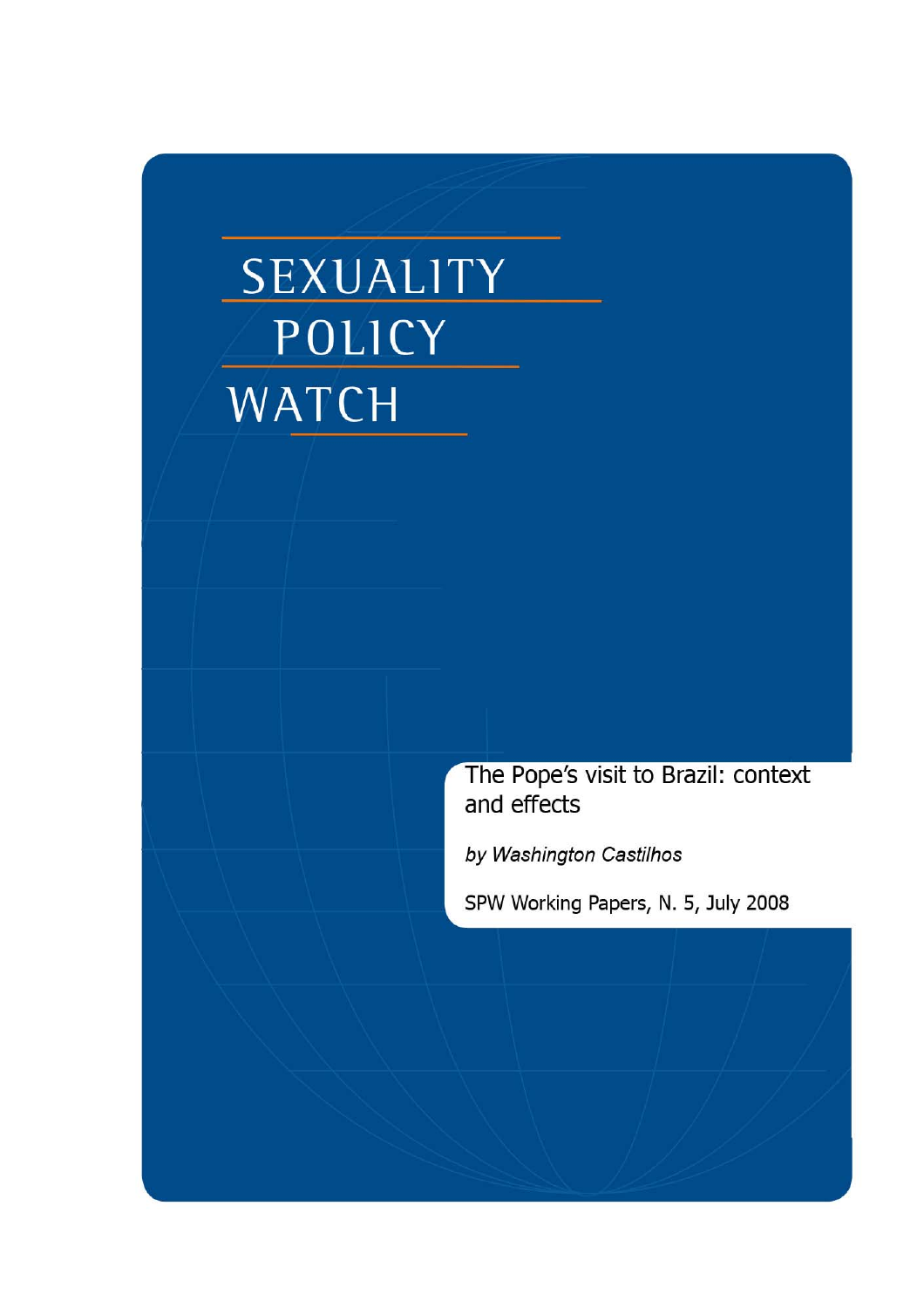**The Pope's visit to Brazil: context and effects** Working Paper N.5, July 2008

**Author:** Washington Castilhos **Technical revision:** Sonia Corrêa **English translation:** Jones de Freitas, Sonia Corrêa and Tori Holmes **Spanish translation:** Andrea Lacombe **English revision:** Nancy Worthington **Portuguese revision:** Angela Collet and Marina Maria

#### **Sexuality Policy Watch (SPW)**

Brazilian secretariat Brazilian Interdisciplinary AIDS Association (ABIA) Av. Presidente Vargas, 446/ 13º andar Rio de Janeiro/RJ – 20.071-907 – Brazil Phone: +55 21 2223-1040 Fax: +55 21 2253-8495 E-mail: admin@sxpolitics.org Website: www.sxpolitics.org

American secretariat Columbia University Mailman School of Public Health Department of Sociomedical Sciences Allan Rosenfield Building 722 West 168th Street, 5th floor New York, New York 10032 USA Phone: +1 212 305-3286 Fax: +1 212 342-0043

#### **\*\*\*\*\*\*\*\*\*\*\*\*\*\*\*\*\*\*\*\*\*\*\*\*\*\*\*\*\*\*\*\*\*\*\*\*\*\*\*\*\*\*\*\*\*\*\*\*\*\*\*\*\*\*\*\*\*\*\*\***

**Sexuality Policy Watch (SPW)** is a global forum composed of researchers and activists from a wide range of countries and regions of the world. Inspired by local and international initiatives, the SWP 's mandate is twofold: to contribute to sexuality related global policy debates through strategic policy-oriented research and analysis projects, and to promote more effective linkages between local, regional and global initiatives.

**The content of this publication may be reproduced by non-governmental organizations and individuals for non-commercial purposes (please send us copies).**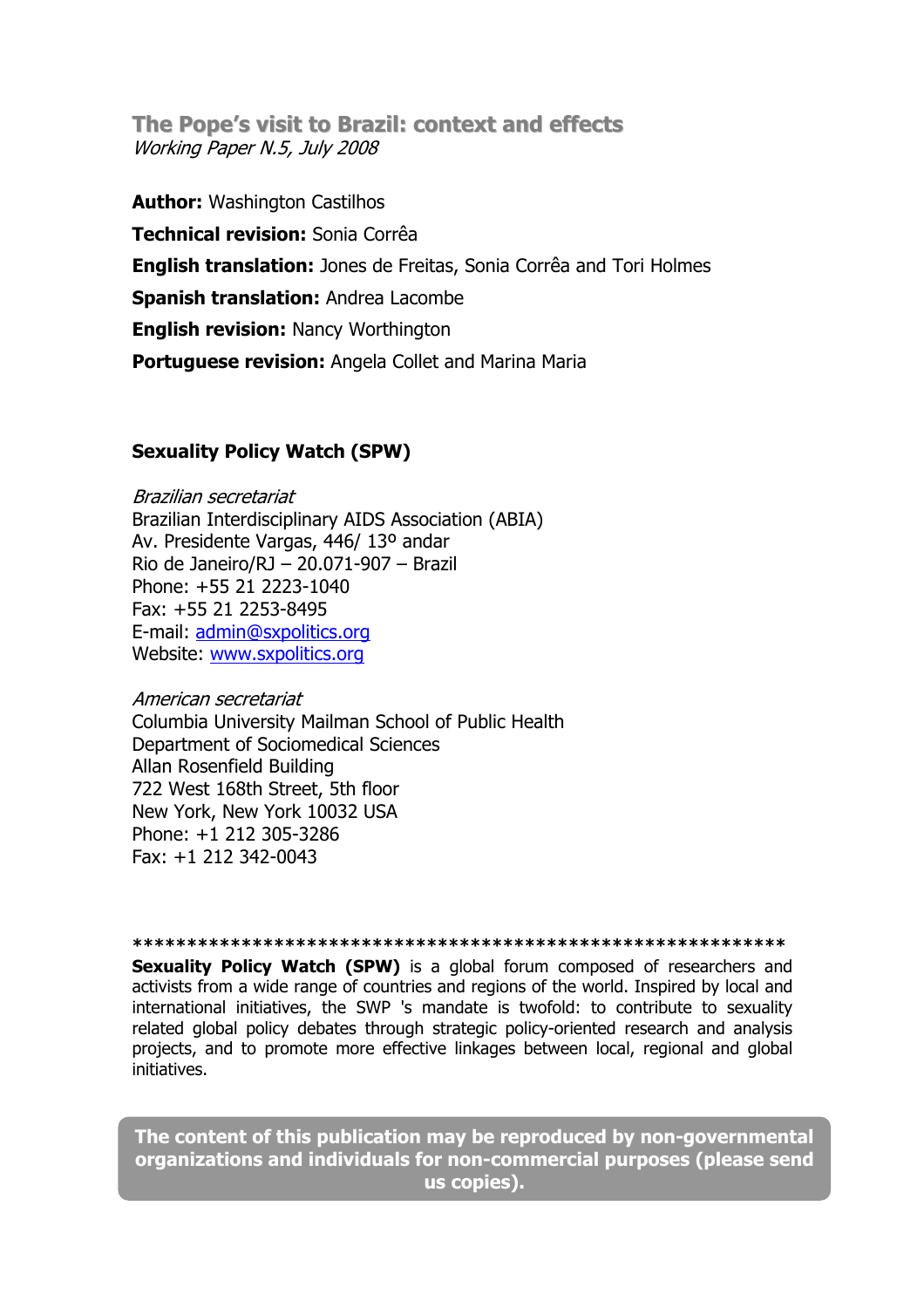# **Table of Contents**

|               | 04                                                                                                                                          |
|---------------|---------------------------------------------------------------------------------------------------------------------------------------------|
| <u> 2008 </u> |                                                                                                                                             |
|               |                                                                                                                                             |
| <u>2007</u>   |                                                                                                                                             |
|               |                                                                                                                                             |
|               | $\triangleright$ Science and Religion – Galileo, stem cells, and reproductive<br>technologies: science 'heresies' according to the Church22 |
|               |                                                                                                                                             |
|               |                                                                                                                                             |
|               |                                                                                                                                             |
|               |                                                                                                                                             |
|               |                                                                                                                                             |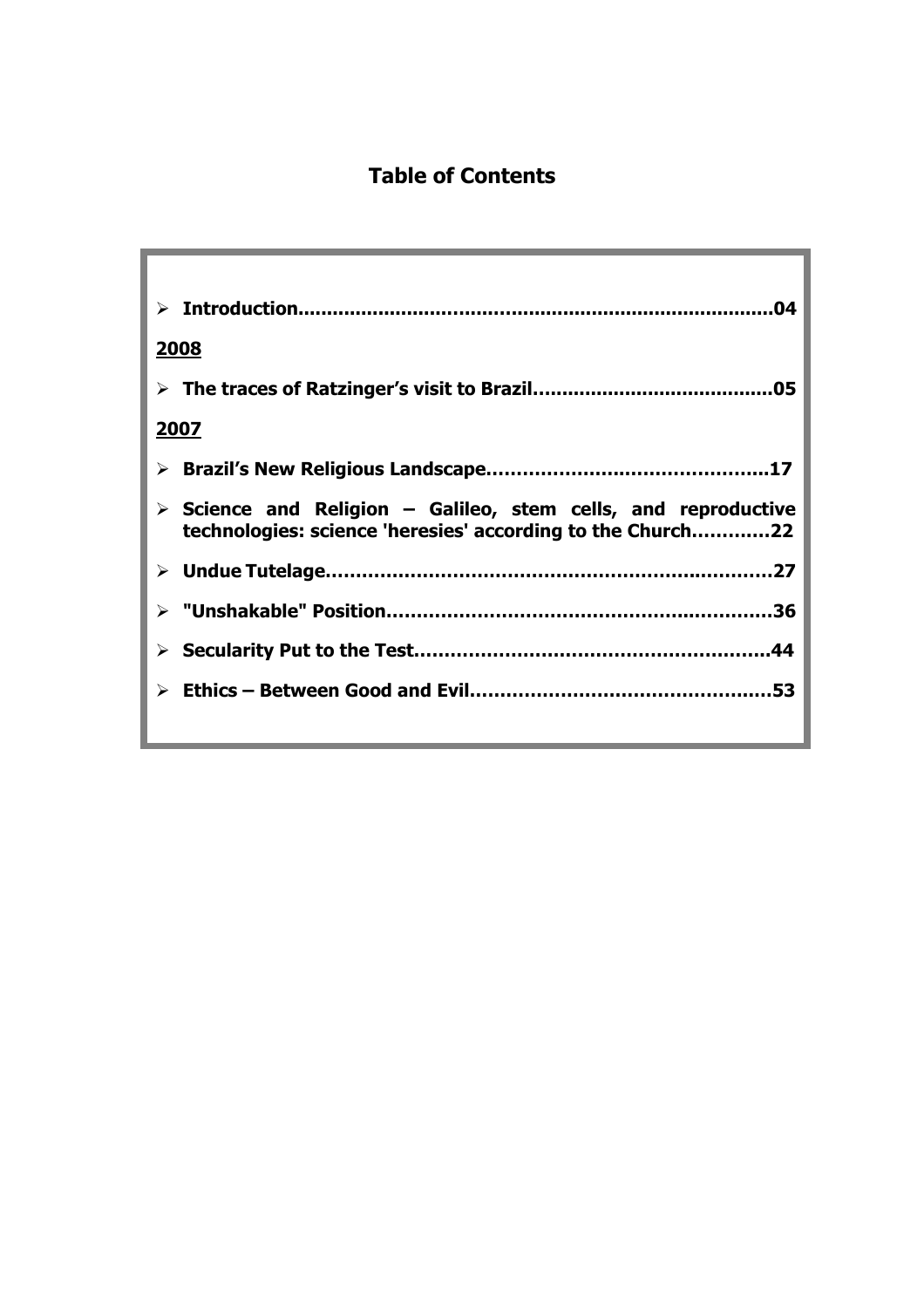### **Introduction**

In 2007, the Pope's visit to Brazil mobilized various groups in opposition to the Vatican's moral dogmatism. In support of these groups, Sexuality Policy Watch (SPW) has produced a series of short articles to illuminate the larger social and political context within which the Pope's visit occurred and to examine more closely the main controversies with respect to sexuality that the Pope's visit has triggered, or has the potential to trigger. Such an analysis lends itself to a more nuanced understanding of the politics surrounding papal visits that otherwise go unrecognized in mainstream media reports. However, this series of articles is not only about Brazil's experience with how the Catholic Church intervenes in sexual matters. Rather, the articles also reflect on the Vatican as a main actor in globalized sexual politics and on Brazilian society and the Brazilian government as important players in the international arena.

This series of articles comprises our  $5<sup>th</sup>$  Working Paper. It includes articles published on our website in 2007 along with a new article from 2008 that addresses the effects of the Pope's visit. The series has been produced in close collaboration with the Latin American Center on Sexuality and Human Rights (CLAM), which also translated the articles into Spanish and disseminated them in Latin America. We thank our partners at CLAM, and in particular, Washington Castilhos, for his dedication to the project.

#### **Richard Parker and Sonia Corrêa**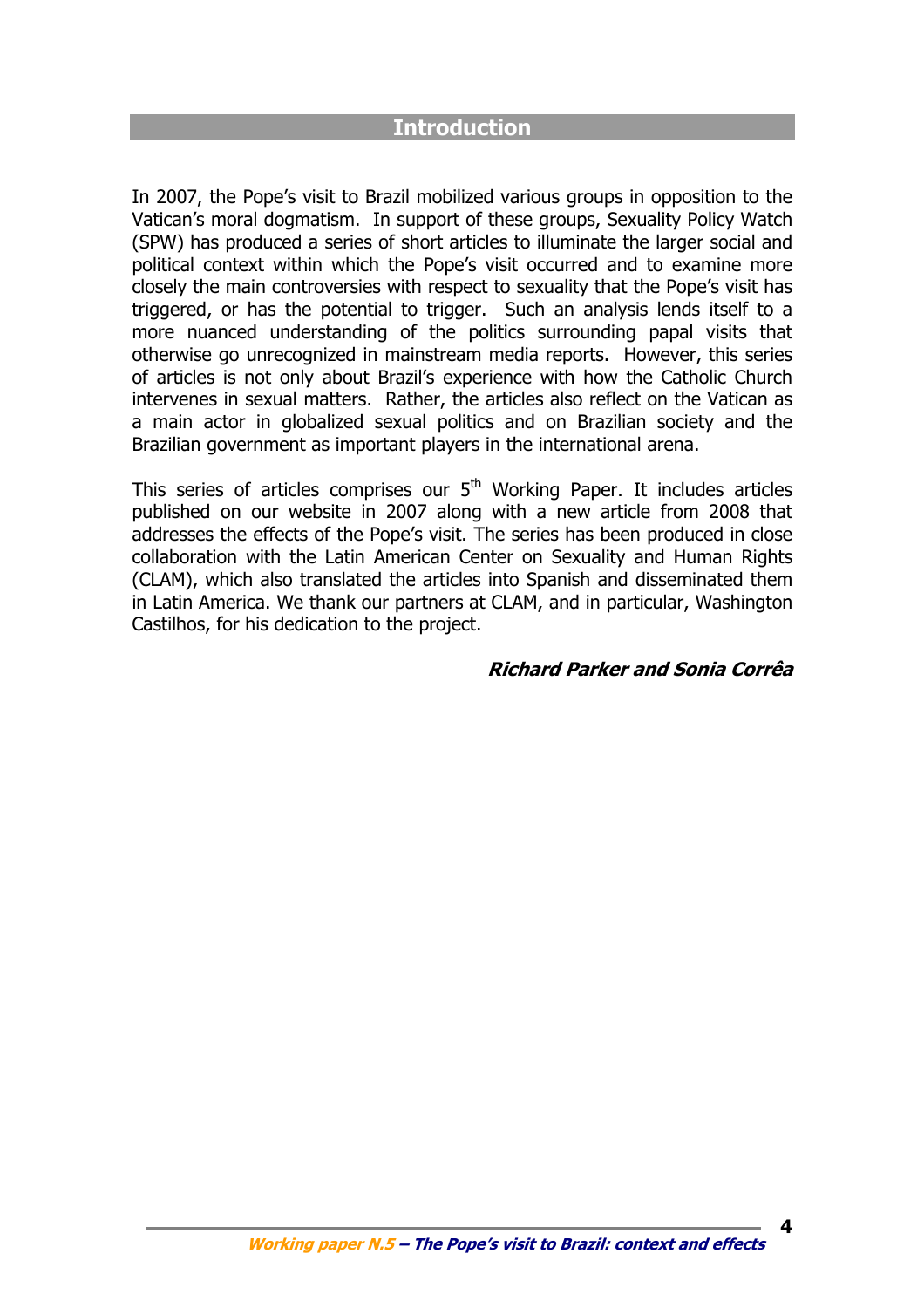# **The traces of Ratzinger's visit to Brazil**

#### **Translation: Sonia Corrêa :: Posted on July, 2008 ::**

When Pope Benedict XVI visited Brazil last year, he spoke about sexuality, abortion and youth chastity. He expressed concern that Brazilian Catholics have become increasingly less committed to the official position of the Church on these issues. He called upon the local Catholic hierarchy to encourage greater adherence to the Church's stated norms and values. However, this is not to say that his recommendation has been wholeheartedly received by the faithful nor that it will find a fertile ground to blossom.

An opinion poll released by *Folha de São Paulo* one week prior to the Pope's arrival (May  $6<sup>th</sup>$ , 2007) revealed a clear gap between the Church and Brazilian Catholics on questions of sexual morality. While Ratzinger argues that condoms encourage promiscuity in contemporary society, 94 percent of Brazilian Catholics supports the use of condoms to prevent HIV/AIDS. In the same manner, although civil union among same-sex persons is denounced by the Pope as an aberration, it is supported by 46% of Brazilian Catholics. Lastly, whereas the Vatican document "Sacramentum Caritatis" refers to second marriage as a "social plague", 74% of Brazilian Catholics is in favor of divorce. These figures indicate that a significant proportion of Brazilian Catholics either is indifferent to, or refutes, moral prescriptions of the Church in relation to these matters.

In the view of sociologist Regina Soares Jurkewicz from Catholics for a Free Choice: "The Pope's presence has revealed how the religious field in Brazil is organized and, most principally, how both Catholic men and women behave with respect to issues related to intimacy. In terms of moral values, the Pope underlines the importance of fidelity in marriage, celibacy of the clergy, and the 'right to life' of an embryo or fetus. This has frustrated people who thought he should be addressing the injustice and exclusion resulting from neo-liberal policies, heteronormativity, or even gender-based violence. However, it is important to note that not all of his projects have been successful. Right before the Pope's visit, the Minister of Health stated that unsafe abortion is a major public health problem and that the government must take greater responsibility for women's reproductive health."

The Pope, therefore, has encountered a country that is democratic and plural, religiously undogmatic, and unwilling (against the request of the Vatican) to infringe upon principles of laïcité (see the article "Secularity put to the test"). However, state actors have not always sustained these positions. As published in the newspaper O Globo on May  $14<sup>th</sup>$  2007, President Lula openly criticized the statement made by the Minister of Health, José Gomes. He argued, "Fighting with the Pope! How come? Are you nuts? To openly speak about abortion when the Pope is in the country? As a citizen you can advocate for whatever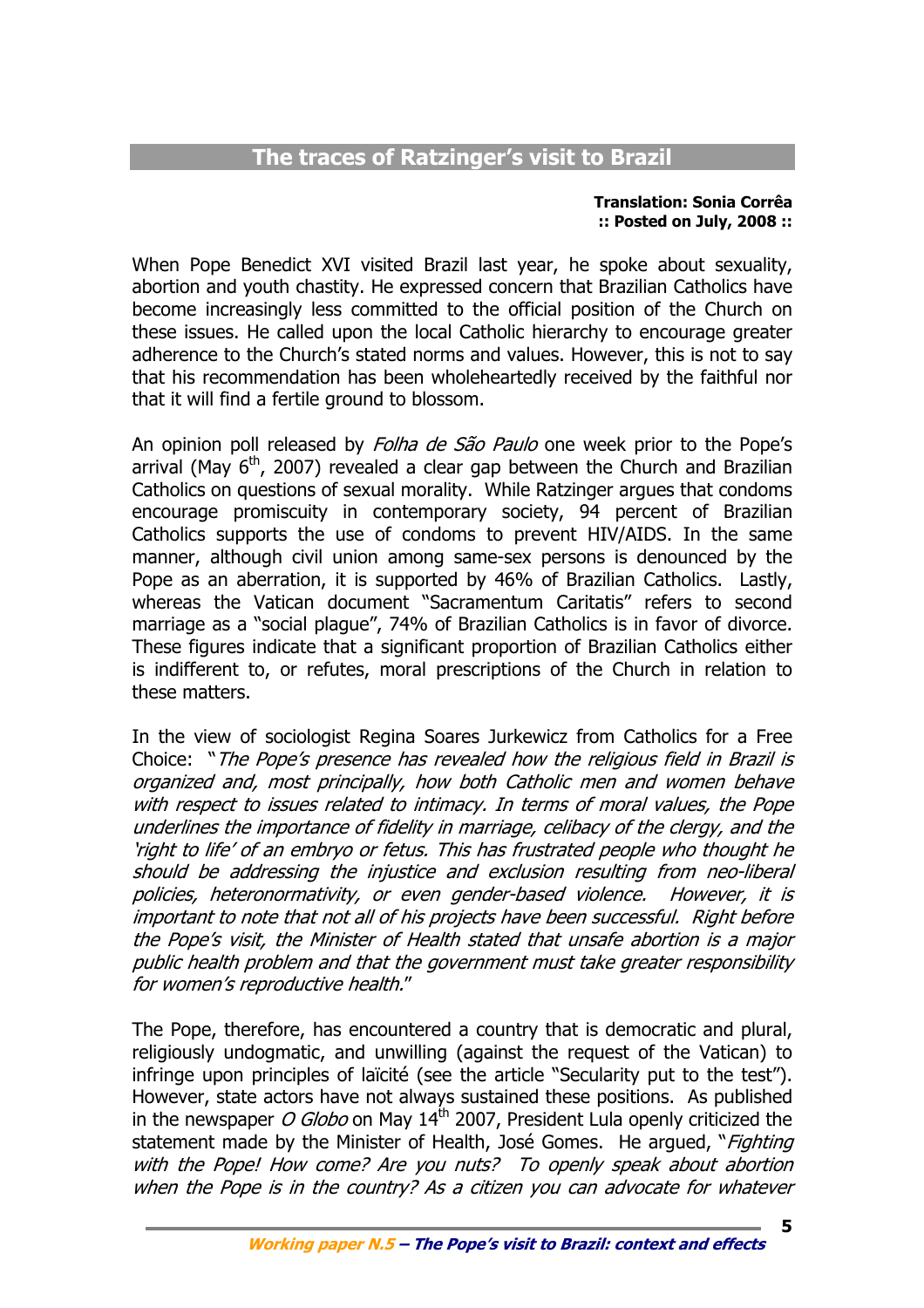position. But since he is the Minister this is not possible. Do you want to create problems between the Pope and me?"

Thus, many contradictions have become evident because of the Pope's visit. One year later, we are in a position to examine the traces his visit has left behind. Various experts point out the difficulties of such an examination, since the effects of the Pope's visit are multiple and scattered. For Sonia Corrêa, cocoordinator of Sexuality Policy Watch, "The effects are quite diffuse. In order to more precisely describe and analyze them, a deeper investigation of the Catholic Church's internal processes and decisions would be required. What is quite evident, in any case, is that at a societal level the visit has triggered the virulence of conservative sectors."

Maria das Dores Campos Machado, a sociologist at the School of Social Services at the Federal University of Rio de Janeiro, agrees with this assessment. She says, "Ouite clearly the Pope's visit has mobilized the energy of conservative Catholic groups organized around the so-called Pro-Life Movement to pressure politicians and to thwart legal advancements in the area of sexual and reproductive rights."

#### **Conservative voices are louder, their arguments, sharper**

In Sonia's and Maria das Dores' views, the main impact of the Pope's visit has been that conservatives now feel more at ease to express their opinions and act accordingly. One illustration of this was during the  $13<sup>th</sup>$  National Health Conference, held in Brasília in November of 2007, when pressure from Catholic sectors led by the Children's Pastoral resulted in the rejection of a motion in favor of legal abortion. This motion had been supported by Ministry of Health delegates, among other groups.

The 2008 Fraternity Campaign, a yearly Catholic Church initiative since the 1960s, is another example of the new strategies used by conservative Catholics. This year's campaign slogan is: "Fraternity and the defense of life: Choose therefore live". Although conceived of long before the Pope's visit, the 2008 campaign must be located within the same strategic framework. Specifically, its principles and arguments were openly endorsed at the 5<sup>th</sup> Latin American Episcopal Conference (CELAM) that took place in the Sanctuary of Aparecida do Norte when Ratzinger was the main honorary guest.

As part of the 2008 campaign, during lent, plastic fetuses, and videos showing abortion scenes, were exhibited at each of the 240 churches in Rio de Janeiro. In one church, a "fetus" floating in gel inside a vase was placed at the altar to portray the "sacrifice of life". These bad taste performances are not designed to promote ethical debates, but rather terrorize the faithful and society at large.

In Jundiaí, a town in the state of São Paulo, the Municipal Council approved in March of 2008 an ordinance that prohibits the distribution of emergency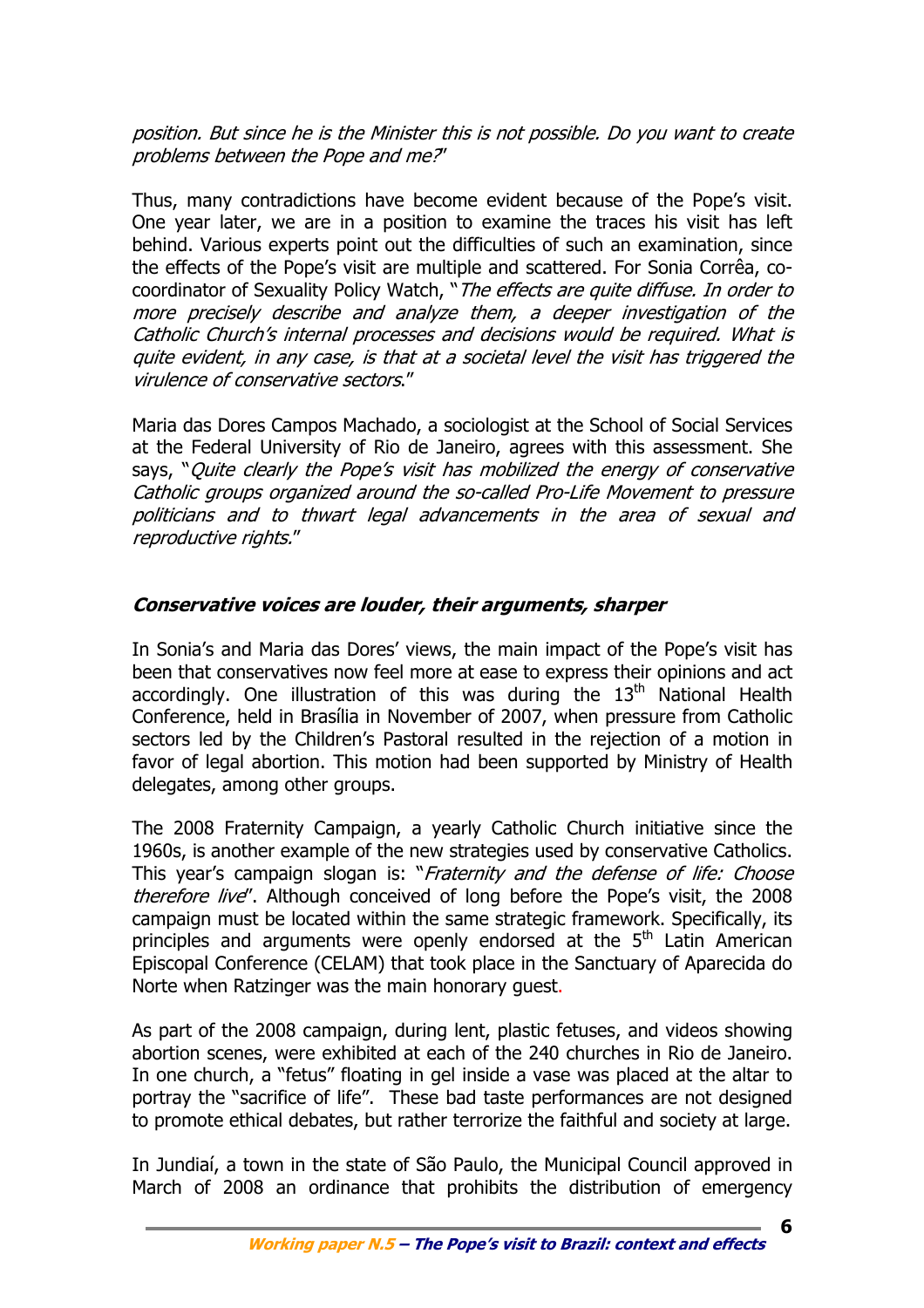contraception by the public health system. Several days before the decision was made, the local bishop had visited the Council, urging the adoption of the ordinance in the name of a "right to life". Although the ordinance violates Article 226 of the Constitution, which protects the right to access health information and family planning services, the Mayor sanctioned the ordinance.

In April of 2008, in Campo Grande in the state of Mato Grosso do Sul, Judge Aluízio Pereira dos Santos declared that he would punish 9,862 women who had undergone illegal abortions. These women had received services from a wellknown family planning clinic (in operation for more than 20 years). In 2007, a news broadcast of TV Morena (the local affiliate of the giant Globo TV) accused the clinic of practicing illegal abortions. The clinic was subsequently raided by police and the medical records of roughly 10,000 women were confiscated as hard evidence. When this case went to court, the judge made a threatening declaration and the episode gained national media attention. By May  $9<sup>th</sup>$  2008, the medical records of 74 women had been examined: 16 women, although still living in the state, can not be found by the police; seven women have crossed state lines; and 51 women have turned themselves in. Twenty-six of the women who turned themselves in have been found guilty, but, under federal law 9099, received a relatively minor sentence. They have been forced to do community volunteer work in childcare centers. In Judge Aluizio' s view, this punishment will make them reflect on the meaning of motherhood: "If they are forced to work in child care centers and schools they will learn that many women have children and take care of them with just a little bit of effort" (interview with  $Época$ , Issue nº 521, May/2008).

Sociologist Dulce Xavier, coordinator of the Brazilian Coalition for the Right to Abortion (Jornadas Brasileiras pelo Direito ao Aborto Legal e Seguro), believes that the 2008 Fraternity Campaign has had a stronger impact than the Pope's visit because it creates the favorable conditions at local levels for conservative Catholic sectors to reach their desired goals, such as the ones described above: "In the case of Jundiaí, the Mayor has declared that he knows well that emergency contraception is not an aborfacient. But even so he sanctioned the ordinance because the Bishop is too influential and he would not risk vetoing a law supported by the Catholic Church in an election year [In late 2008 municipal elections will take place]. We can also perceive key connections between these forces and sectors with much financial power. Moreover, it is clear that many of these conservative sectors aim to become visible in the press and TV. For instance, in Jundiaí, Claudio Miranda, the Municipal Councilor who proposed the ordinance – and who has undertaken very few projects during his term – has clearly wanted 'religious morality' to appear in the media. And, in fact, he has achieved his objective."

Dulce also says that the Catholic Church is strategic in how it pressures legislative and executive branches at all levels: it imbues politicians with a "power of persuasion" and it takes advantage of favorable media attention: "*In* the case of Campo Grande, the judiciary action occurred because a small group of conservative federal parliamentarians visited the town, after the clinic was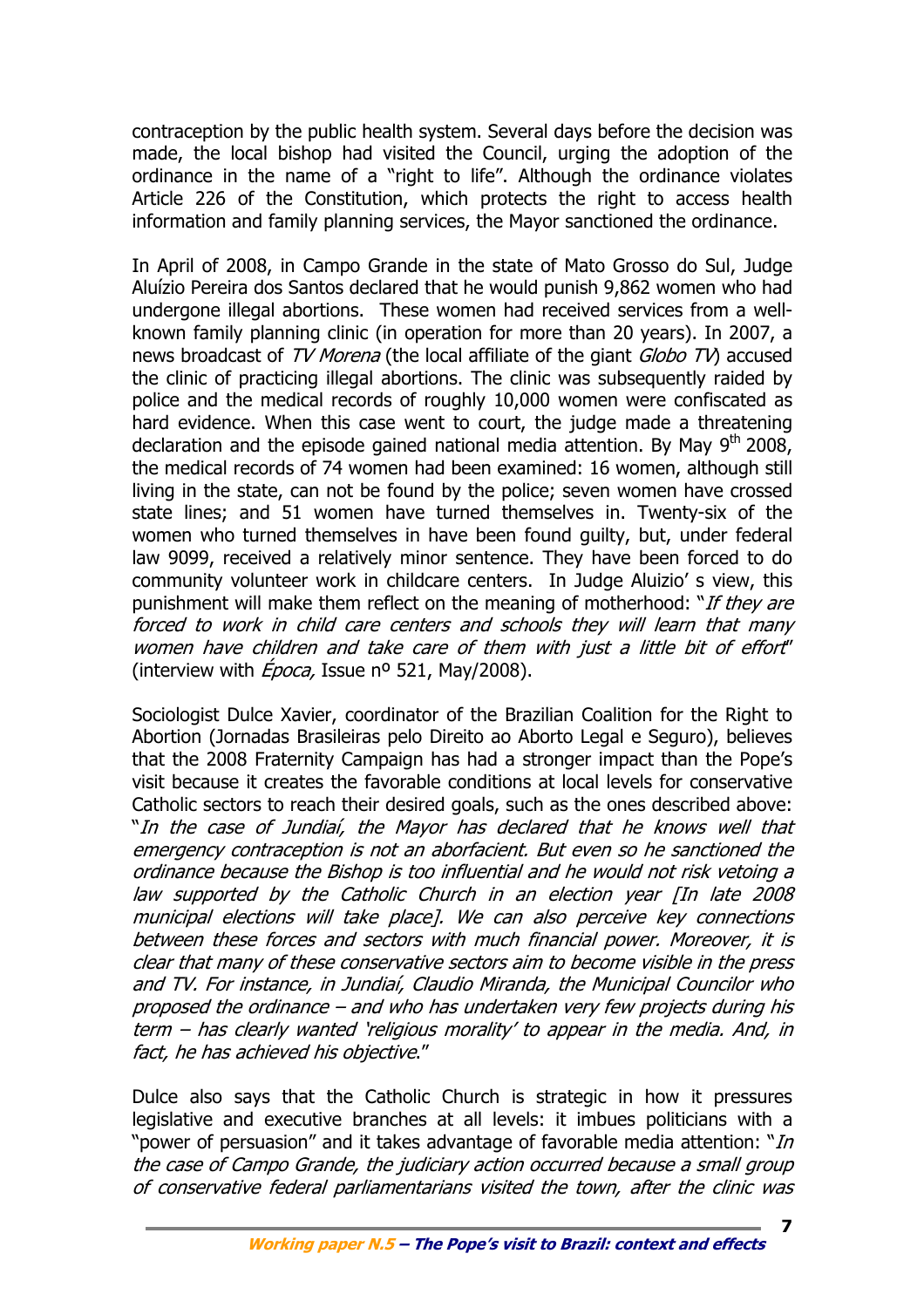raided, and asked the Public Attorney's office to prosecute the women whose medical records had been collected. Not surprisingly, local authorities felt compelled to implement the Penal Code and were quite reluctant to respond to the case using a human rights or social justice approach."

In Sonia Corrêa's view, it is vital to analyze these facts as a whole: "*Ordinary* people tend to view these facts as isolate episodes. But they are not at all disconnected. What we are witnessing is a coordinated strategic action being implemented by both the Vatican and the local Church, which, together, have the structure and capacity to mobilize such attacks in different local settings. In 1997, John Paul II's visit re-mobilized anti-abortion groups that had, since the 1980s, lost momentum. Ratzinger's visit has left behind a new wave of unseen virulence that, paradoxically enough, co-exists alongside sophisticated papal discourses and documents that systematically speak of love and 'expanded reason'."

Maria José Rosado Nunes, a professor at the Catholic University of São Paulo and coordinator of the Brazilian Chapter of Catholics for a Free Choice, argues that, at a deeper level, the Pope's visit has confirmed the conservative hegemony in the Brazilian Church: "The current composition of the hierarchy is aligned with the Vatican. The core of the groups that oppose abortion and sexual plurality has been strengthened. These regressive sectors of society have gained power and authority to implement these virulent actions because they feel supported by the hierarchy. But we must also recognize that what makes it possible to display fetuses in churches is the conservatism rooted in society itself. The Church's discourses and actions are in line with the social climate."

The analysis developed by Sérgio Rego, coordinator of the Research and Ethics Committee of the National School of Public Health (at FIOCRUZ), echoes this point: "It is difficult to isolate a single factor explaining the growing conservatism we are witnessing. But it is undeniable that in the year that elapsed since the Pope's visit we have observed a regression in various areas as a result of the Catholic Church's political actions. This is not limited to abortion, but also includes euthanasia. A judicial action by the Federal Public Attorney's office is currently underway to contest a resolution (Res. 1805/2006) of the Federal Council of Health (CFM). This resolution authorizes euthanasia, or the interruption of life support for terminal patients whose dignity has been severely compromised on account of their condition. It should be noted that euthanasia was used in the case of John Paul II himself. The CFM resolution is very important because it allows doctors to take this kind of action only when the family of the patient authorizes it. Moreover, in São Paulo, there is a state level regulation that can be applied to situations such as these occurring in the public health system."

Rego notes that during the Brazilian Conference on Bioethics, held in São Paulo immediately following the Pope's visit, a Catholic scientist, responding to a participant who had suggested revisiting the abortion debate, exclaimed: " $In$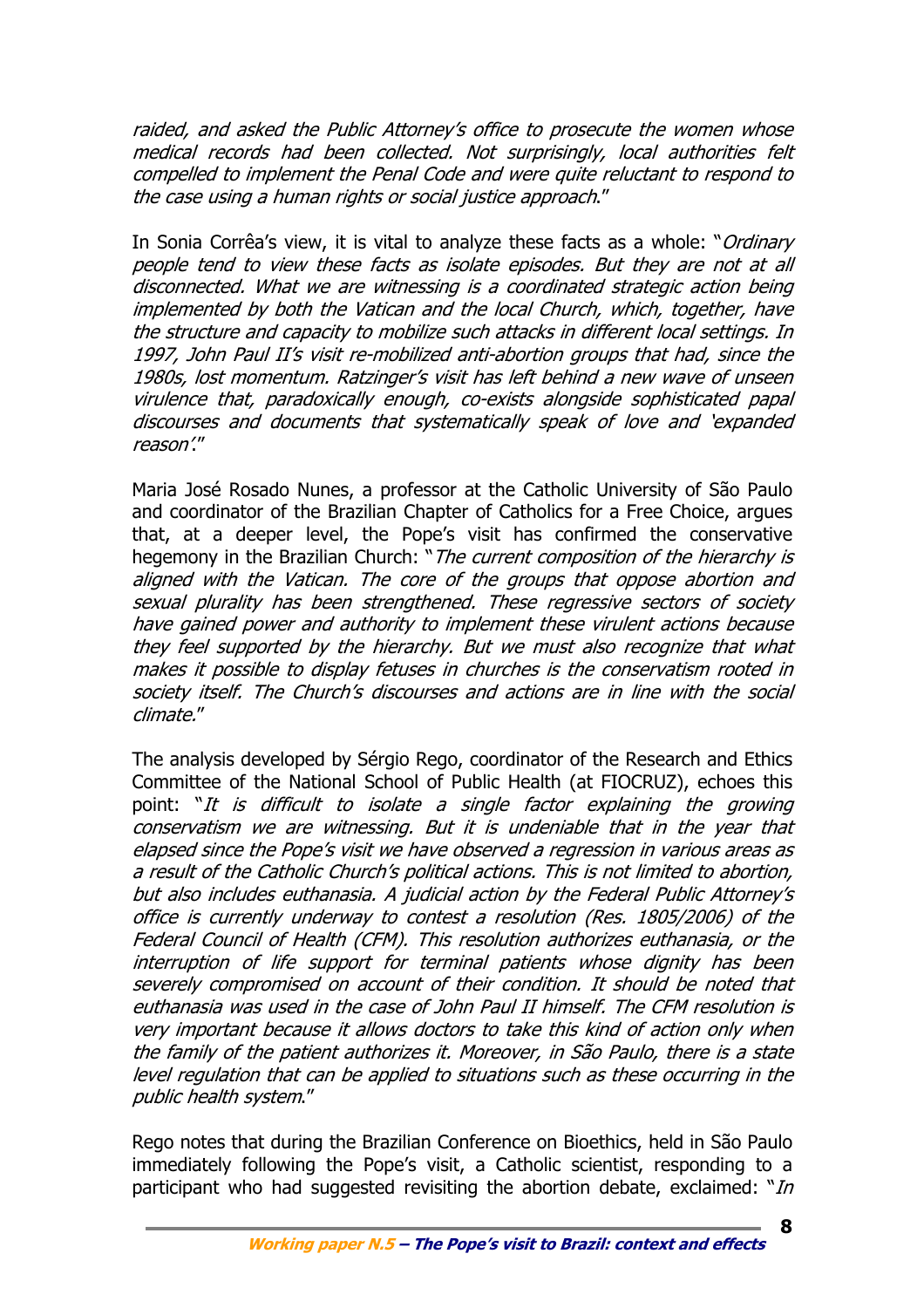what concerns abortion, no debate is possible". Catholic Church representatives are now mobilizing to undo another CFM resolution, adopted in 2007, which defines the medical status of brain dead fetuses, including the anencephaly cases, as to facilitate tissue and organs transplants.

Rego argues that Brazilian society still lacks the democratic maturity needed to place such controversies within a reasonable framework. He attributes this deficit to a long history of authoritarianism: "Brazil must develop further in democratic terms for the society to fully recognize the secular features of the state. We experience, even today, much confusion between religion and state, between public and private. If we take the case of Italy, another country where Catholics are the majority, religion is perceived as belonging exclusively to the private domain. In Brazil, the principle of state laïcité – which means that we are not, as a country, Catholic or Christian – is not yet fully understood or respected. But the principle of laïcité is enshrined in the Constitution."

Sonia Corrêa points out that Ratzinger has left behind more than virulence. In the political and intellectual debates on abortion, stem cell research, and related themes, the arguments advanced by religiously dogmatic voices have become much more sophisticated. For instance, in a recently televised public debate, a representative of anti-abortion forces called attention to the limits of public health policies at large: "The Health Minister should be taking care of dengue epidemics and the incidence of high blood pressure, the latter of which is the number one cause of death for pregnant women in Brazil. Abortion may also be a cause of maternal mortality, but the primary concern should be pregnancyinduced high blood pressure."

A similar line of argument was used by Dr. Zilda Arns, the founder of the Children's Pastoral. Also on public TV, she drew a comparison with Chile to argue against legal abortion. She explained that in Chile, where abortion is illegal, "the maternal mortality rate is 17 deaths per 100 live births, while in Brazil the rate is 67 per 100,000 live births. Maternal mortality does not justify legalizing abortion. More effective ways to move forward would be to improve the health care system, increase the health budget, train health professionals, provide access to drugs, and resolve the obstacles to access to care."

In Sonia Corrêa's analysis, strategies such as these, which contest legal abortion by redirecting public attention from abortion itself to the limitations of the current public health system, can easily capture popular imaginary. It is therefore urgent to quickly and effectively respond to these arguments. In reaction to the statement about Chile, she argues: "It is true, in Chile, that rates of maternal mortality are lower and abortion is illegal. However, the comparison made by Dr. Arns is fallacious because, in the case of Chile, efforts to reduce rates of maternal mortality began forty years ago, which was not the case in Brazil. In Brazil, these measures began in the mid-1990s, and, before that, maternal mortality was not at all a policy priority, even for the Children's Pastoral. Dr. Arns also failed to mention that the feminist movement, beginning in the late-1980s, has been primarily responsible for demanding that maternal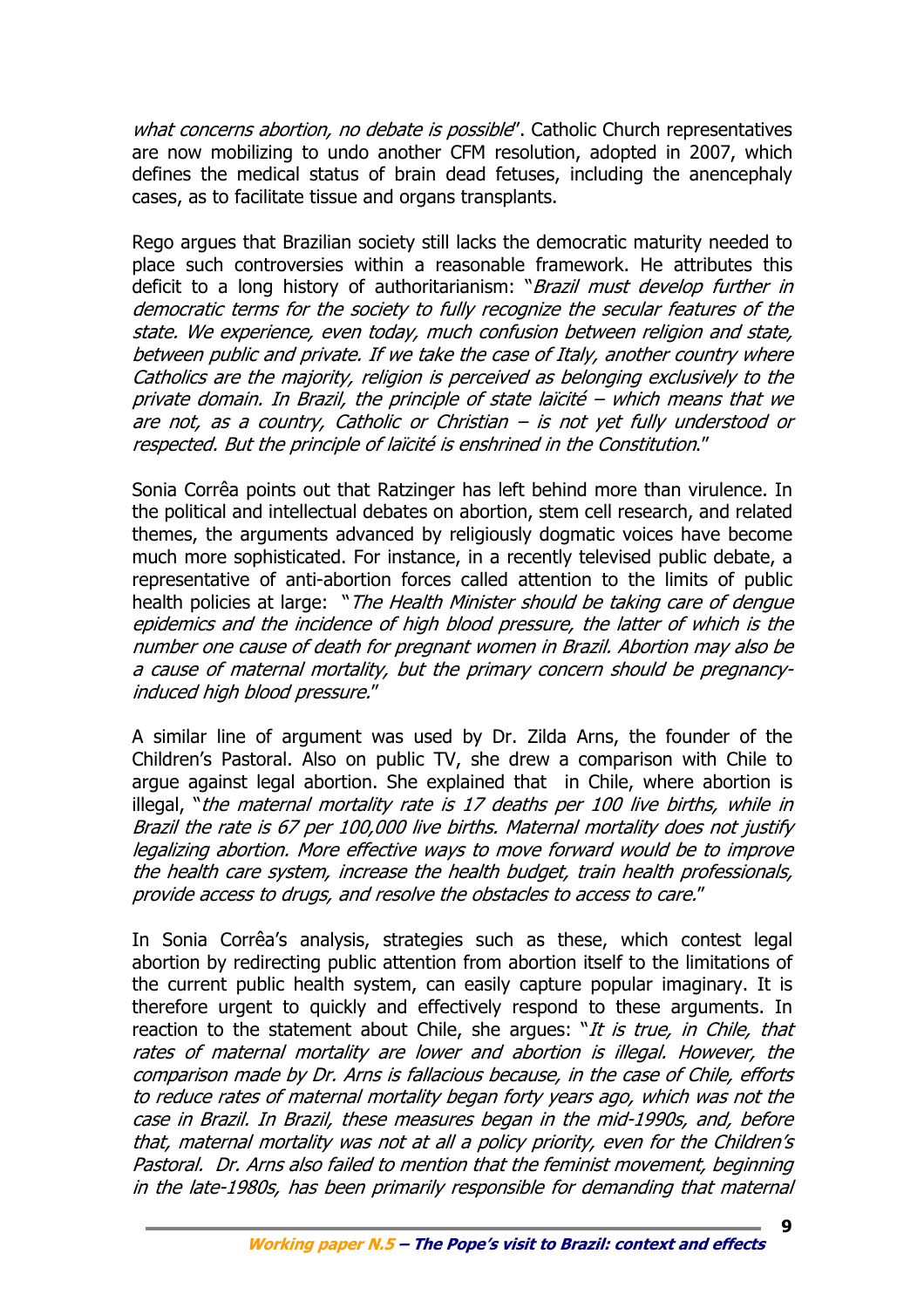mortality become a focus of epidemiological studies and public debates. It is only recently that the Pastoral has engaged this issue."

# **The effects on national politics**

In light of the climate described above, the detrimental effects of the Pope's visit on policies and politics were inevitable. For instance, the intensification of conservative attacks and actions has led the Health Minister to become extremely cautious with respect to abortion, at least in his public speeches. In addition, there has been an upswing in regressive legislative proposals at the level of Congress since 2007, when a new legislature was put in place. These include law provision PL 478/2007 proposed by representatives Luiz Bassuma (PT-Bahia) and Miguel Martini (PHS-Minas Gerais), which aims to abolish access to safe abortion in the case of rape and redefines abortion as a hideous crime; law provision PL 489/2007 proposed by representative Odair Cunha (PT-Mina Gerais) that also eliminates the possibility of abortion in the case of rape; and a proposal that became known as the "rape grant," whereby the state, in order to dissuade women who become pregnant as a result of rape to terminate their pregnancy, provides financial assistance to the mother and child until the child reaches 18 years of age.

On May 7<sup>th</sup> 2008, the House Commission on Social Security and Family voted on law provision PL 1135/1991, which aims to modify the Penal Code so as to decriminalize abortion and exempt women who abort from detentions of one to three years. However, the provision was rejected and the rapporteur, Jorge Tadeu Mudalen (DEM- São Paulo), reinstituted the existing legislation, which states that there are only two cases in which abortion is not punishable by law: rape and when the woman's life is in danger.

In fact, the text discussed on May  $7<sup>th</sup>$  was not the original text but a new report prepared by the rapporteur himself. This report reflected the typical stance of conservatives in that it advocated for the right to life for the unborn. It also made the false contention that the original text  $-$  the one that aimed to decriminalize abortion – advocated in favor of late-term abortion, including abortion during the  $9<sup>th</sup>$  month of pregnancy. This distorted rationale was critical to ensure the approval of the new text. The 33 representatives attending the session were all members of the Right to Life Parliamentarian Group. The seven progressive representatives, who would have voted against the modified text, were not even in attendance, since they saw no hope of overturning the ruling. Since 2006, when the Commission became overwhelmingly conservative under President Mudalem, any advancement with respect to abortion and related matters has been systematically blocked.

Law provision PL 1135 was then brought before the House Commission on Constitution, Justice and Citizenship (CCJC). The composition of this commission is also overwhelmingly conservative, since, over the past six years, conservatives have gained power within both the left and right extremes of the political spectrum. The CCJC rejected the provision on July 9th, after two public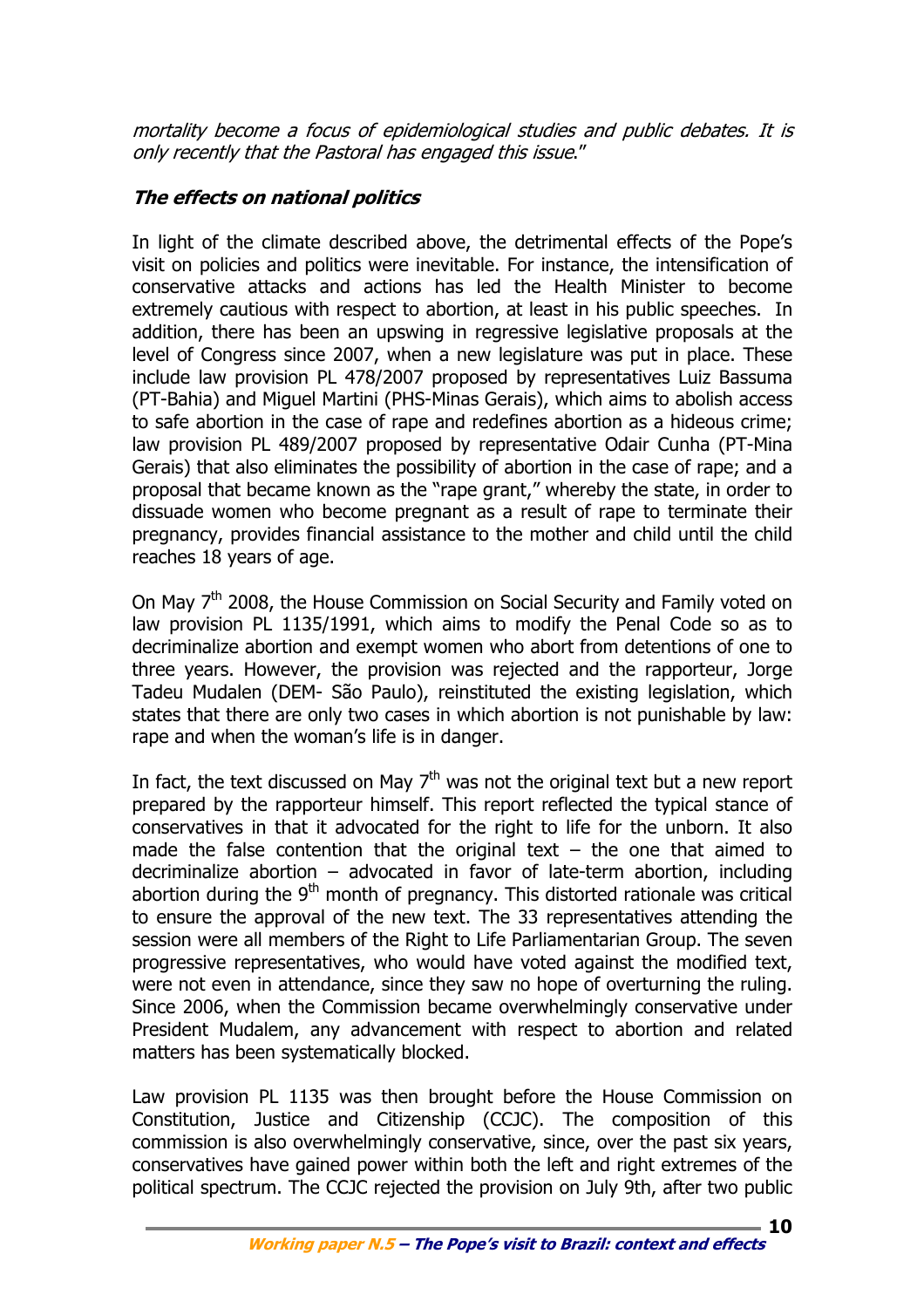hearings, and accepted the proposal of Rapporteur Eduardo Cunha. This proposal was written prior to public hearings held with the precise aim democratically debating the issue, to which experts both in favor and against abortion were invited to express their views. Not surprisingly there were 57 votes opposed to the provision, and only four in favor of it.

This outcome further demonstrates an increase in conservative thinking both within right-wing political parties and the so-called "left". One example is Eduardo Cunha, who apart from being a member of the parliamentarian evangelic "group" (1) is also one of the signatories of the proposal to make abortion a hideous crime in Brazil. Many politicians from left-wing parties in Brazil also advocate for conservative "flags" in relation to sexual and reproductive rights. Some examples are the two parliamentarians of the Labor Party ( $PT$  – Partido dos Trabalhadores) who presented two of the projects mentioned above, and ex-Senator Heloísa Helena and Municipal Councilor Cláudio Miranda who introduced the ordinance to suspend access to emergency contraception in Jundiaí. It is worth noting, and rather regrettably, that both the PT and the PSOL programs officially endorse the legalization of abortion.

Most importantly, at the judiciary level, a lawsuit against Article 5 of the Bio-Security Law, which regulates the use of embryos in stem cell research, has come before the Supreme Court on two separate occasions, first on March 5<sup>th</sup> and then again on May  $30<sup>th</sup>$ . This lawsuit began in 2005 under the first Federal Attorney of the Lula government (2003-2005), Cláudio Fonteles, who is devote Catholic. Article 5 authorizes the use of cells extracted from embryos fertilized in vitro; only embryos that have been frozen for more than three years or that are deemed non-viable are used. Since the lawsuit began, the Supreme Court has sponsored a series of debates, during which a number of scientific experts have expressed their support for the law, while conservatives have criticized the law as an infringement on the right to life.

In the March session, after Ministers Carlos Ayres de Britto (who is also Supreme Court President) and Ellen Gracie voted in favor of the constitutionality of the article, voting was suspended because Minister Carlos Alberto Direito raised procedural questions. Minister Direito is a conservative Catholic, nominated to the Court by Lula in August of 2007 after much pressure from the Vatican and the National Conference of Bishops. Minister Direito justified his request by arguing that the issue was too controversial to be decided in one session. This delayed the process until May  $30<sup>th</sup>$ , when the constitutionality of Article 5 was affirmed by a small margin of six to five votes.

Sonia Corrêa considers the position of the Catholic Church and its allies in relation to the stem cell debate to be a blatant illustration of dogmatism: "*The* ideological goal of the Church in attacking stem cell research is to reaffirm the attachment to, and appeal of, a notion of organic, biological, and natural life. The Church's framework prioritizes the 'sacredness of life', which paradoxically serves to threaten quality of life. In the Vatican's doctrine, the order of nature cannot be altered because it derives from divine law. By emphasizing this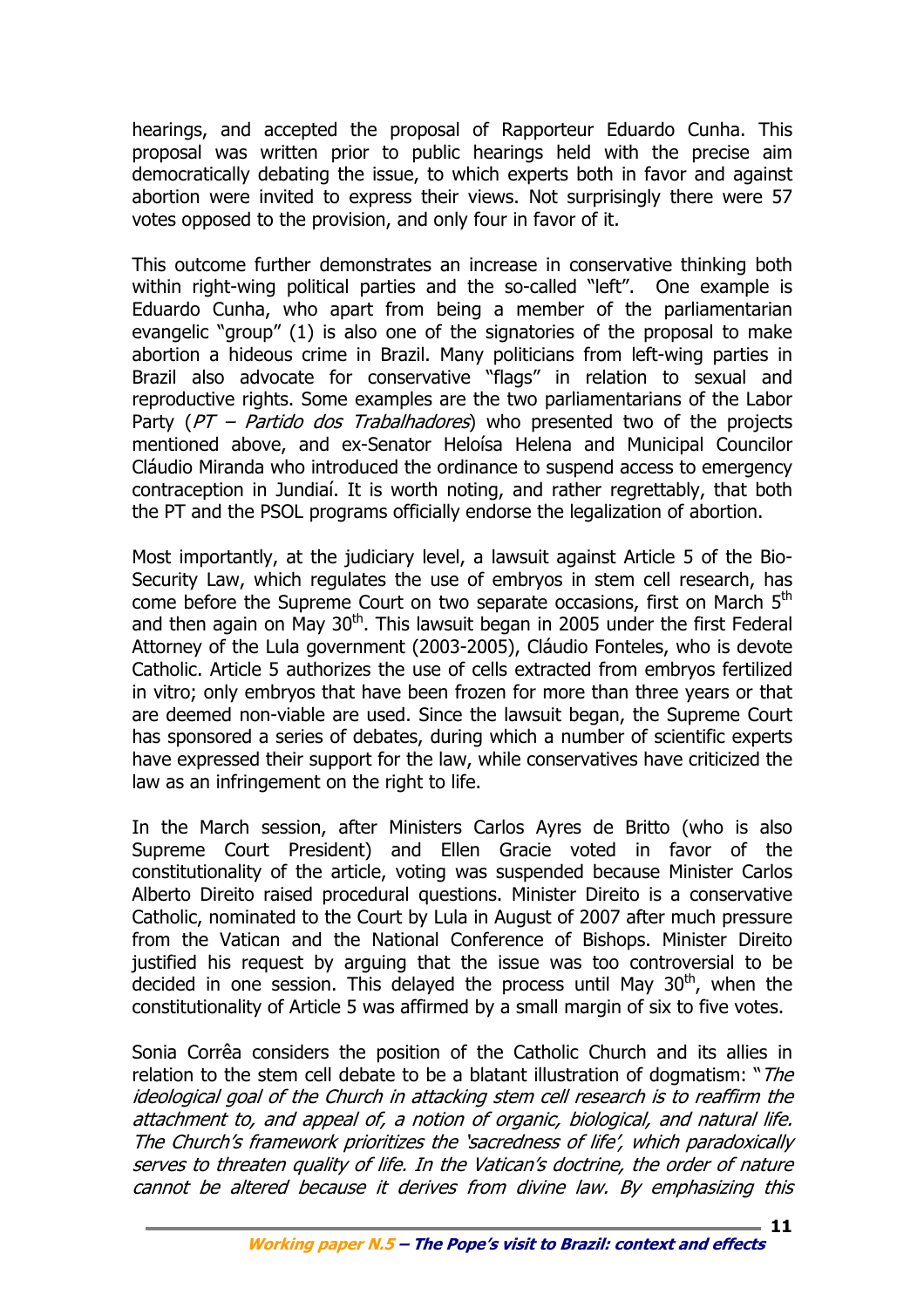notion in the stem cell debate, the Church places greater emphasis on the sacredness of an embryo's life, since this, in turn, creates a broader social consensus against abortion. In doing so, the Church completely discards the potential of the research to actually improve quality of life."

## **Societal and institutional responses**

Although the current climate is far from favorable, groups and voices in support of stem cell research, legal abortion, and sexual plurality, are actively resisting this new wave of virulent moral conservatism. In March, the feminist NGO CFEMEA, in partnership with the *Jornadas pelo Direito ao Aborto Legal e* Seguro, launched the campaign "In support of Brazilian women's sexual and reproductive rights". Its main goal: "To contain the actions and effects of conservative and fundamentalist groups that continue to portray, as criminals, those women who, for a variety of reasons, may resort to abortion. Violating existing laws, these forces attempt to restrict the sexual and reproductive rights already afforded to women in areas such as family planning, emergency contraception, HIV/AIDS prevention and access to abortion in the cases permitted by law" (excerpt from the Campaign's manifesto).

A working group has been created to monitor Congress debates and strengthen ties with progressive parliamentarians who support sexual and reproductive rights but are under heavy attack by conservative representatives. Another strategy recently adopted is to expand political support for these rights, particularly the right to safe and legal abortion, among the electoral basis of conservative parliamentarians. Dulce Xavier argues that, because law provision PL 1135 has been rejected, the next step will be to present a different provision prepared by the Tripartite Commission, a commission composed of members of the executive, parliamentarians, and civil society representatives.

The provision, elaborated in 2005, which aims at decriminalizing abortion, can be introduced by either individual parliamentarians or popular initiative, which would require the support of 1% of the Brazilian electorate. It differs from PL 1135/1991 in that it goes beyond abolishing the Penal Code that criminalizes abortion. While PL 1135 does not include any specifications about procedural regulations of abortion – for example, it does not limit abortion to first or second-term pregnancies – the provision of the Tripartite Commission addresses both decriminalization and regulation. Specifically, abortion is legal through the first 12 weeks of pregnancy. In cases of rape, this timeframe is extended to 20 weeks. In cases of fetal abnormality or health risk to the woman, the timeframe is left to the discretion of medical providers.

Dulce explains: "It is important to clarify that this law provision makes explicit exactly what is being proposed, so that society can better understand the issue. People resist the idea of decriminalizing abortion because they imagine this will result in a complete lack of rules or control, when in fact what we are proposing is that rules and criteria be defined, and this serves to standardize a medical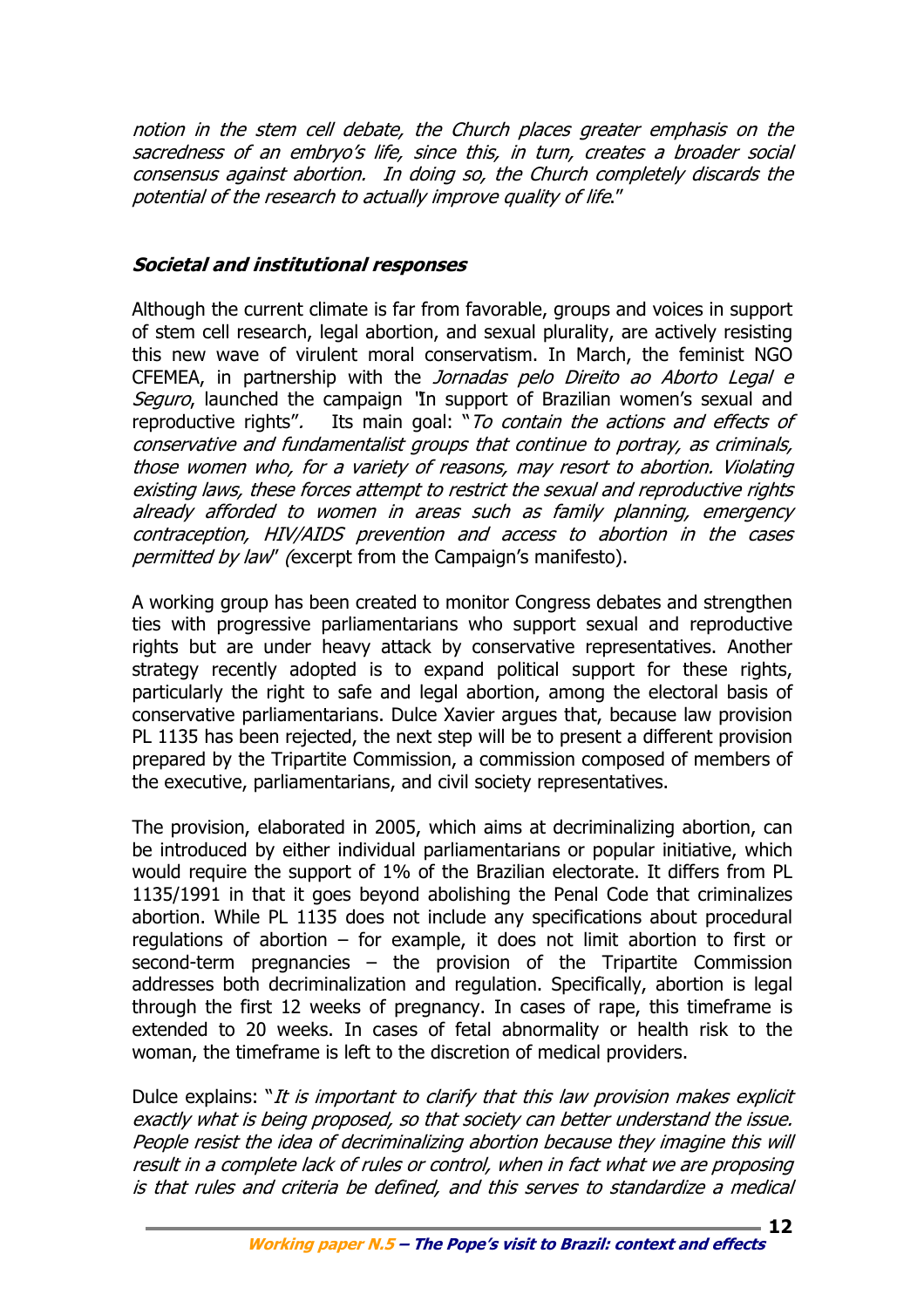procedure that is currently being practiced without any norms or parameters. Many women who lack information resort to illegal and unsafe abortion after 12 weeks of pregnancy, thus putting their lives at risk. As long as abortion remains illegal, there is no way for a woman to get accurate information on abortion and prevent the risks of unsafe procedures. If the procedure is made legal, women will have access to the necessary public health information and services and this will lead to a reduction in the number of abortions performed after the  $12^{th}$  week."

A rapid response initiative has also been created in response to the punishment of the 9,862 women in Campo Grande. The Commission on Citizenship and Reproduction (CCR), CFEMEA, Themis, Articulação de Mulheres Brasileiras (AMB) and the National Feminist Heath Network have all traveled to Campo Grande to analyze the episode and create a support system for the women being accused and prosecuted. The report prepared by this team explains: "Although TV news coverage of the case has triggered intense institutional reaction, the case is only one of many instances in which abortion clinics have been raided by police in other cities, which have also been made visible by Globo TV or their affiliates... Pro-life groups have been active in Mato Grosso do Sul and Campo Grande for many years. A group of parliamentarians from the Pro-Life group in Federal Congress visited the city right after the clinic was shut down and put pressure on the judiciary. It is appalling and regrettable that the women are turning themselves in to the police without being accompanied by lawyers. The women are forced to 'confess' and they do so because they are unaware of their right to remain silent."

Other groups, beyond the feminist movement, are also showing resistance. A number of intellectuals and op-ed writers have expressed their views on the debates underway. Flávio Pierucci from the University of São Paulo (USP) considers the terms used to discuss abortion in Brazil to be entirely inadequate: "The question is not to decide whether or not abortion is a sin, but rather to understand that even if it were a sin, this does not automatically make it a crime. Catholic ethical principles cannot be the model on which the Penal Code is based. If abortion is a grave sin, this is a problem for the Church. For society at large, the question is to decide whether or not abortion is a crime. How many things does God prohibit that do not constitute a crime? What the Christians or Catholics prohibit cannot be automatically called a crime in the Penal Code. Crime is crime, sin is something entirely different."

In an article published in the Sunday Special Supplement of *Folha de São Paulo* (April  $13<sup>th</sup>$ , 2008), another professor at USP, the philosopher Renato Janine Ribeiro, argues that, crisscrossing the discussions on abortion, euthanasia and stem cell research is an intense ethical debate about "life": " This is not an easy debate because it brings to the fore questions about the life that will not come into being, in the case of abortion and embryos, as well as the life that may have been abbreviated. In other words, it is a debate about life that encompasses death or non-life. This is why it is so delicate and hotly contested. But the case of stem cell research is not the case of abortion. These issue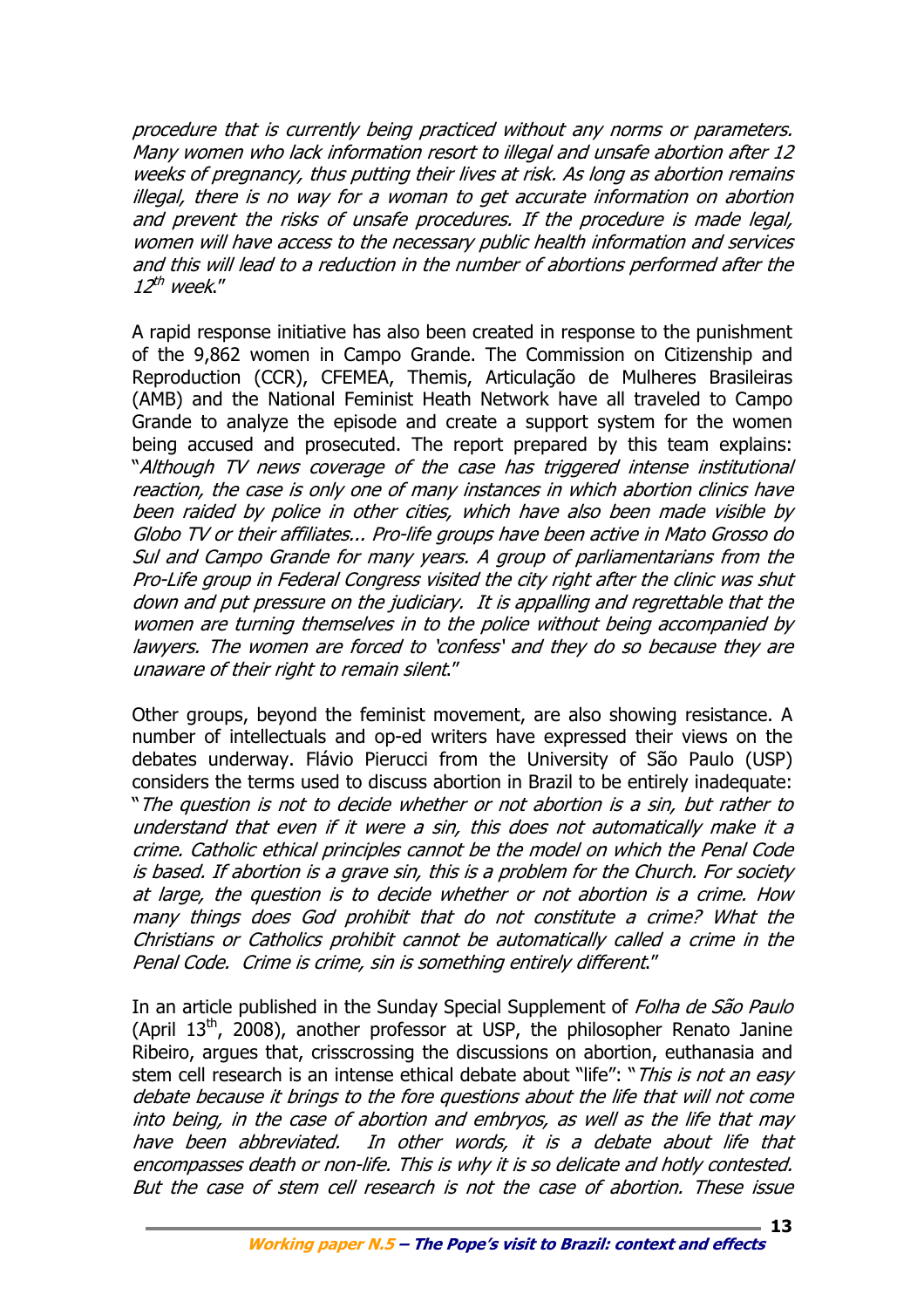should not be equated with one another. There are people who accept, for research purposes, the use of frozen embryos, which are not on the path to becoming a life, but do not support abortion. Some defend the right to abortion as the 'lesser evil'; others defend it within broader limits. The positions differ widely. Most importantly, I believe that even when all these issues with respect to life and voluntary death converge, it is vital not to mix them up, since this creates only more confusion."

For bioethicist Fermin Roland Schramm from the National School of Public Health, the key question is not to define "life" in biological terms alone: "*It is* true that when the two gametes are joined a new biological entity is formed. But we cannot say that this entity will forcibly have a potentiality for life. The core of the debate is to ask: what type of life is really relevant from an ethical point of view? In my view, what is crucial is 'life in relation' and not cells or zygotes in isolation. What is important is the moment at which a relationship is established between the new entity and the 'host', an epidemiological term referring to the woman wherein this new being will evolve. If for whatever reason the woman does not accept that relationship, an ethical connection does not exist nor can it be imposed by third parties such as the Church, family, society, or significant other. To penalize this woman is therefore highly problematic. Given that she is the owner of her own uterus – that is, the fetus is inside her body and no one else's – her rights prevail over the rights of the Church, state, family or even significant other. Ethically speaking, the core relationship takes place between the woman and embryo. More important than searching for biological origins of life, therefore, is to ask the women if she recognizes this core relationship. At these early stages, the embryo does not yet have a brain."

Regarding state institutions, while the positions of the executive and legislative powers are by and large contradictory, if not blatantly conservative, the judiciary has shown more of a commitment to secular values and a respect for moral plurality. This is illustrated by the way the Supreme Court judges voted on Article 5 of the Bio-Security Law. In the March session, the President of the Court, Minister Ayres Britto, argued that the Brazilian Constitution may protect human life from birth to death; however, while there is consensus about what constitutes death (the ending of all brain function), the same is not true for life: "The bill of rights does not specify when human life begins. It does not contain any provision with respect to pre-natal life. The embryo is the embryo. The fetus is the fetus. The human is the human. This human is not anticipated before the metamorphosis of these other organisms… The human is the phenomenon that evolves between birth and death. It is the final product of this transformation. It means the creation of another being, in the same way that seeds become plants, clouds become rain, and a caterpillar becomes a cocoon and later a butterfly. Nobody would claim that a seed is a plant, that a cloud is rain, or that a caterpillar is either cocoon or butterfly. An embryonic person does not exist; what exists is the embryo of a person."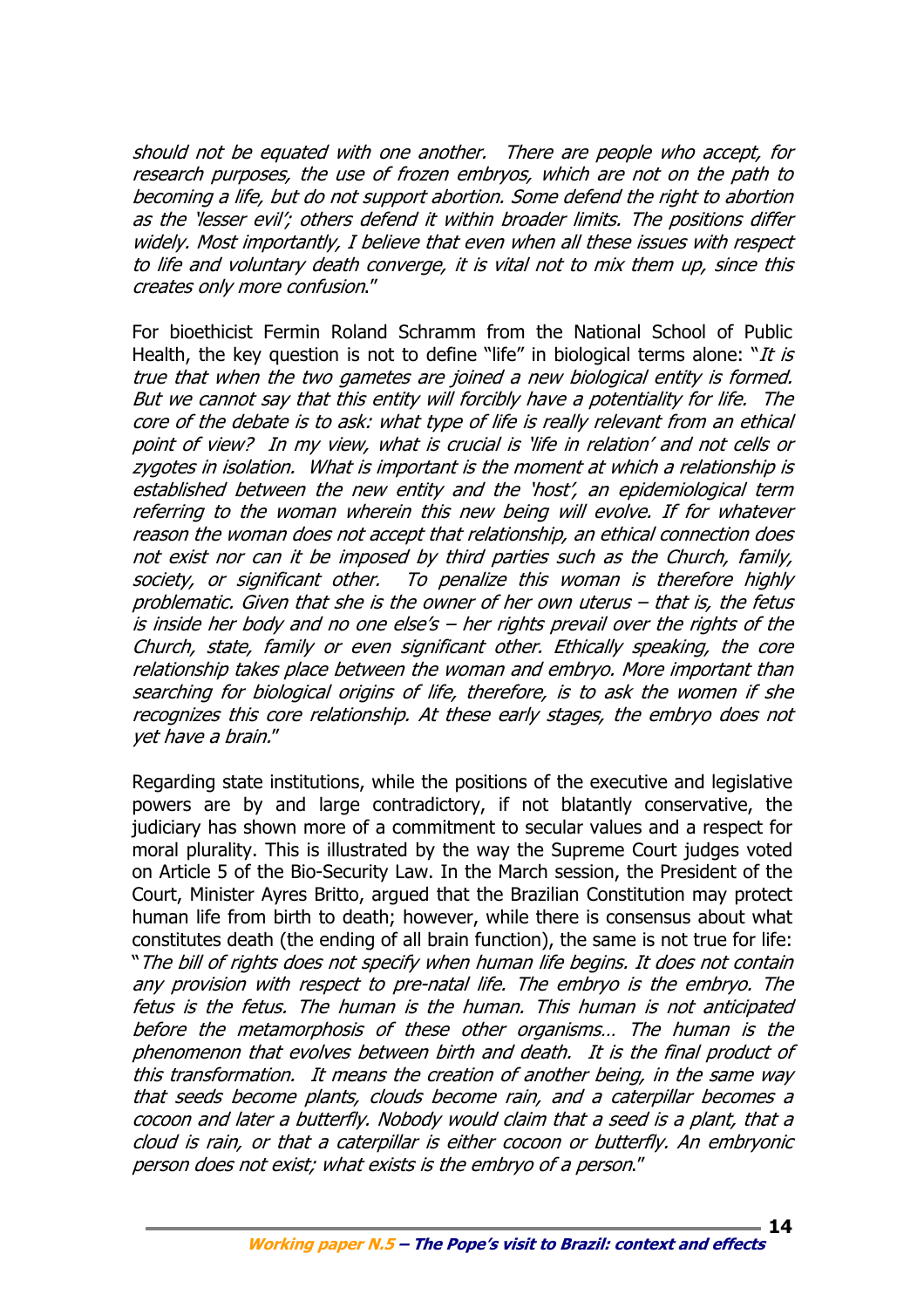In another key moment, Ayres Britto reminded that "[The embryo] is never the same as the new life it later becomes, since it lacks the very neural connections that constitute the biological announcement of a human brain being gestated. To put it simply, the embryo does not have a brain already formed or even in the process of formation. The human, therefore, does not exist within the embryo, not even as a potentiality." Minister Ellen Gracie position, on the other hand emphasized, the normative aspect of the debate: "We are not an academy of sciences. Our main task is to assess the constitutionally of the Bio-Security Law and I do not consider this law to be unconstitutional as it has been defined."

Minister Celso Mello, a longer standing judge in the Court, was silent on the issue of the law during the March session. However, he later told the press that he believed the rapporteur's vote to be consistent with earlier international agreements, made during the 1990s, on reproductive rights and abortion. He also strongly contested the religious tone of the debate. He said that although the question of what constitutes a human life is highly controversial, Supreme Court judges should not opt "for a theory that defines the beginning of life from a strictly faith-based perspective" (Agência Estado, 9/03/2008).

In the final debate the positions of six of the eleven Supreme Court Ministers has converged with the general opinion of the public on the issue of stem cell research. Prior to the March session, an opinion poll conducted by IBOPE at the request of Catholics for a Free Choice revealed that 95% of respondents is in favor of the use of discarded or non-viable embryos for stem cell research. More importantly, although the Supreme Court vote on Article 5 was narrow (6- 5), the judges who voted in favor of the constitutionality of Article 5 have solid convictions in the principles of laïcité and moral plurality.

In his assessment of the Supreme Court decision on Article 5, Janio de Freitas, a widely respected op-ed writer, imagines a future wherein such topics can be discussed in Brazil more openly and less dogmatically: "*Having demonstrated* support for stem cell research, some Ministers have carved out a space that hopefully will allow other key areas of debate, including the right to terminate an unwanted pregnancy and the right to euthanasia, to be reconsidered in a different light."

# **The international connection**

Since the mid-1990s, Brazil has become a target of Vatican strategies. This is because the Catholic Church is competing for the religious and spiritual market but also because it aims to erode progressive policies being implemented domestically and diplomatic positions expressed by Brazil internationally. But what has been happening recently must be analyzed in the context of other global initiatives triggered by the Benedict XVI papacy. For example, it is necessary to mention the brief but highly publicized spin mobilized by the Catholic media in January of 2008 around a global campaign calling for a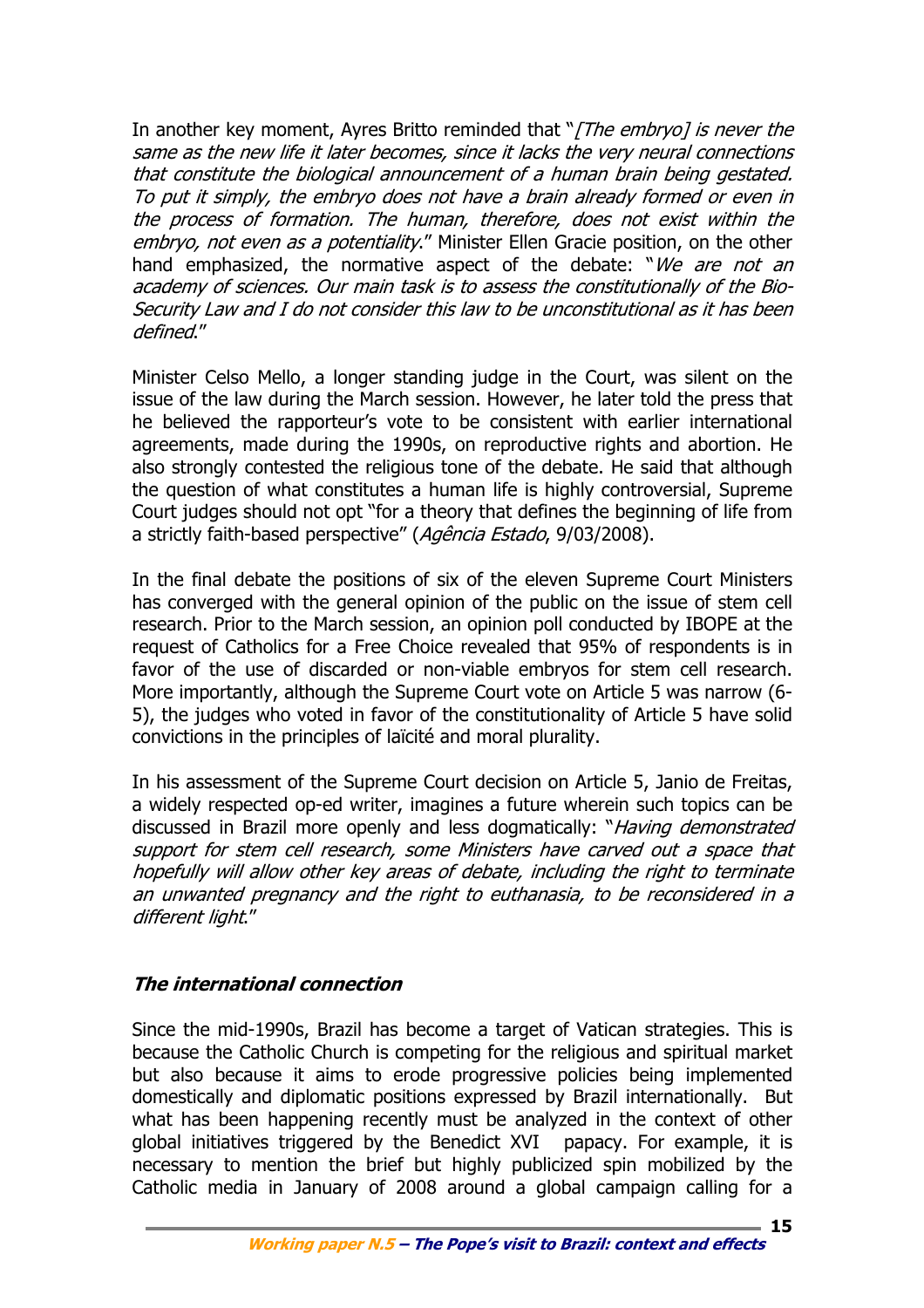moratorium on abortion. The moratorium campaign was inspired by the call for a moratorium on the death penalty proposed by the Office of the High Commissioner on Human Rights to commemorate the  $60<sup>th</sup>$  anniversary of the Human Rights Declaration, adopted as a General Assembly resolution in December of 2007 (see Daniela Colombo's article in the SPW Newsletter 3, April 2008). Another relevant event was the Pope's visit to the United Nations in April of 2008.

Sonia Corrêa calls attention to the fact that the Pope's visit to the UN was also a visit to the United States, or to be more precise, the White House. In other words, it aimed to make explicit an alliance between President Bush and the Vatican at the very moment when the Bush era is coming to an end. She writes: "Benedict the 16<sup>th</sup> has appeared on the White House lawn to signal to the world that 'We are together as we always have been. Bush eventually will be replaced but we, the Vatican, will continue to raise the flag of dogmatism. We will once again become the main actor in this regard'." Sonia recalls that, over the past eight years, the Vatican has been rather silent or at least discreet in global negotiations on abortion and sexuality. This low profile, which openly contrasts with the Holy See behavior in the various UN negotiations of the 1990s, was made possible because, since 2001, the Bush administration did the dirty work on the frontlines. These "favorable" conditions may change after the 2008 US elections.

Most principally, it is crucial to critically analyze the statements made by Ratzinger to the UN, since they have many implications for the debates and processes underway in Brazil, as well as many other contexts where the Vatican has an influence. As discussed by the Brazilian philosopher Artur Gianotti (Caderno *Mais*, Folha de São Paulo, April 28<sup>th</sup>, 2008), the Pope made a formal and diplomatic speech that did not show any sign of virulence, but which nonetheless subjected politics to moral judgment and criteria: "*In a pen stroke*, Benedict the 16<sup>th</sup> transformed an institution [the United Nations], which is eminently political, into a moral entity very clearly aligned with the Christian family. He has subjected politics to morality without taking into account the fact that politics is always an unstable game of competing interests and that contemporary morality is, above all, the coexistence of different points of views." Gianotti's insightful analysis pierces the core of current arguments against legal abortion, sexuality plurality, and bioethics: in the Vatican's conception what will save the world is religious morality, not politics.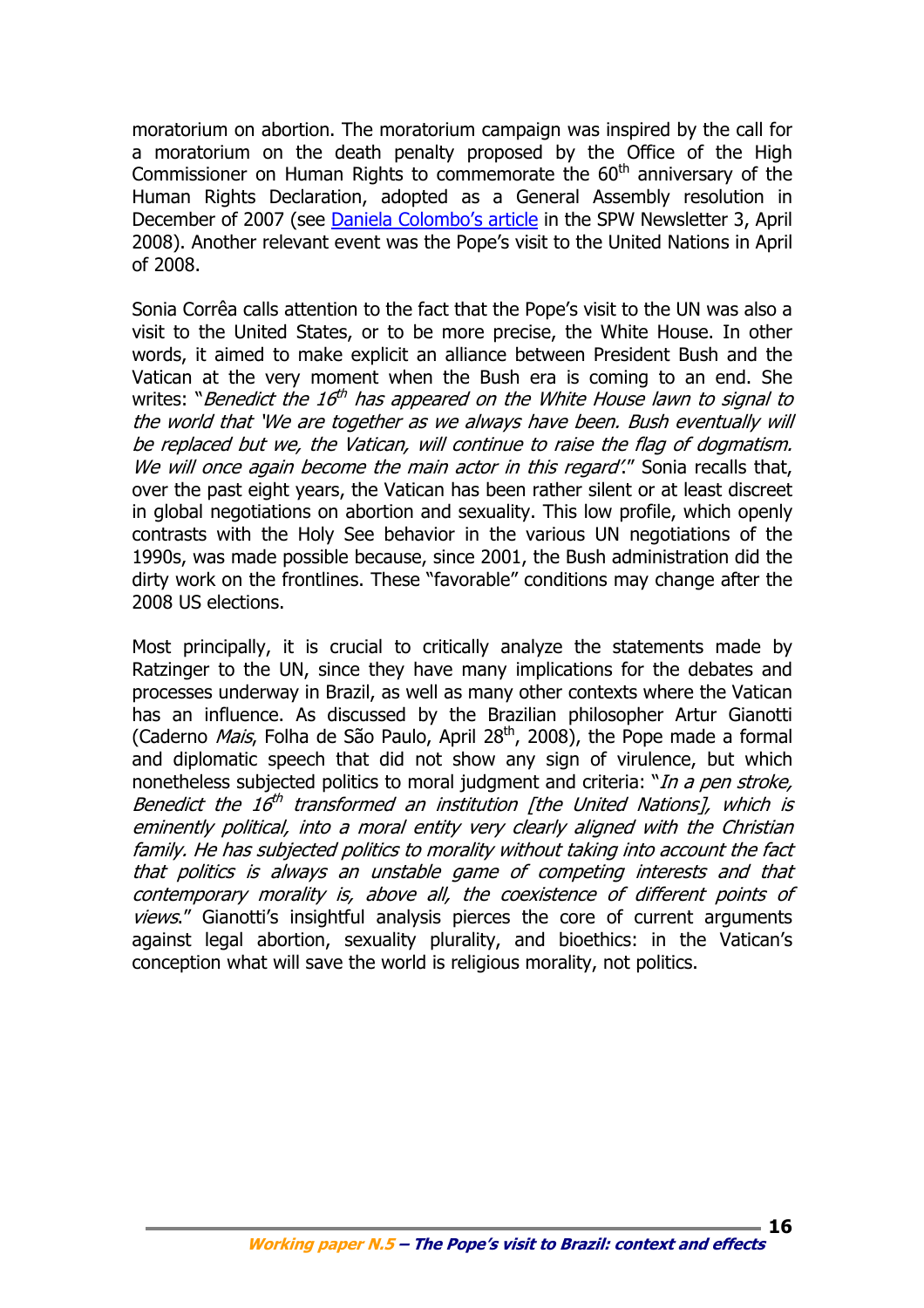# **Brazil's new religious landscape**

#### **Translation: Tori Holmes :: Posted on April 10, 2007 ::**

**17**

Flávio Pierucci, a sociologist from the University of São Paulo (USP), once said that to be Catholic in Brazil is to follow the crowd. "People are born Catholic. Catholicism is not a religion that is chosen. Just like Lutheranism in Sweden, Catholicism in Brazil is part of the landscape." However, when Pope Benedict XVI arrives in Brazil, he will find a very different "landscape" from that encountered by his predecessor, John Paul II, on his last visit to the country in 1997. Although the Brazilian state ceased to be Catholic at the end of the 19th century – when at the end of the Empire strong principles of laïcité were adopted by the Republic – Brazil is still considered the largest Catholic country in the world. However, the results of the latest demographic census carried out by the Brazilian Institute of Geography and Statistics (IBGE) show a growth in the number of evangelical Christians and people who declare themselves to have no religion – according to this data, the Catholic Church has seen a drop of almost ten percentage points in its flock over a decade: from 83% in 1991 to 73% in 2000. Many believe that this is the main reason behind Benedict XVI's visit to Brazil at this time.

According to experts, beyond the fall in the Catholic faithful, another key characteristic of contemporary Brazil is the intense religious mobility to be seen in the country. Research from 2004 about religious transit carried out by Ceris (Center for Religious Statistics and Social Concern) shows that 23% of interviewees changed religion in the last two decades. (Source: Mudança de religião: desenvolvendo sentidos e motivações no Brasil [Changing religion: uncovering meanings and motivations in Brazil], Ed. Palavra e Prece.)

"We must take into consideration that the majority of these interviewees were Catholic to start with. This religious mobility is something we've never had in Brazil before. Before, a person could say they were Catholic and attend Umbanda ceremonies1. But when a survey is carried out and people admit to having changed religion, what they are saying is that they have broken their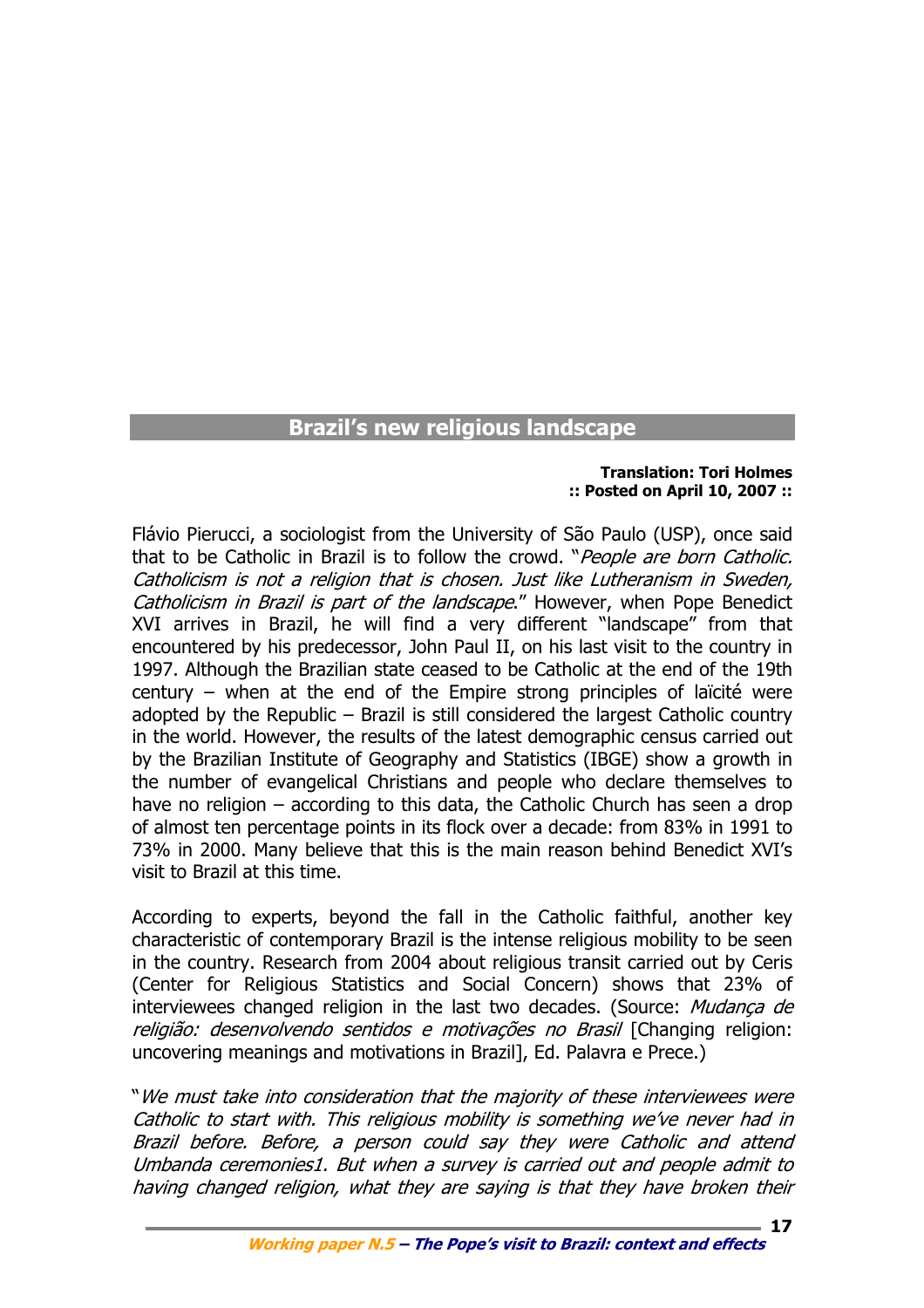ties with the institution and that changes are taking place in terms of how their identity is constructed. What we see nowadays is a growing number of people trying out other forms of religious expression and community life," says Maria das Dores Machado, sociologist and professor at the School of Social Work of the Federal University of Rio de Janeiro (UFRJ).

It is not exactly the growth of the evangelical churches (a phenomenon that has been occurring for 50 years but which has accelerated over the past three decades) that worries the Vatican the most. According to the IBGE data, the number of people who say they are Catholic has also risen, from 122 million in 1991 to 125 million in 2000. This increase of 3 million followers in a decade may be considered significant in the current Brazilian religious market, given that, for example, it is larger than the number of worshipers who attended Baptist Church services in 2000.

What has attracted the attention of the Catholic hierarchy is the fact that the growth in the number of its followers has been slower than the rate of overall population growth in the country – from 1970 to 2000, the average annual growth rate for the number of Catholics was 1.3% whereas that of the total population reached 2%. (Source: Atlas da filiação religiosa e indicadores sociais no Brasil [Atlas of religious affiliation and social indicators in Brazil], Ed. Lovola)

# **"For 40 years Catholic women have disobeyed a Vatican ruling and used the pill"**

The worry is that this decrease in the growth rate of the number of Catholics may result in a loss of influence by the Catholic Church in the country, if the trend continues in the coming years. The truth is that over the years the religion has lost spheres of influence over people's behavior. Another issue faced by the Catholic Church today is that in recent years, due to technological advances and greater access to education and information, its followers have developed an increasingly critical outlook towards religious institutions. Catholics want more and more autonomy over personal matters such as marriage, contraceptive methods and sexual orientation, exactly those which the Vatican attempts to keep under the control of its rigid traditions.

"I can see that the capacity of the Catholic Church to convince its followers of its dogmas is much reduced today. People's autonomy in relation to religious institutions is increasing. The higher levels of education and knowledge increase the ability of social actors to take more critical positions in relation to the institution. When the pope says that 'second marriages are a plague', people – even those who are fervent Catholics – look upon this statement as absurd and *irrelevant.*" emphasizes Maria das Dores.

This hiatus between doctrine and behavior always existed, according to Flávio Pierucci. "This has to do with the advance of knowledge in a general sense. Look at the question of the use of condoms. However much the religion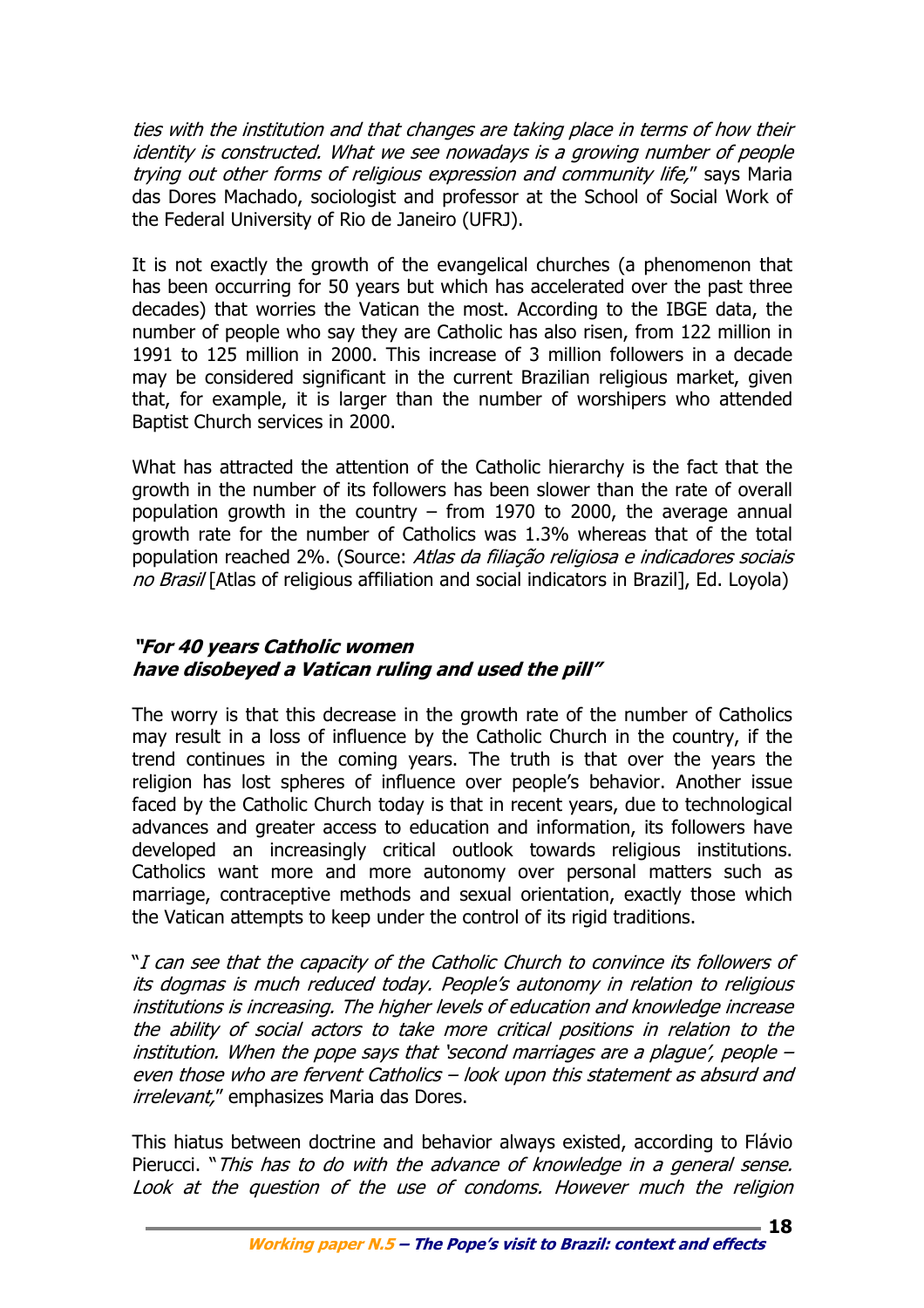positions itself against them, the crucial information comes from the medical profession. In another matter, divorce, also condemned by the pope, there is a demand for legal information. The fact that it is banned by a religion leads people to pay attention to other sources. People are becoming more literate, but there is also increasing medicalization. The sexual sphere has gone from being associated with sin to being a health matter. And the Church wants to recover a sphere of power that it once held," says Pierucci.

One example, according to the sociologist, concerns the number of people infected with the HIV virus in Brazil, which statistical predictions from last decade indicated would be higher today than it actually is. This is the direct consequence of the use of condoms during sexual relations, as research shows. "If the population is Catholic and the rates of AIDS are not as high as predicted, then it must be because people are listening to the doctors, despite the religious directives," he says.

Pierucci also points out that condom usage is not the only sign that the Church is losing space. "The Vatican was against the birth control pill in the 1960s, when the method was first used. But Catholic mothers used it then and they have continued to do so for the past 40 years. They're not going to follow the pope's advice while the doctors are telling them that this is a way to avoid unplanned pregnancy," he stresses.

"When we expand people's knowledge and their cognitive resources, we create new challenges for the religious institution. Divorce, for example, is one of these challenges. The problem is that the Church simply rejects it, without negotiation. The Church's more conservative discourse in relation to divorce, abortion and homosexuality is out of date. But when levels of education increase this leads to a more liberal way of thinking about a number of issues. This also makes it possible to separate doctrine from personal behavior. You can join a religious institution and have an abortion, or be homosexual, even if this goes against a dogma," concludes Maria das Dores.

As well as the religious mobility, socio-political changes have also taken place in Brazil since it was last visited by a pope. The changes in educational levels have given women a wider perspective about their role in society at the same time as the country has moved forwards in the debate about sexual and reproductive rights in both political and legal spheres.

"There have been advances, but the Catholic Church maintains the same position. In actual fact, the pope is coming to reinforce the Vatican's position. But we should remember that at the same time as we have a more lively debate in the public sphere, we also have more conservative positions in the Catholic Church. Historically, the Catholic Church had never developed strategies like those used against Jandira Feghali [in the 2006 elections for senator of Rio de Janeiro state], when it sent text messages telling voters not to vote for her because she supported the decriminalization of abortion. On the one hand, we have seen progress, but on the other hand we have seen the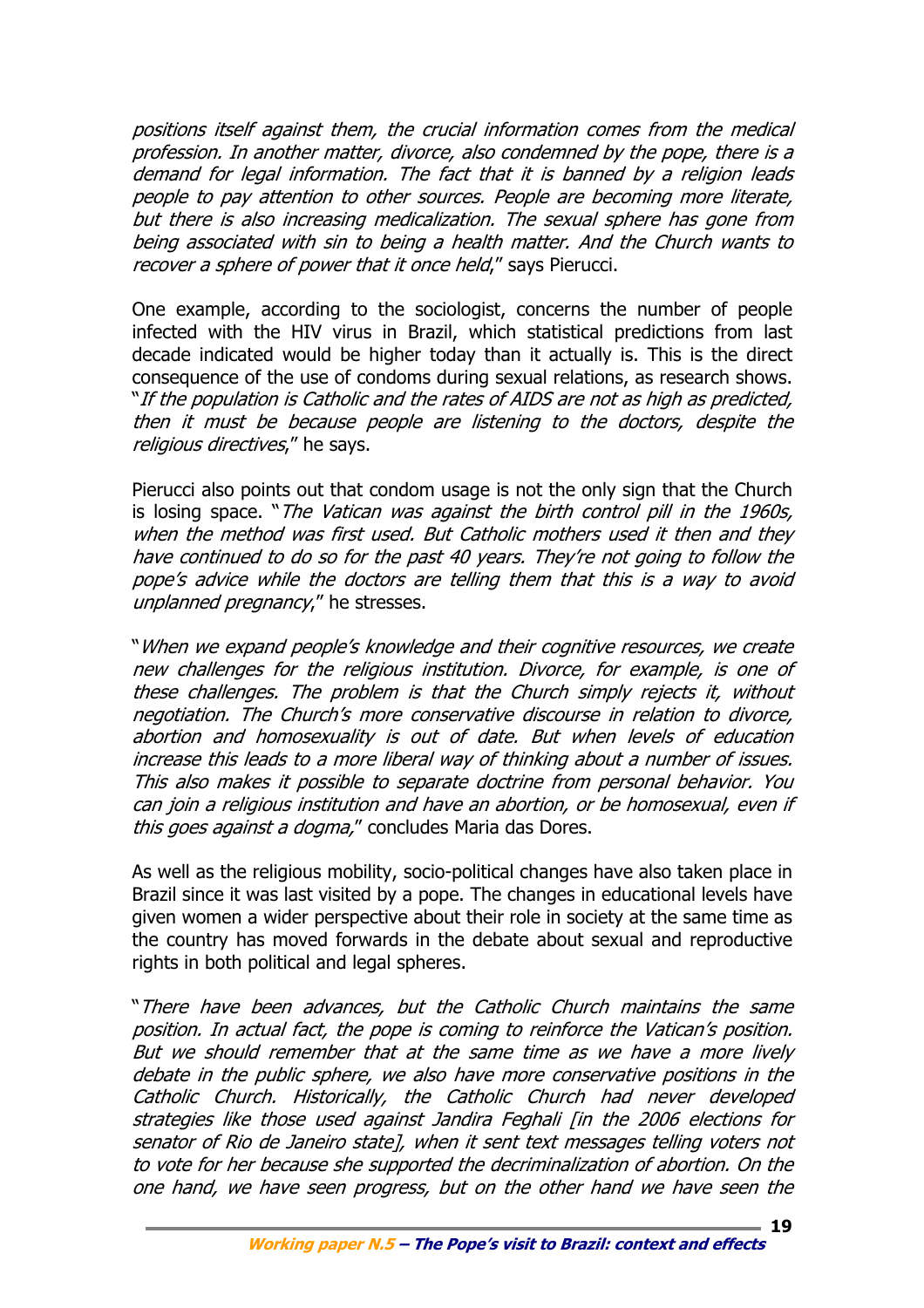hardening of the Catholic Church's conservatism and fundamentalism," evaluates Maria das Dores.

# **Holy opportunity**

Factors such as the growth in the number of evangelical religions, a greater religious mobility and an increase in the level of education of the population mean that the current competition in the Brazilian religious market is no longer about the number of followers but rather about occupying space in society. Emerson Giumbelli, an anthropologist from the Institute of Philosophy and Social Sciences (IFCS) of the Federal University of Rio de Janeiro, believes that the Catholic Church is no longer adopting a defensive strategy in relation to the evangelicals. "On the contrary, over the years it has incorporated some of the characteristics of other churches, as can be seen from the consolidation of the charismatic movements. The pope's visit, which coincides with the canonization of Friar Galvão, the first Brazilian saint, can be seen from this angle. It is about gaining visibility through massive public manifestations which show the importance of Catholicism in Brazilian society," says Giumbelli.

For this reason, experts believe that the canonization of the friar is extremely opportune. It represents a Catholic reaction to try to block the growth of the evangelicals and promote a return to links with the Catholic universe. "*When* the Catholic Church releases medallions carrying the pope's head for sale, it is responding to an existing demand which will also in some way increase a religious bond. In the case of the canonization of Friar Galvão, for example, it is creating a new fact which will probably lead to pilgrimages, stimulate religious tourism and make possible the sale of products. In this case, it is not just about marketing, but also the mobilization of emotions and sentiments. The Church is mobilizing people to buy the medallion, to go and see the pope and to buy Friar Galvão's prayer pills," analyzes the sociologist Maria das Dores Machado.

# **Religion and sexuality**

In May, Ratzinger will also encounter an embryonic movement of inclusive religions present in the Brazilian religious landscape. "The movement is consolidating more and more, through a discourse that removes homosexuality from the category of sin and is positive about lesbian, gay, bisexual and transgender people," says Marcelo Natividade, an anthropologist also from IFCS in Rio de Janeiro. For three years Natividade has been conducting ethnography on new religious movements – amongst them the churches with an inclusive approach – as part of a research project into "Sexuality and religious experience: paradoxes of contemporary construction of the self".

This movement emerged in the 1990s when Pastor Nehemias Marien, from the Bethesda United Presbyterian Church, began to welcome homosexuals at services. Due to his public position in favor of homosexuals, he was the subject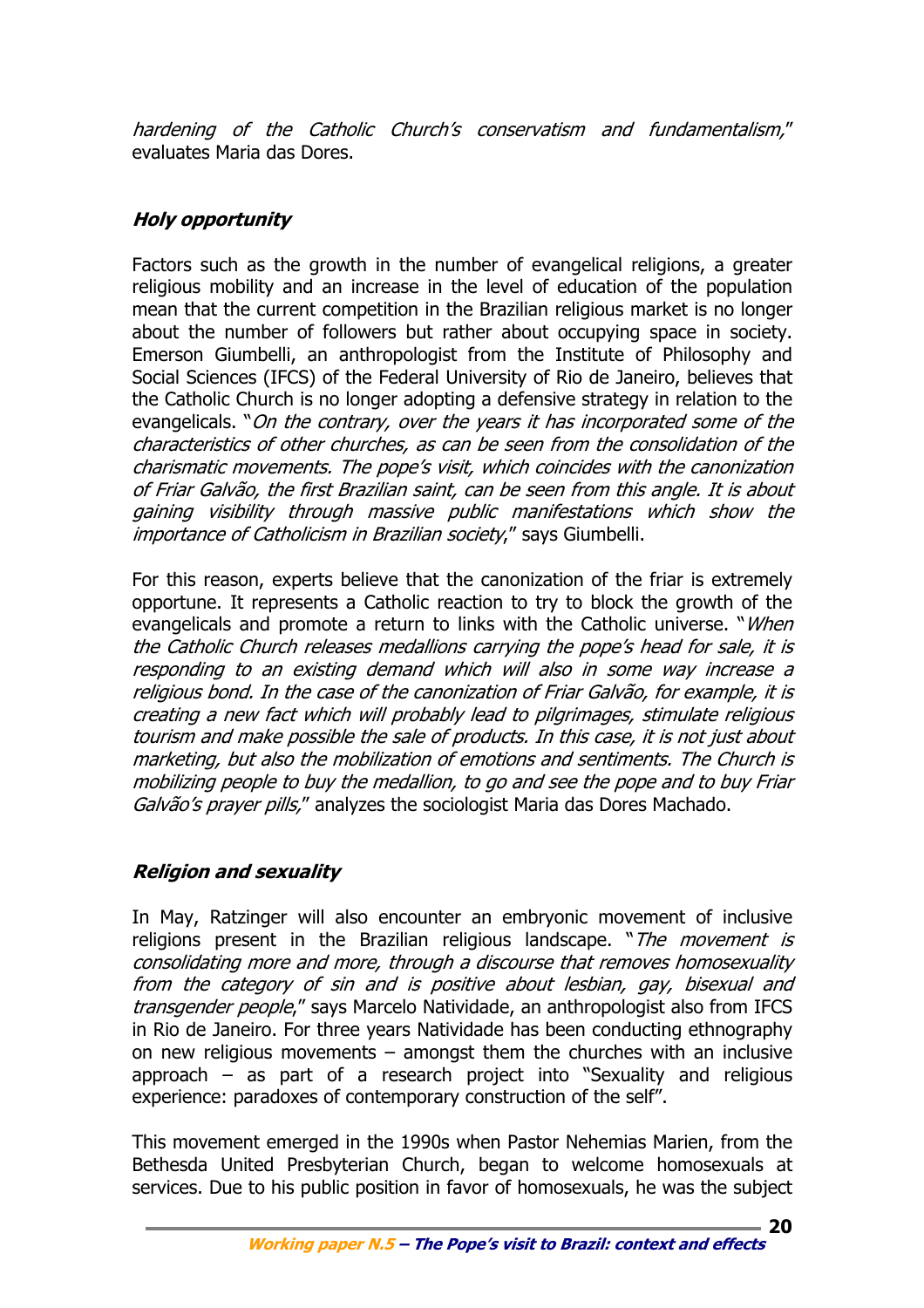of criticism from across the Christian spectrum. In 2003 the Church of the Metropolitan Community was born, paving the way for other religious institutions aimed at the lesbian, gay, bisexual and transgender population.

"The new thing about these churches is that they believe that Christian services of worship can be led by openly gay or lesbian people, or attended by them without requiring them to change their sexual orientation. This was unthinkable ten years ago, when only Afro-Brazilian religions were more tolerant and welcomed homosexuals. Today we see that this is spreading. Most of these people came from Pentecostal churches and now they see that they can reconcile their religious experience with their sexual orientation. Before they lived in conflict, hiding their identity in the religious environment," observes Natividade.

According to him, there is research that shows that there is a tendency amongst homosexuals to abandon their religion of origin in favor of Afro-Brazilian faiths, which may be related to the exclusionary character of Christian religions.

Since the 1980s the Vatican has been working to instill a policy based on a return to conservatism. For the past two decades, John Paul II had been substituting the bishops and archbishops in Brazil. For each progressive who resigned or retired from an archdiocese, he appointed someone more conservative. The purpose of Benedict XVI's visit is to strengthen this position.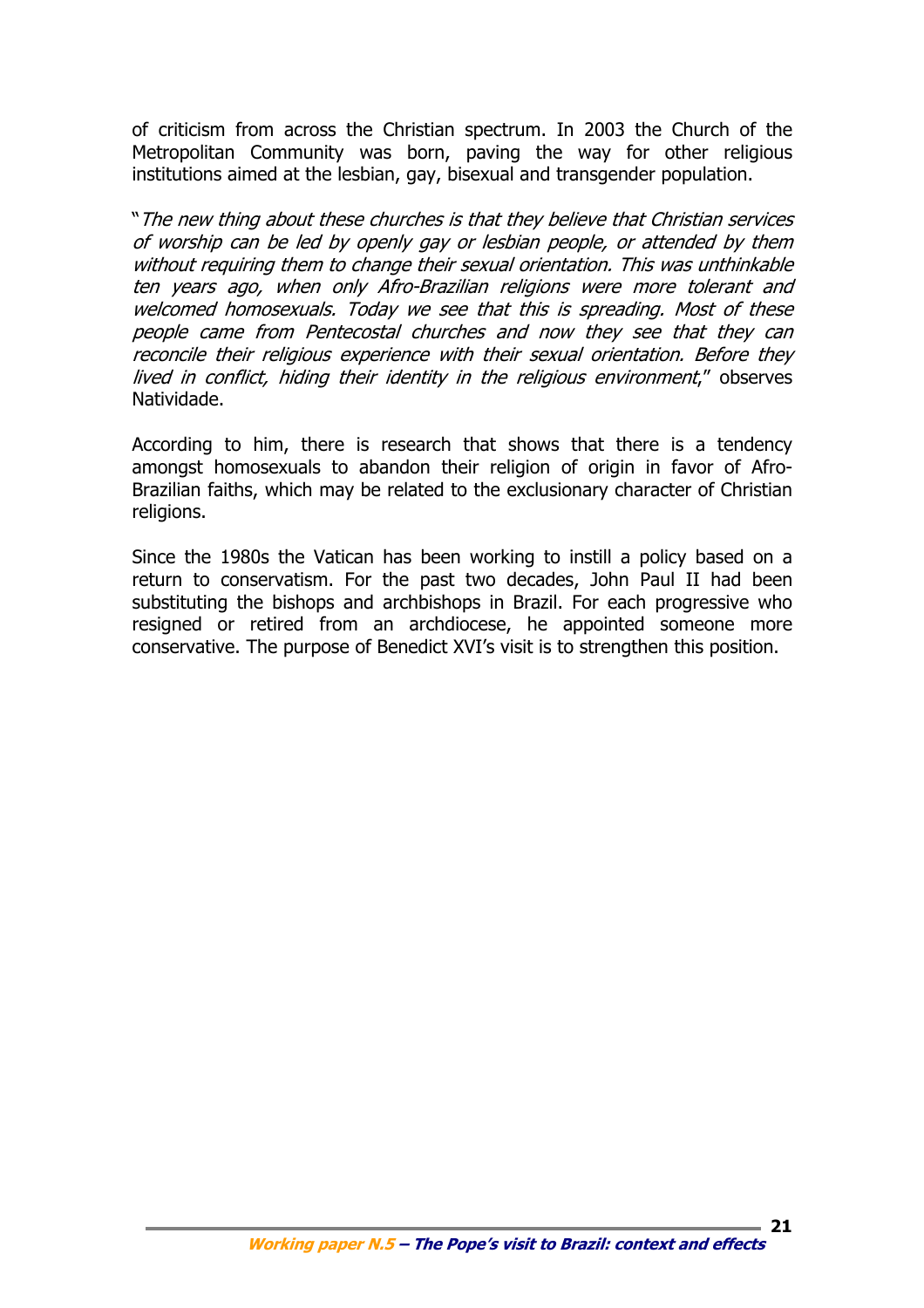# **Science and Religion**

#### **Galileo, stem cells, and reproductive technologies: science "heresies" according to the Church**

#### **Translation: Jones de Freitas :: Posted on April 18, 2007 ::**

**22**

Tension between religion and science has existed for centuries. According to Enio Candotti, the physicist who presides the Brazilian Society for the Advancement of Science (SBPC), "the hardening of the Catholic Church's position concerning science occurs in times when the Church centrality has been under question." This happened in the late 1500s. Protestantism brought this centrality into question and the Italian philosopher and scientist Giordano Bruno, who defended a "plurality of worlds", was burned at the stake by the Tribunal of the Holy Office (the Inquisition). Years later, physicist Galileo Galilei would be forced to publicly abjure his ideas and would be committed to house arrest because he upheld that the Sun was at the center of the solar system and not the Earth, as the Church taught.

For Candotti, the Church continues to disregard the validity of the real world as a source of knowledge and this explains why it positions itself systematically against the scientific attitude of continuous search. "Science is an open-ended and unfinished system that seeks to understand the world on a permanent basis. On the other hand, according to religious logic, everything is already known, all is ready, the absolute truth has already been revealed."

The creation of the world is a good example of the sharp divide between religious and scientific visions. While the Church defends the biblical narrative of creation – the world was created in six days and God rested on the seventh – science sustains Darwin's theory of the evolution of species and that the universe originated in an initial explosion (the Big Bang theory).

"Creationism must be revised by the Church," says physicist and astronomer Ronaldo Mourão, founder of the Rio de Janeiro Astronomy Museum. For him, the Church has already recognized, if only indirectly, that the biblical narrative is symbolic. In the introduction of his book "From the Universe to the Multiverse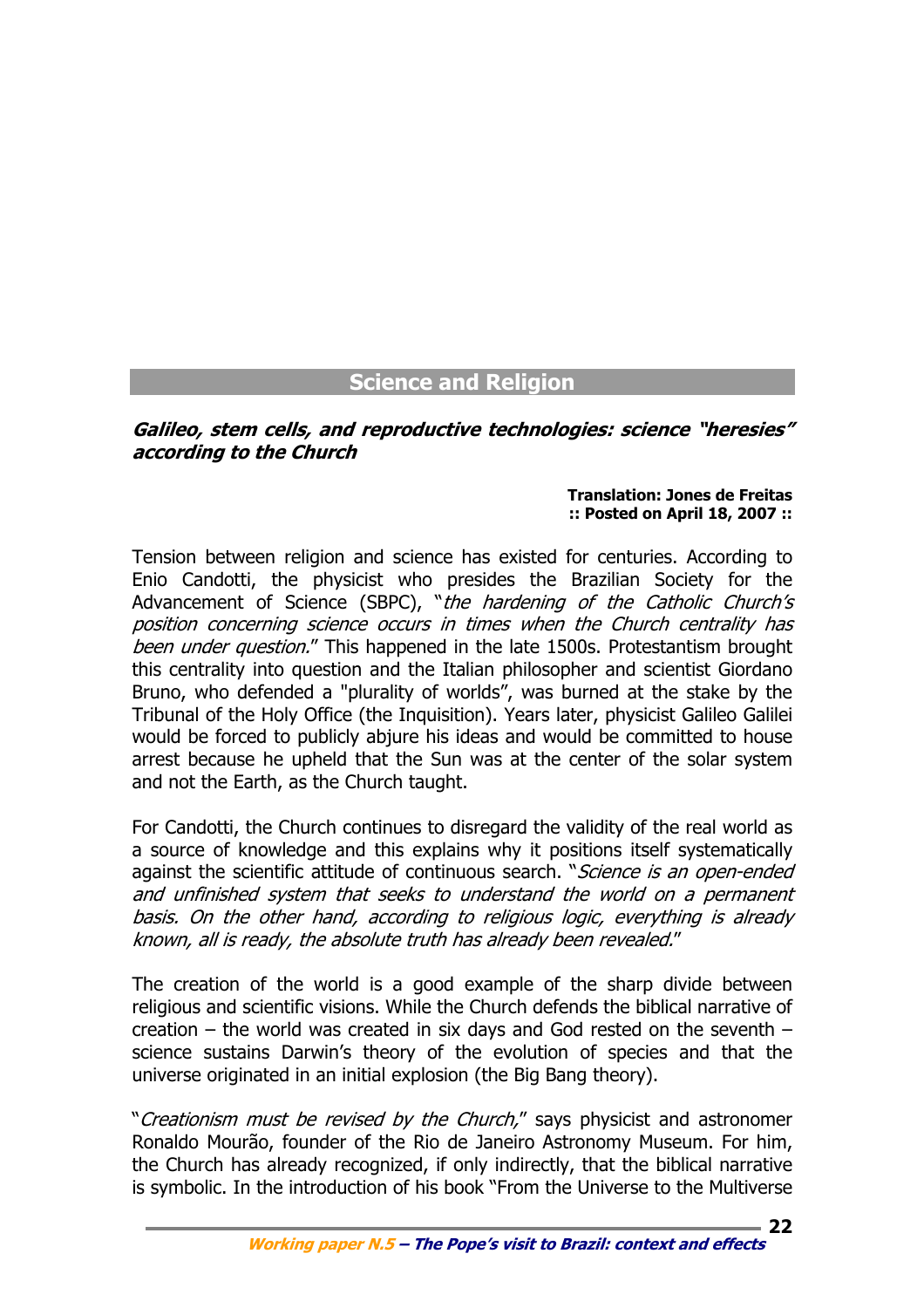– a new vision of the cosmos" (Vozes), Mourão quotes John Paul II speech in an audience with the participants of a week of studies on "Cosmology and Fundamental Physics" organized by the Pontifical Academy of Sciences. "Every scientific hypothesis concerning the origin of the world, such as the primitive atom from which would have been derived the whole of the physical universe, leaves open the issue of the beginning of the universe […]. The Bible itself talks about the origin of the universe not to give us a scientific study, but to precisely indicate the just relations of man with God and with the universe."

In this context of analysis it must be also recalled that the Vatican has "recognized its mistakes" deriving from the Inquisition, even when it has done it almost ten centuries later. Interestingly enough it was John Paul II who asked the world to forgive the abuses committed by the Tribunal of the Holy Office. Despite these belated regrets, it should be underlined that, in reality, the Inquisition was never completely abolished. In 1908, its name was changed to Holy Congregation for the Doctrine of the Faith. Cardinal Ratzinger, now the current Pope, presided over this Congregation for 23 years, under John Paul II.

#### **The debate on the use of embryos: does a live cell have the same importance as an individual?**

When he was still the head of the Holy Congregation for the Doctrine of the Faith Cardinal Ratzinger contributed in the elaboration of the document "Instruction on Respect for Human Life in its Origins and on the Dignity of Procreation." The text affirms that in God's view life starts with the union of the ovum and the spermatozoid. This concept has been systematically used by the Church to condemn techniques such as in vitro fertilization, the use of embryonic stem cells in research, and decriminalization of abortion.

The document makes it clear that medical resources to overcome sterility should not separate "the essential aspects of uniting and procreating," and criticizes procedures that use third-party materials (gamete donors) as contrary to the unity of matrimony. The core of the criticism is the issue of respect for the embryo. According to this understanding, "the human being should be respected as a person since the first instant of existence" – at the moment of fecundation.

Using the arguments developed by the specialists from the Pontifical Academy for Life, the Catholic Church condemns any experiment with human embryos, except for the benefit of a particular embryo. It is understood that the embryo is already a full human being at conception, whose life must be respected.

"All Church's positions in respect to these matters are expressed in scientific language. They apply the logic of science to ground their own moral framework. They use scientific arguments in their favor. In the case of stem cell research, the Church uses scientific arguments to affirm that the donated embryo is a living being. Hence, this embryo cannot be frozen," says sociologist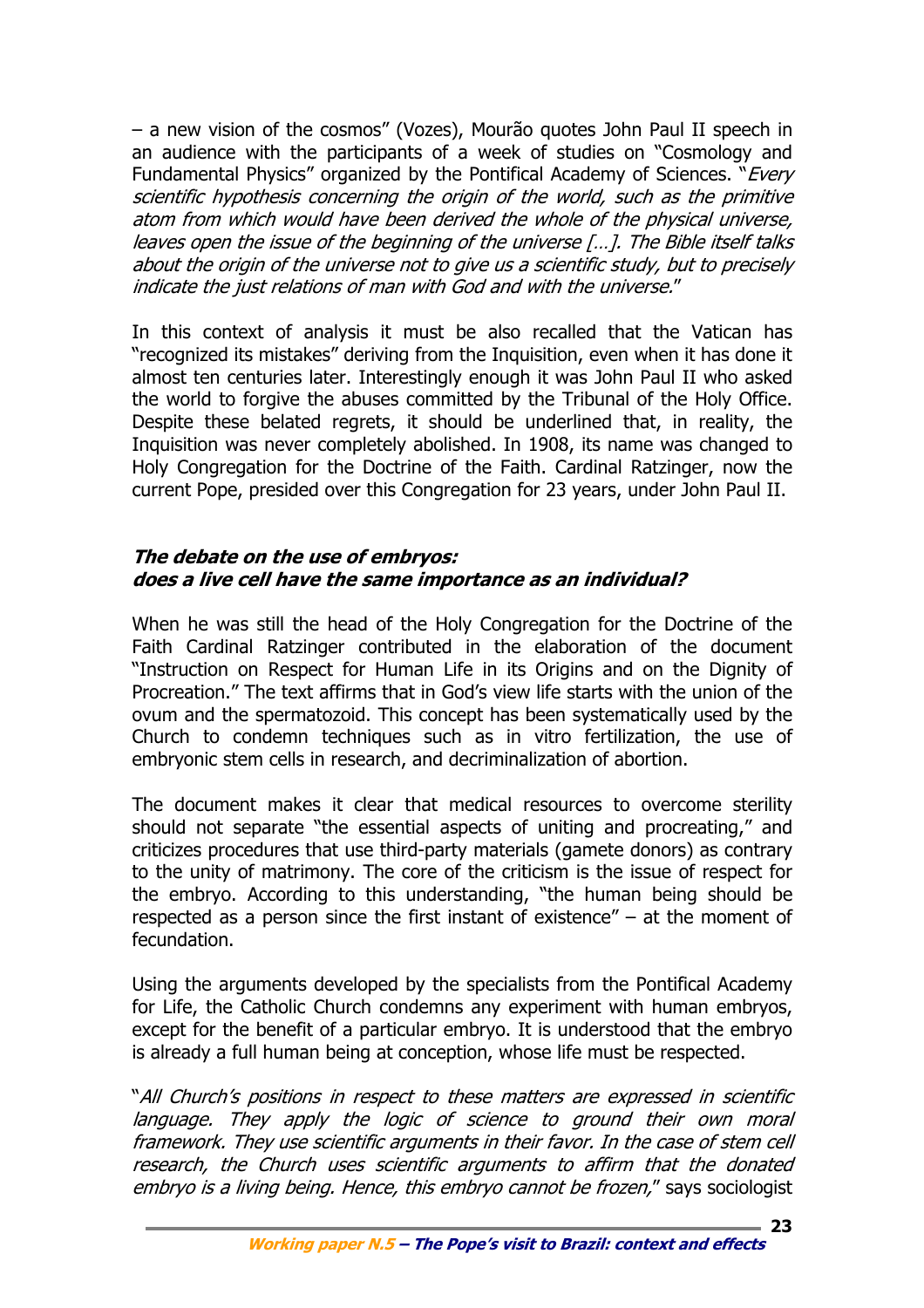Maria das Dores Machado of the Rio de Janeiro Federal University School of Social Work.

According to Candotti, the religious definition of life's beginning is arbitrary. "The conceptualization of the beginning of life has oscillated for centuries. The Church has already considered that the fetus would just become a living being after some months of pregnancy. They are constantly updating their own premises," he says. For him, the union of two cells is insufficient to establish the beginning of life. "*There are a number of moments that could be considered* as the beginning of life. However, a human being is far more complex. We should accept as legitimate that some people believe in religious logic, but it is quite problematic to expect that everybody would follow and adjust to these beliefs. These affirmations may sound consistent, but cannot justify public policies. Abortion and stem sells are public health issues."

Scientists who favor the use of human embryos in research argue that there is no human being at the initial stage, but just a pre-embryo, an agglomeration of cells that may divide into more than one being, or whose development may cease. In this debate, several theories are put forward to explain the start of a human life.

"If the Catholic Church insists on the thesis of fecundation, based on individual's genetic continuity, other theses could also be taken into consideration such as the emergence of the primitive line (beginning of the spinal cord around the 15th day), the emergence of the neural plaque (beginning of the central nervous system), the identification of heartbeats, acquisition of sensitivity, and live birth. Thus, there is no single position on the beginning of human life, and even less so on what constitutes the condition of being a human person," argues anthropologist Naara Luna of the Educational Technology for Health Unity of Rio de Janeiro Federal University.

For the public health specialist Sergio Rego, coordinator of the National Public Health School Committee on Ethics in Research, the conservative approach to social life adopted by the Church is extremely problematic. "Undoubtedly there is life in two united cells. However, the central issue raised by science is to interrogate what is the moment when this life becomes morally relevant. Does one live cell have the same importance as an individual?" he questions. "Scientific search is focused on finding concrete and viable solutions. We should not deny the opportunities this may create for those persons who one day may potentially benefit from stem cell research."

# **"Attacks against life"**

Catholic Church teaching on new reproductive technologies corroborates what the Church affirms about contraception. No contraceptive method that separates sexuality and reproduction is licit, because sexual intercourse must always be open to the possibility of procreation.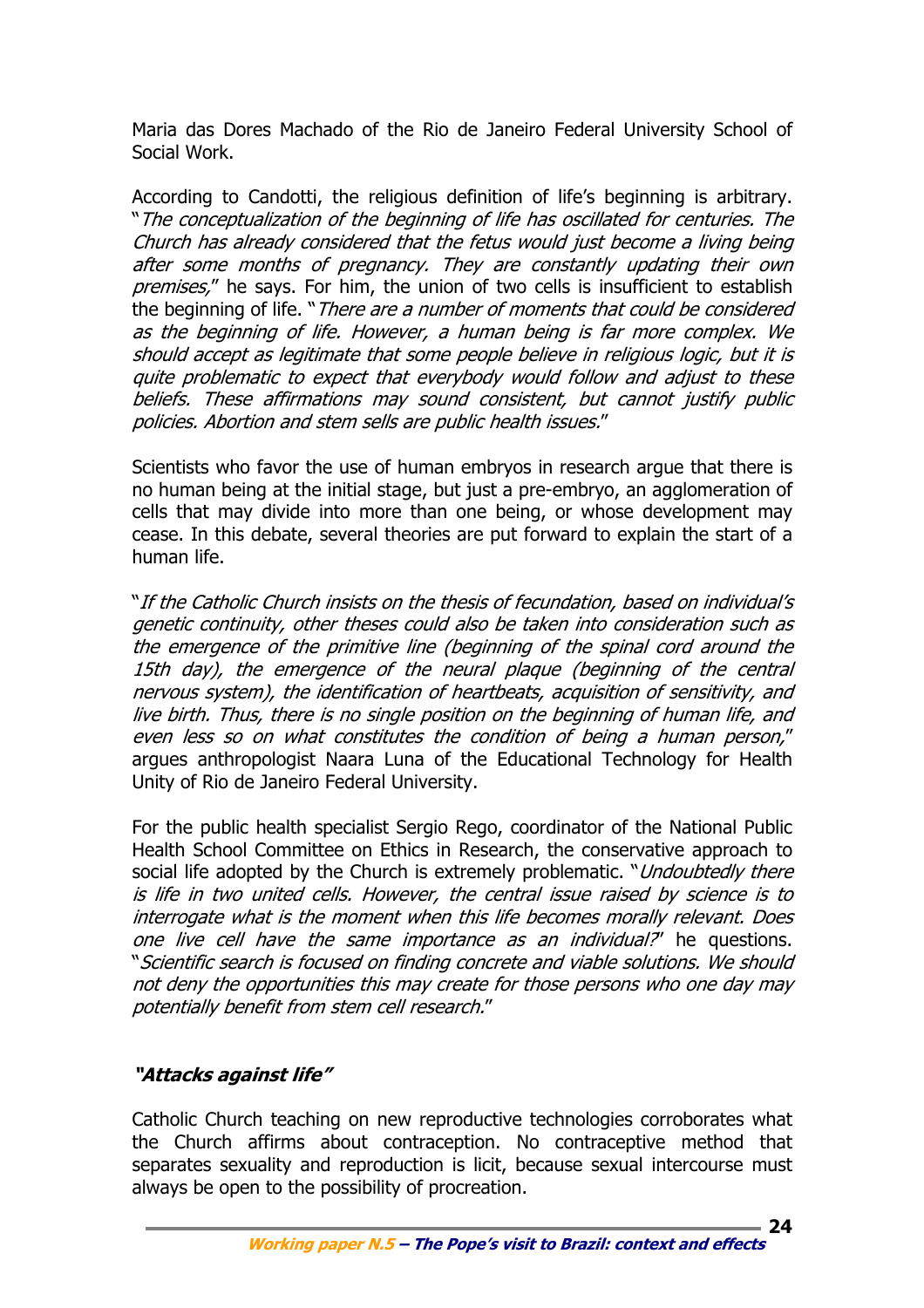"In vitro fertilization and related techniques is to be condemned either for separating sexuality and reproduction or for producing human embryos – equivalent to persons according to Catholic teaching – many of which are not transferred to the maternal womb but discarded or maintained in a suspended existence due to freezing methods," says Naara.

In his speech to the 13th General Assembly of the Pontifical Academy for Life, whose theme was "Christian conscience in favor of the right to life," Pope Benedict XVI included new reproductive technologies in the list of "threats against life". In this speech, Ratzinger affirmed that it was necessary "to admit that threats against life have expanded and multiplied throughout the world, also assuming new forms. Pressures for the legalization of abortion are increasingly strong in Latin America and developing countries, even with the liberalization of new forms of chemical abortion under the pretext of reproductive health […]. At the same time, in the more developed countries there is increased interest in enhanced biotechnological research and broader eugenic methods, going so far as the search for the 'perfect child', with dissemination of artificial procreation and various forms of selective diagnostic tools. A new wave of eugenic discrimination finds support in the name of individual welfare […]."

Among the various forms of diagnosis considered by the Pope to be "eugenic methods" are those scientific resources such as pre-implantation genetic diagnosis, which allows for identification of embryos with genetic alterations. "Embryos with grave illnesses would be discarded and not implanted in a womb, a procedure condemned as eugenic by Catholic Church teaching. The only acceptable intervention in an embryo is to cure and preserve life. Some Catholic authorities even compare these procedures to eugenic abortion and to the anticipation of labor in the case of anencephalic fetus," notes anthropologist Naara.

However, having in mind that on a number of historical occasions the Church has been forced to recognize its mistakes and to make concessions. Professor Sergio Rego says that: "*I have great hopes that the Vatican will become aware* of its current mistakes in a shorter time than it did with Galileo."

# **The Miracles of Friar Galvão: the "use" of science**

One of the hallmarks of the agenda of Pope Benedict XVI in Brazil is the canonization of Friar Galvão, who will be the first Brazilian saint and whose "miracles" underwent the verification process needed for his sanctification.

This text extracted from the official website of the Pope's visit to Brazil explains that "a miracle is understood as an inexplicable fact according to the laws of nature, that happened by the intercession of the Servant of God. This miracle must have some characteristics of great relevance: it must be a fact, normally a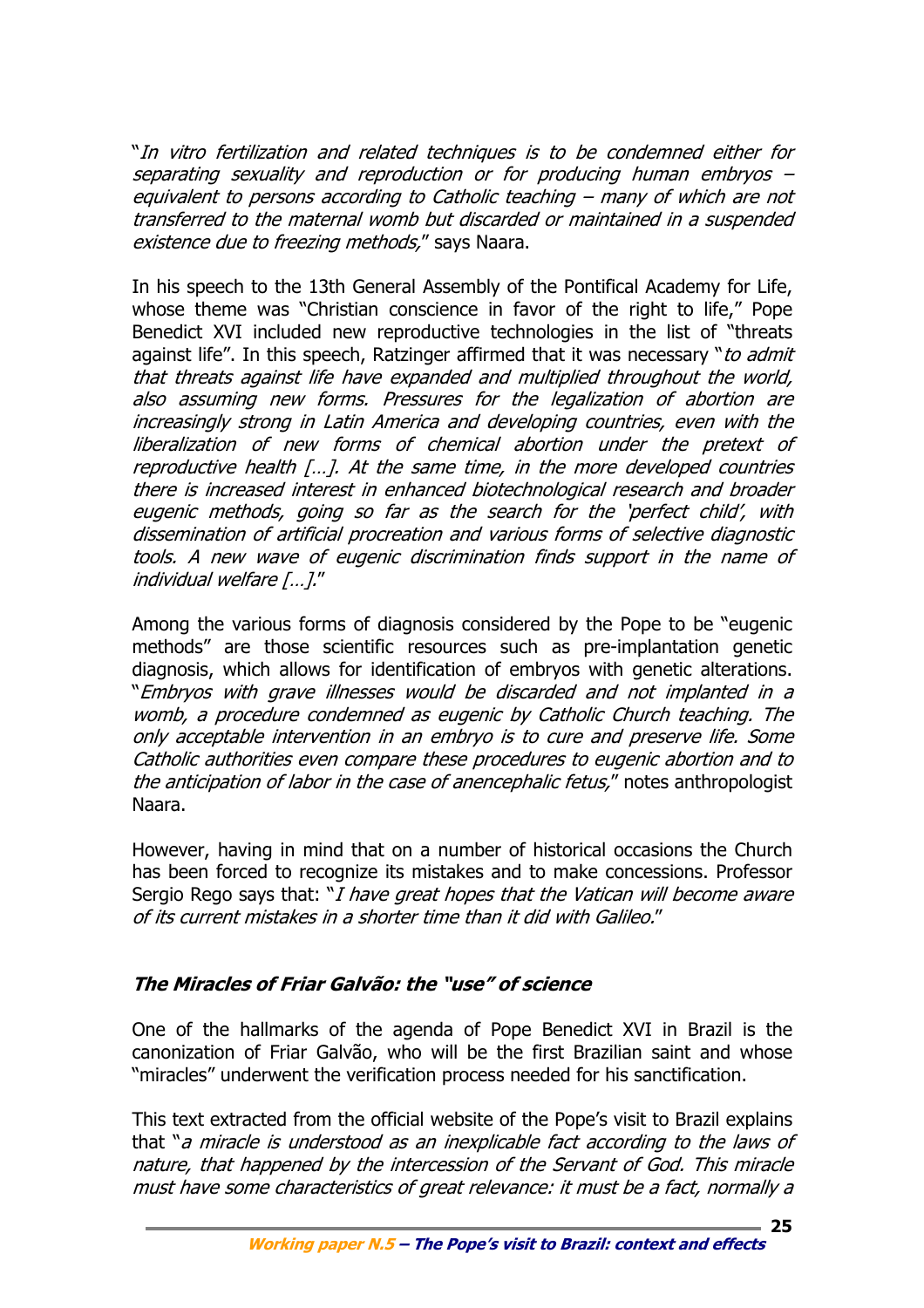cure that has to be instantaneous, perfect, lasting, and inexplicable by science. The alleged miracle is examined by a commission of physicians from the country who issue a statement to be sent to the Vatican. Upon arrival, the case is reviewed by another commission normally made up of five physicians who also will issue their own statement. It should be noted that what really matters in this statement is not the affirmation of the existence of a miracle but the conclusion that no scientific explanation is possible."

Noticeable in this process is that –despite the scientific verification - what justifies the legitimacy of the miracle is the impossibility of a scientific explanation for the fact under examination. "It is interesting to note that by calling upon science to verify the miracles that produce saints, the Catholic Church reveals its image of scientists: those who speak the truth in the name of nature. In this context, certifying a miracle means that a scientist affirms, based on his or her intimate knowledge of nature, that a given fact has no explanation according to nature's laws," says UNICAMP sociologist Teresa Citeli.

Friar Galvão's "miracle" was to ensure the birth of a healthy baby to a woman who had already experienced several miscarriages. According to Citeli, the same tactic of opportunistic appropriation of science is also utilized to argue about the beginning and the end of life, opposing contraception, the right to an abortion, use of embryonic stem cells, and euthanasia as well as to condemn homosexuality.

Sergio Rego thinks that historically scientific analysis has been contaminated by religious values, leading to a clouded view of the scientific field. "*Examples* abound of how the Catholic Church incorporation of scientific knowledge has been tragic," he says. In addition, Dr. Rego thinks that the Catholic Church has managed to disseminate its moral proposals using very efficient communication strategies. The impact of Friar Galvão canonization is a striking example. According to Rego, it may have a negative influence on national political debate: "Friar Galvão sanctification will reflect on the Catholic 'mood' in general. Results from this new 'mood' will depend on the centrality of the Pope's messages and on how these messages will be spread. I will not be surprised by the exacerbation of actions against individual and collective freedoms in the name of religious principles. A large number of parliamentarians and government officials are ready to comply with demands from the pulpit."

This is not the first Papal visit to Brazil. If the first visit by Pope Paul II in 1980 had a devastating effect on the theology of liberation, the second in 1997 clearly resulted in the expansion of antiabortion voices and initiatives. Teresa Citeli, finds it hard to precisely predicts what will happen after Ratzinger's visit, but she acknowledges that the current Pope may leave an even more conservative trail: "The most reactionary groups regarding sexuality and reproduction may gain some momentum. However, defenders of these rights are also better structured and surely will be able to respond to any fundamentalist, myopic, and antidemocratic tide."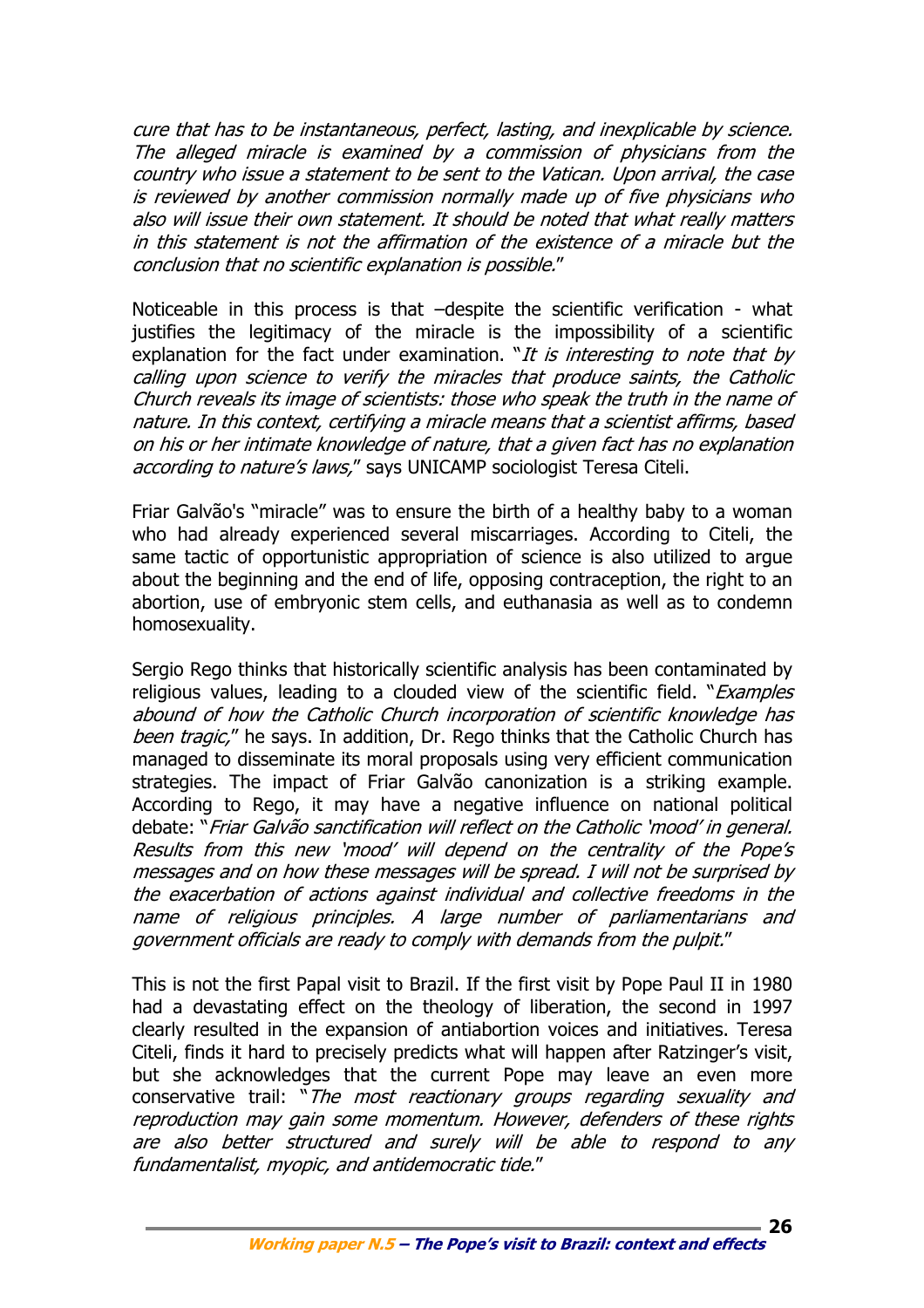# **Undue tutelage**

#### **Translation: Jones de Freitas :: Posted on April 26, 2007 ::**

**27**

Since when he was the head of Congregation for the Doctrine of the Faith, Joseph Ratzinger has blamed liberation theology for the Catholic Church's loss of influence in Latin America. In light of that, many observers consider the punishment imposed on theologian Jon Sobrino as a clear message from Benedict XVI to the Latin American Church. The Vatican identifies several symptoms of this weakening. One of them is the growth of Evangelical churches and other religious denominations. Another sign would be the changes in mentalities and norms concerning issues on which the Vatican has maintained unshakable dogmatic positions in particular in regard to abortion.

In his speech to the General Assembly of the Pontifical Academy for Life held in February, Pope Benedict XVI "appealed to the Christian conscience" and reiterated his fear of abortion decriminalization across the world, especially in Latin America. "It is necessary to admit that threats against life have expanded and multiplied throughout the world, also assuming new forms. Pressures for the legalization of abortion are increasingly strong in Latin America and developing countries, even with the liberalization of new forms of chemical abortion under the pretext of reproductive health." The Pope, in this particular case, is entirely right. In recent years the debate on abortion decriminalization expanded in the region. In addition to rich processes of mobilization and debate processes underway in Uruguay and Argentina, the Colombian Constitutional Court issued a decision that guarantees access to abortion in cases of fetal malformation, rape, and when the mother's life is at risk, in 2006. Colombia is a country where the Catholic Church has always had great influence on politics and where abortion under any circumstances had been forbidden.

More striking yet was the approval, on April 24th 2007, by the Assembly of Federal District of Mexico of a draft bill legalizing abortion. Right before the voting the Pope sent an open letter to the Mexican bishops appealing to them to impede, at whatever costs, the legal reform. Parliamentarians from various parties interpreted this letter as an infringement of Article 113 of the Mexican Constitution that defines the separation between State and Church and the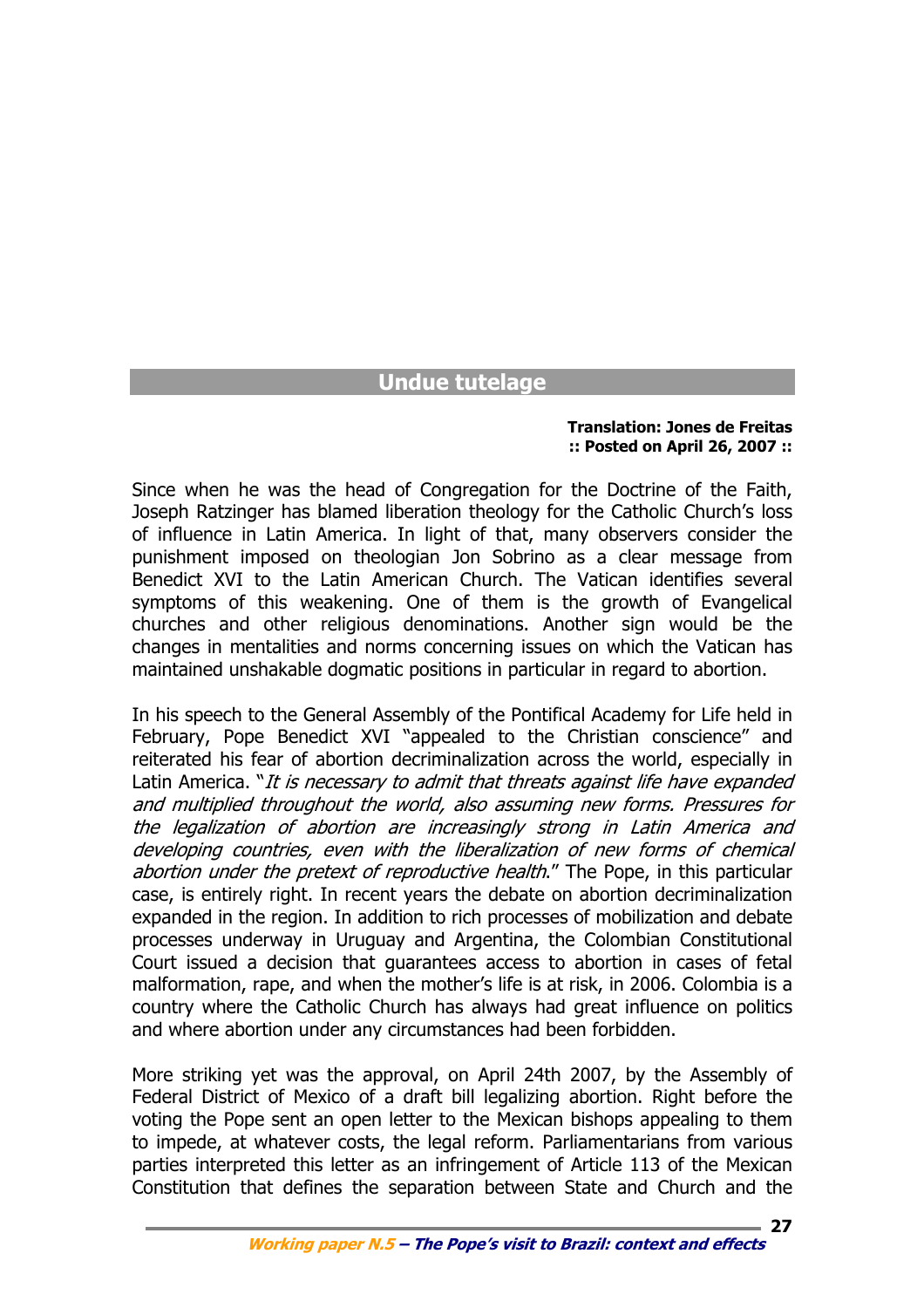Minister of Interior (Secretaria de Gobernacíón) requested the Church hierarchy to refrain from excesses. In relation to this episode the Mexican LGBT activist Gloria Careaga affirms that: "*The Pope open intervention has given strength to* those who called for the laïcité of the State to be respected when abortion is discussed as public policy issue". (See more on this issue at BBC and Center for Reproductive Rights websites. Pictures are available here)

In the specific case of Brazil, the draft bill PL 1135/91 – based on the proposal made by a Tripartite Commission set up by the Executive in 2005 to review abortion legislation – will be debated by the Social Security and Family Commission of the Federal Chamber of Deputies. But yet more significant in the weeks leading up to the Pope's visit the country has witnessed the recently appointed Health Minister, José Gomes Temporão, making a series of statements on abortion as a grave public health problem and appealing for a wide public discussion of this problem – including through a referendum.

It must be said that even before the Minister's statements, the Catholic Church and other sectors have been intensely mobilizing its opposition to legalization proposals. In 2005, when the Tripartite Commission finalized a draft bill for abortion legalization, the government did not present the draft bill to Congress as an Executive proposal and antiabortion forces rapidly mobilized in Congress creating the Parliamentary Front for the Defense of Life. During the 2006 general elections, candidates that defend abortion legalization were harshly attacked.

In late March these groups (plus the Brazilian Kardecian Spiritist Federation) mobilized for a rally in São Paulo, which was publicized through billboards spread across town with the following text: "Say No to Abortion Until the 9th Month." This slogan aimed at projecting a distorted image of the abortion decriminalization draft bill (PL 1135/91), under discussion at the Federal Chamber of Deputies. The text argues for the legalization of abortions carried out until the 12th week of pregnancy, a timeframe that could be extended to 20 weeks in special cases, such as serious health risk for the pregnant woman, pregnancy resulting from rape, congenital malformation incompatible with life, and grave and incurable fetal disease. Nowhere in the draft bill text is it proposed that abortion could be performed until the ninth month. These attacks inevitably intensified after the Health Minister's statements. Two weeks ago, the Minister was surprised in the city of Fortaleza by a protest against the referendum. In Rio de Janeiro, Cardinal Archbishop Dom Eusébio Scheid interrupted the celebration of Christ's Passion on Good Friday to talk about abortion.

Therefore there is no doubt that abortion will be one of the key issues at the Fifth Latin American and Caribbean Episcopal Conference to be opened by the Pope on May 13 in the city of Aparecida do Norte (São Paulo state). This gathering will define the doctrinal line and the actions of Catholic hierarchy for the next twelve years. Several analysts suggest that its major objective is to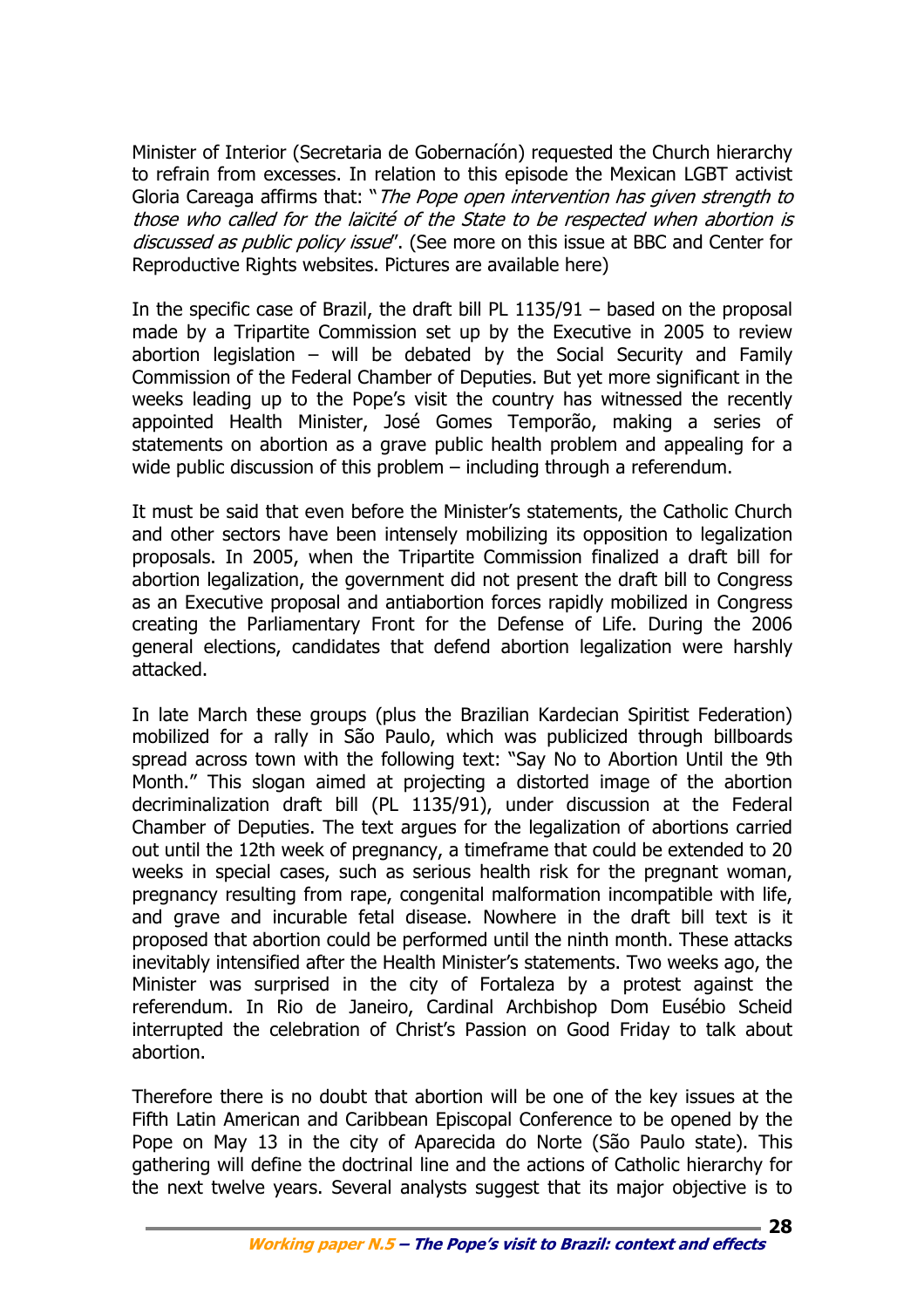increase bureaucratic control over the Latin American Church and to influence political and ecclesiastical realities in the region.

However some voices consider that the Vatican interpretation – that views recent advances in relation to abortion debate as reflecting the Catholic Church loss of strength in the region – entirely disregards or minimizes the meaning of social struggles for human and citizenship rights. "To recognize reproductive rights as human rights was a victory for humankind: the right of a person to experience his or her sexuality without coercion, free of violence, and to safeguard his/her health. Society is freeing itself from Church tutelage in areas of life where it regards this tutelage as undue. This is a major step forward " said sociologist Maria José Rosado from the non-governmental organization Catholics for a Free Choice. Margareth Arilha, director of PROSARE, a program that supports research on sexuality and reproductive health, does a similar evaluation: "Society is not entirely determined by the Catholic Church. Society is made up of social and political actors who hold other world visions and interpretations of reality."

Likewise, Dulce Xavier, also a member of Catholics for a Free Choice, argued "reflecting about sex and reproduction outside the private sphere, beyond individual decision, and placing these issues in the sphere of legislation and rights was a leap forward made by the feminist movement and incorporated by the states." According to her, what is still missing is a broader incorporation by the population: "The taboo around abortion decriminalization is a cultural problem, and religion plays a great role in building this culture. People just think within the parameters set by Christianity in the western world, " the sociologist pointed out.

# **Society's perceptions**

Poll results indicate that cultural resistance still weighs on the social imaginary. A Datafolha poll of 5,700 people in late March found that 65% of them thought that Brazilian legislation – allowing abortion in cases of rape and when the woman's life is at risk – should remain as it is. The feminist sociologist Maria Betania Ávila, coordinator of SOS Corpo in Recife, interprets these figures as the outcome of a systematic subliminal propaganda against abortion: "*In the* [Brazilian] soap opera Páginas da Vida, which ended less than a month ago, the most evil characters were the ones who insisted that the 'good girl' of the story resorted to an abortion. All the good characters were against. The soap opera was an open pamphlet against abortion."

Thomaz Gollop was a member of the commission set up in 2005 to review abortion legislation. He is a physician and professor of human genetics at São Paulo University and believes that people are against abortion legalization because they lack proper information. "If we ask whether a woman who had an abortion should go to jail, people would probably say no. But when we ask if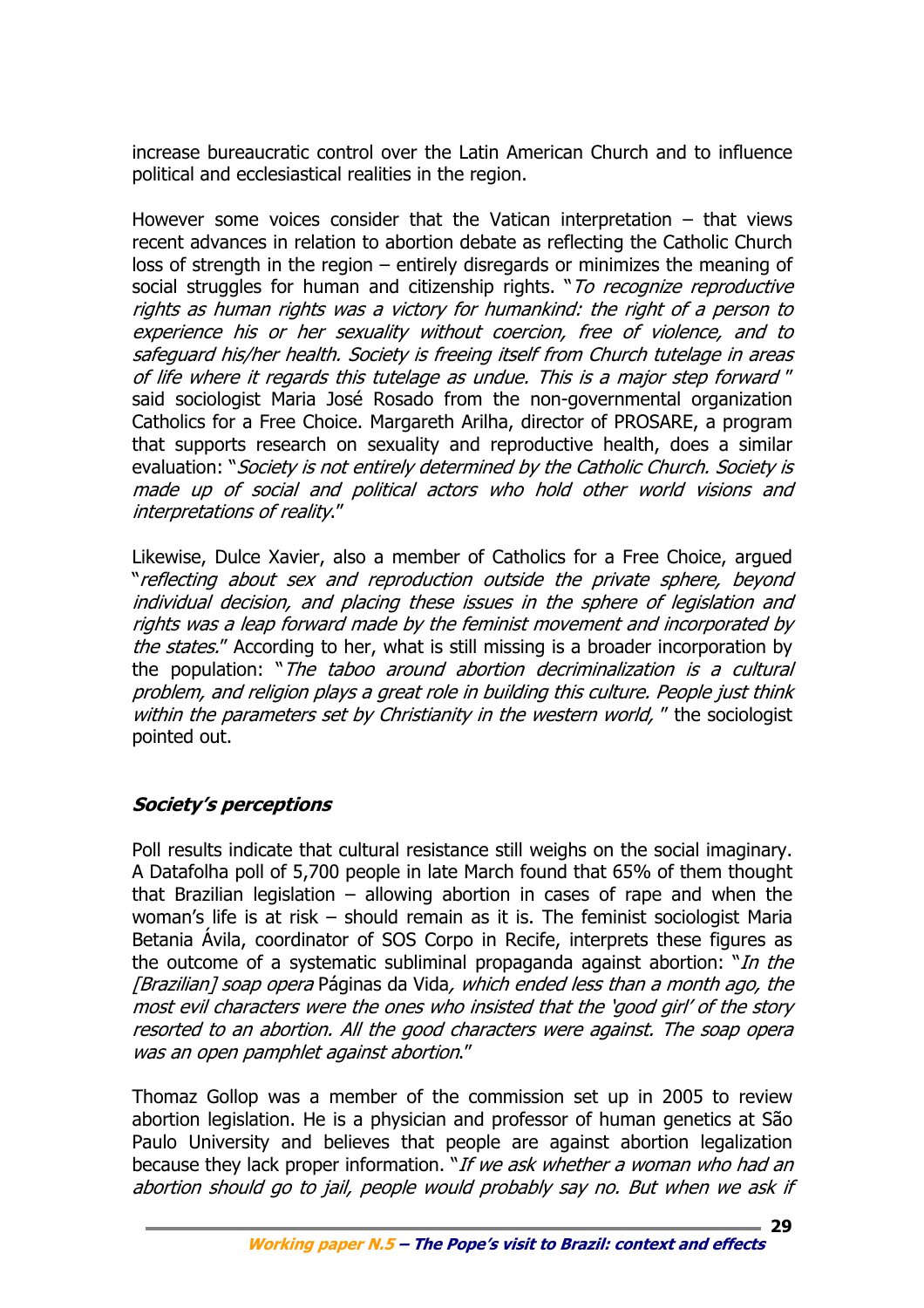the law should be revised, they oppose it. Not out of conviction but because they have no idea of what it means."

Gollop is correct when he says that polls often do not capture the finer dynamic of social perception of abortion. For example, the finding of the study performed, in 2005, by Catholics for a Free Choice show ambivalence even among Catholics: 78% of the Catholics interviewed favored legal abortion in public health services, 82% agreed with abortion in cases where the woman's life is at risk, 80% when there were congenital problems, and 67% if pregnancy resulted from rape (Source: Opinion poll with Brazilian Catholics on reproductive rights, relations between Church and state, and related issues).

These figures suggests that society has, in fact, been sensitized by those who argue that abortion must be extracted from criminal law and the realm of sin, to be addressed as a public health issue, exactly as the Health Minister did. "Especially because those who experience this dramatic situation are lowincome women, who are forced into clandestine abortions, we must discuss this issue with a medical approach, a vision of reality, showing what happens in real life," said Thomaz Gollop. It is estimated that 1,000,000 clandestine abortions are performed every year in Brazil. Abortion is the third cause of maternal deaths in the country. In 2005, the Unified Health System (SUS) registered 230,000 hospital admissions for curettage at an annual cost of R\$ 30 million Reais (roughly US\$ 15 million).

# **Biological determinism**

According to Maria José Rosado, two obstacles make it unlikely for the Catholic Church to adopt this perspective. First, the hierarchical structure of the institution that keeps women excluded. "The Catholic institution is founded on the need for an intermediation between the faithful and divinity represented by the priest. The faithful do not address God directly, but through the priests, and women are excluded from this position of intermediation. While the Church maintains this type of structure, it will be impossible to have a more positive view of sexuality, a more liberal and open vision, because this would affect its structure."

Another obstacle, again according to Rosado, is the centuries' old conceptualization of women as mere reproductive beings. "In the Church's vision sexuality is regulated by reproduction. It is not a free sexuality, but 'sex' aimed at reproduction, and this continues to be the Church's ideal. Although there has been minor progress regarding this issue, the deep linkage between sex and reproduction is strongly maintained, and that is why sexuality can never be free, autonomous, and aimed at pleasure. Moral theology has not advanced," she said. For Maria José, if maternity is not "denaturalized", it will never be possible to discuss abortion as an issue that belongs to the realms of an ethics of autonomy: "If maternity continues to be conceived as something that is part of women's nature, to which they are forcefully confined – if women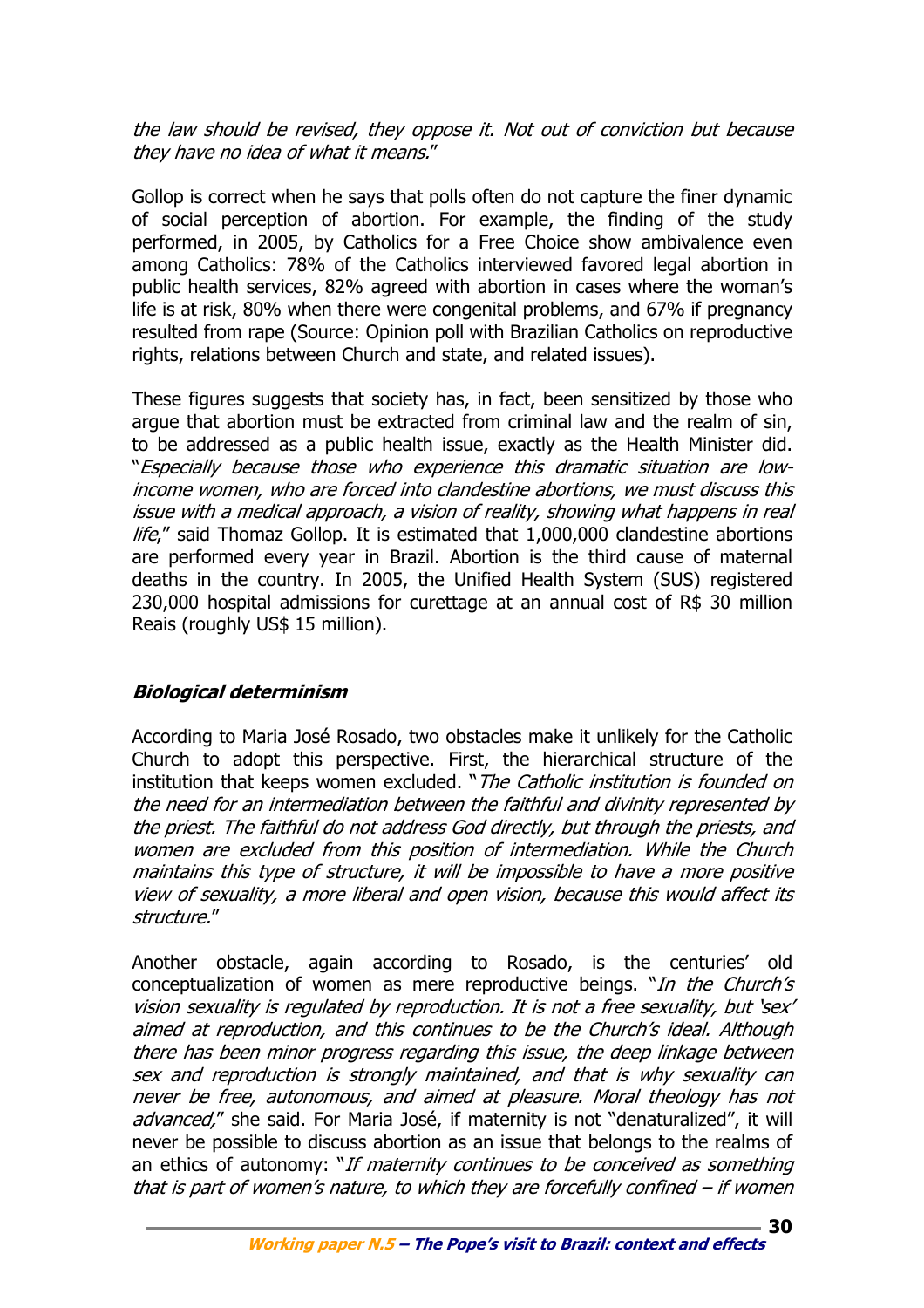will always have to explain why they decided not to be mothers – we will not be able to place abortion in the field of choice. Maternity has to be considered a matter of choice if abortion is also to be placed in the same domain. Abortion is the solution for an unwanted pregnancy, impossible to be carried through. But it is impossible for society to see it in this way while we do not view maternity as a choice. Maternity must be a project of life, a desire, a fulfillment."

In the book *Tirs Croisés: la laïcité à l'épreuve des intégrismes juif, chrétien et* musulman (Crossed Shots: laity under pressure from Jewish, Christian, and Muslim Fundamentalisms), authors Caroline Fourest and Fiammetta Venner identified a convergence across the three world monotheist religions – Judaism, Christianity, and Islam – regarding what "must" be the role of women in society: a role of subordination and submission. Documents released by the Vatican in recent years illustrate how Fourest and Veneer's perceptions are legitimate as far as Catholicism is concerned. In a letter to the Catholic bishops discussing the collaboration of men and women in the Church and in the world, published when Cardinal Ratzinger was still Prefect of the Congregation for the Doctrine of the Faith, it was affirmed that the search for women's autonomy is an evil because it brings about the erosion of the family and lead women to take distance from their "biologically determined" role as mothers. In the chapter entitled "The problem," the text criticizes a certain "*anthropology that* favored equal perspectives for women, freeing them of all biological determinism, but that ended up inspiring ideologies that, for example, question the family."

For Dulce Xavier, this formulation reflects "*negative thinking on women, as if* they had no other function in the world except to be submissive to men or being mothers. It is as if they were not full human persons and had no chances to live an autonomous life. For the Pope, sexuality is something negative that must be controlled within marriage. The condemnation of contraceptive methods (pill, condom) is a condemnation of the possibility of freedom. According to this theology, when people have sexual intercourse without the commitment to procreation, they tend to promiscuity".

# **The various interpretation of the "right to life"**

In Brazil and elsewhere the Church resorts to two fundamental doctrinal arguments to oppose the decriminalization and legalization of abortion. The first is that "sex" not meant for procreation does not recreate Heaven's image on Earth and gets close to perversion. According to the 2005 Deus Caritas Est encyclical letter, love that does not procreate is a weak love. The second argument is deeply grounded in the concept of the "right to life" dogmatically articulated with the position stating that life starts at the moment of conception.

In Brazil, the ideological conflict concerning the right to life and its beginning achieved great visibility in a debate that evolved at the Supreme Court (STF) in 2004. In June of that year the National Federation of Health Workers (CNTS)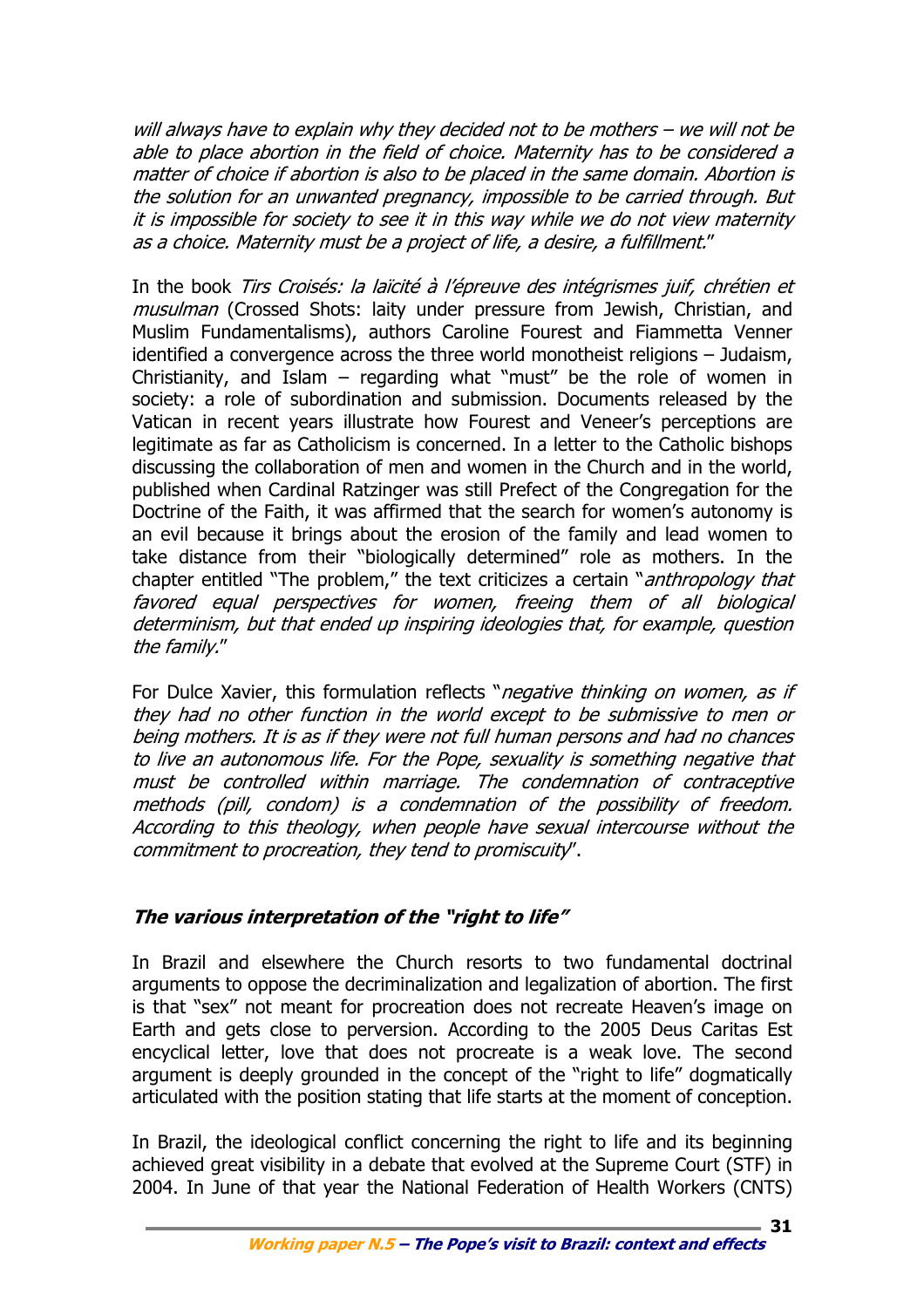submitted to the country's highest court a Legal Action Against Disregarding a Fundamental Principle (ADPF), a legal remedy that allows society to present direct requests to the STF. The objective of this legal action was to assure women "bearing an anencephalic fetus" the right to a therapeutic abortion, without the need to produce previous judicial authorization or any other form of state permission. A month later, STF minister Marco Aurélio de Mello granted the provisional order requested by CNTS. This generated intense mobilization of pro-life Catholic groups. Four months later, the STF magistrates in a seven-tofour vote revoked this provisional order. Although in an April 2005 plenary session the STF considered that the ADPF was justified, two years later its merit has yet to be judged.

For Debora Diniz, director of the Institute of Bioethics, Human Rights and Gender (Anis), and CNTS partner in submitting the ADPF, if there is a conflict of principles, it should be processed through an argumentative perspective: "This is what makes a democracy. The fact that there is no single answer to the beginning of life does not mean that one answer is not better than another. We can start from a consensus – the embryo has the form of life – but so what?"

Miriam Ventura, a lawyer specialist in bioethics, also argues that the Church's position is the expression of "*a naturalistic ethics that defends the fetus status* as a person. It is grounded in naturalistic argument. However, we should not ground the debates on these issues in religious dogmas but rather in reason. A possibility of life can not have more rights than a person." For her, the issue of abortion should be discussed on the basis of individual freedom enshrined in article 5 of the Brazilian Constitution, which establishes that "all persons are equal before the law, without distinction of any nature, and Brazilians and foreigners residing in the country are assured inviolability of the right to life, freedom, safety, and property." For Ventura: "The right to life since conception is not in the law. I defend the subject autonomy as a value. We do not have to argue whether or not a fetus has life, but the value society should assign to this life. The value of life is not absolute. I believe in the meaning of life given by the Constitution: a decent and social life. The meaning of life should not be approached by its biological and naturalistic aspects as the Church does. Life is a social value. When we defend abortion in cases of anencephalic fetus, we work with the scientific data that asserts this fetus is not viable. Thus, the issue is: should we privilege a possibility of life over an existing life?"

It is worth noting that even from the viewpoint of science there is no single position on the beginning of human life and still less consensus on the condition of a human person. "*Undoubtedly there is life in two united cells. However, the* central issue raised by science is to interrogate what is the moment when this life becomes morally relevant. Does one live cell have the same importance as an *individual?*" asks public health specialist Sergio Rego, coordinator of the National Public Health School Committee on Ethics in Research. Significantly enough, meanwhile the abortion debate is regaining great visibility; a Public Audience to discuss the "beginning of life" was called by the Supreme Court on April 20th. The debate was aimed at informing the judges decision on an appeal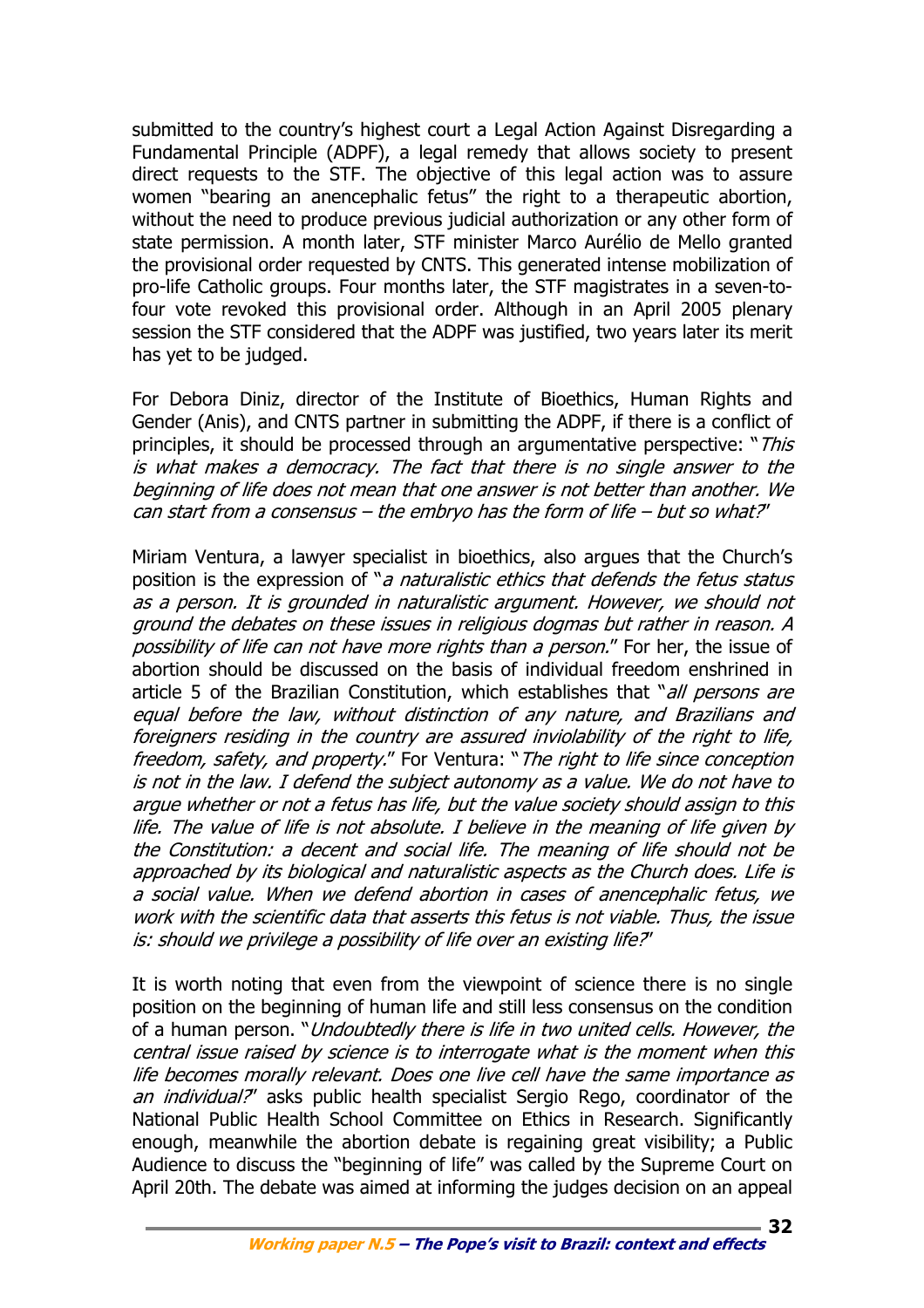made by Dr. Claudio Fontelles – who had been Federal Attorney General until 2004 – contesting the article of the recently approved biosecurity law, which allows the use of stem cells in medical research. In debate, which was extensively covered by the Brazilian press, Dr. Fontelles went as far as to affirm that Dr. Mayana Zatz – the internationally acknowledged Brazilian scientist -– was favorable to stem cell research because she is a Jew.

It is always important to remind, however, that despite the Church's viscerally dogmatic position on these matters Catholic voices express different views. For example, Brazilian theologian Leonardo Boff, one of the mentors of liberation theology who was condemned by the Vatican in 1985 to "obsequious silence," affirmed in a recent text: "We cannot content ourselves with this vision assumed by the Church in present days. In the Middle Ages it was not so; for Thomas Aquinas humanization began forty days after conception. For its internal ethics, the Church may establish the moment for the conception of human life" (Source: In Defense of Life: Abortion and Human Rights, Catholics for a Free Choice).

# **The Portugal experience requires further reflection**

On the eve of Ratzinger's arrival in Brazil, after a referendum on the subject, the Portuguese Parliament approved a legislation permitting abortion up to ten weeks of pregnancy, The Portugal experience was in fact one of the arguments used by Health Minister José Gomes Temporão when he suggested a referendum to decide on abortion legalization in Brazil.

On the one hand, the minister's declarations were widely appraised and supported by feminist organizations and many other voices. In a Latin American Regional Meeting convened by PAHO to discuss the agenda of the WHO Commission on Social Determinants of Health, the Feminist Network for Sexual and Reproductive Health and Rights publicly presented a letter signed by other organizations in support of the Minister and this was widely acclaimed by a number of women's representatives attending the meeting. But, on the other hand, the proposal of a referendum triggered a lively debate among legal abortion advocates outside and within the feminist field. For instance Dr. Nilcéa Freire. Minister for Women's Policies, in an interview to the paper Estado de São Paulo declared that: "It does not seem appropriate to discuss, a priori, a referendum. If in the course of the public debate on the issue the proposal of a referendum is considered adequate, then there is no reason to avoid it." Débora Diniz has also made an appeal for precaution. She considers a referendum to be an adequate instrument to resolve issues related to the political system, but that is not the best option to resolve the differences of views concerning abortion. "Abortion must be thought of within the constitutional framework of pluralism that ensures freedom of expression for minorities. The referendum becomes a false expression of democracy when one confuses democracy with majority representation. If the highest constitutional framework of public reason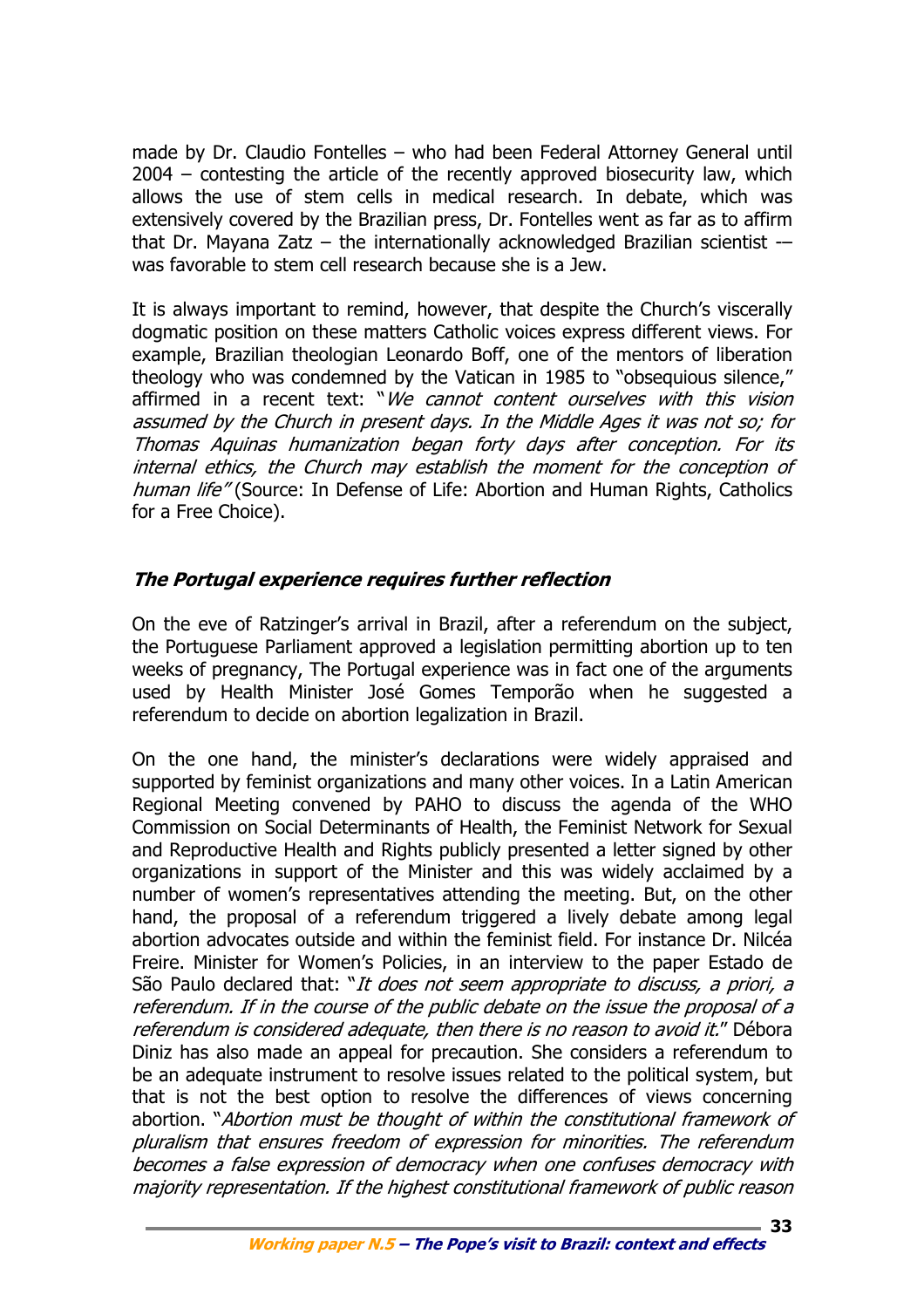is not capable of addressing this issue, we should turn to the Legislative," she said.

In an open letter to the Minister also published in O Estado de São Paulo, Sonia Corrêa, associate researcher with the Brazilian Interdisciplinary AIDS Association and co-coordinator of Sexuality Policy Watch, also stressed that the proposed referendum deserves further reflection: "*On the one hand, it opens* the way for forces favoring legalization to establish a broad dialogue with society; on the other, abortion is not an issue that can be settled by imposing the will of majorities over minorities." Corrêa also reminds that  $-$  though the Portugal experience is to be celebrated – one needs to be careful when drawing easy analogies with the Brazilian case. "In the European Union, of which Portugal is a member, almost all countries have liberal legislation and there is a transnational human rights system that demands consistency from national laws. Had Portugal not revised its legislation, the European Court of Human Rights would have rebuked it very likely. We are a far cry from having a regulatory and convergence 'system' for national laws such as this one," she said.

If Corrêa and Diniz recommended caution, other feminists view the current political landscape as a window of opportunity. "I think this could be an important moment for the Brazilian society to take a look in the mirror. The idea of a referendum has always been very frightening even for the pro-life groups. It is a strategy that scares both sides, but I personally think that society should analyze what could come out of it. The referendum could give us a more precise idea of where we are," says Margareth Arilha. Maria José Rosado agrees: "I ask myself if society has not progressed sufficiently in respect to the awareness on rights and autonomy in the face of Church tutelage and is mature enough to go through a referendum," she argued.

In an interview to the newspaper O Estado de São Paulo, Carmen Barroso, director of the International Planned Parenthood Federation (IPPF), openly supported the idea of a referendum. "I know about people who defend the right to abortion who think the referendum is not opportune. But it may lead people to think about the issue and take a position. Even if risky, the debate will be a step forward. Note what happened in Portugal. They had a referendum and abortion legalization was rejected. Some years later, another referendum approved it. The important aspect is the process," she arqued.

Significantly, the Church has also expressed strong views against the referendum. The archbishop of São Paulo and secretary-general of the National Bishops' Conference of Brazil (CNBB), Dom Odilo Scherer, explained this position from a doctrinal perspective in an interview with the newspaper Folha de São Paulo. He affirmed that it was absurd "to call a referendum on the right to kill." For Sonia Corrêa, a fine political calculation lies beneath this doctrinal position, which should not be underestimated: "The Vatican's goal is not merely the defeat of a legal provision legalizing abortion. The Church has a much more ambitious objective: it wants to eliminate the few exceptions allowed by the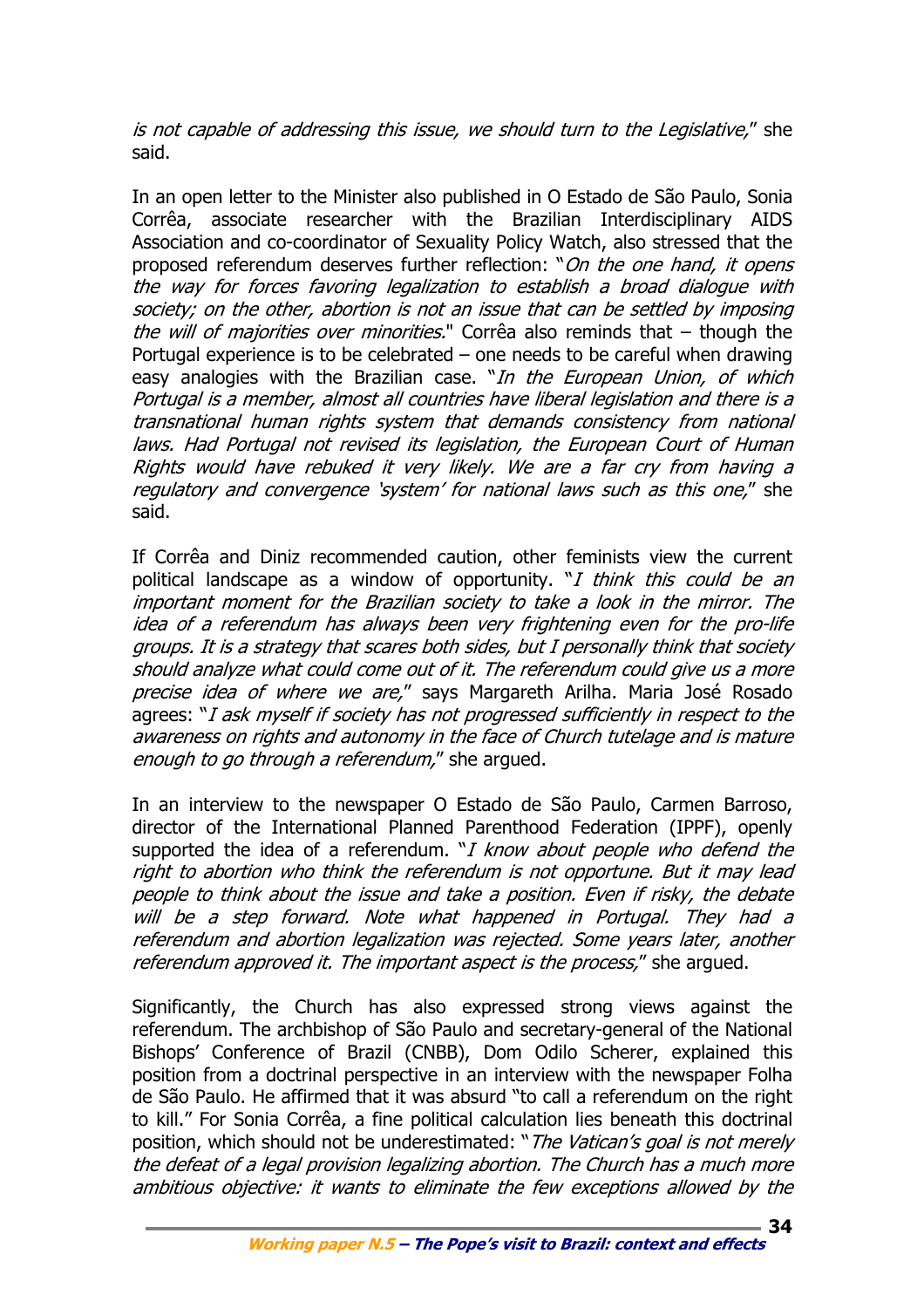Penal Code. This already happened in Nicaragua in October 2006, when the National Assembly banned the article allowing for abortion when a woman's life was at risk, a clause that had been in the Penal Code since the 19th century. This happened under the pressure of the Church and with open support from Daniel Ortega, who was elected president few weeks later. The same could happen in Poland in the next few months. In Brazil, where 65% of the electorate thinks the law should not be changed, the referendum could result in maintaining the existing law. Given the Church's radically regressive objective, such result is to be interpreted as a defeat for the Church. That is why, although I have expressed a cautious position regarding the referendum, I have no doubts that we are experiencing a privileged moment on the long and sinuous pathway of the struggle for abortion legalization in Brazil."

The contours of the ongoing debate are somewhat surprising. Since 2005, various observers have assessed the Brazilian climate in relation to abortion as a regressive one and many of them predicted that the Pope's visit would aggravate this ongoing tendency. However, the immediate political scenario does not exactly fit these somber predictions. Margareth Arilha considers that the overall democratic environment prevailing in Brazilian society will not allow regressive religious positions to crystallize in the aftermath of the Papal visit: "Footprints will be always left behind, but they are not indelible. We must recognize the visit as one main strategic step of a hard-line and dogmatic Pontificate. But it will not be easy for the Church to impose its monolithic view because social movements supporting abortion legalization have been in existence for many years and have been able to promote democratic debates on the issue and mobilize progressive positions amongst other relevant actors, as demonstrated by the lucid position taken by the Health Minister."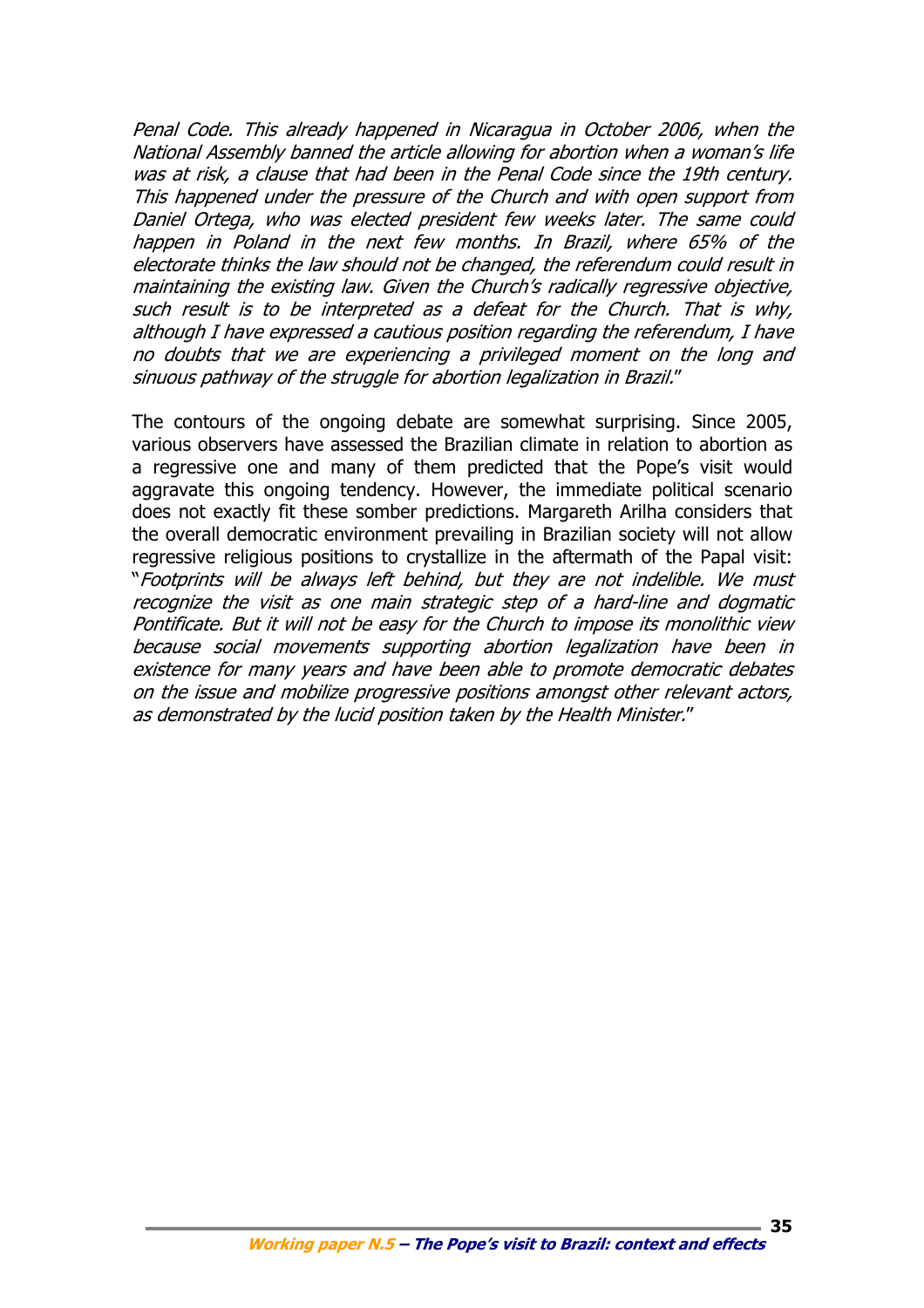# **"Unshakable" position**

#### **Translation: Jones de Freitas :: Posted on May 03, 2007 ::**

**36**

Personal autonomy has expanded in contemporary society and, as we have seen in a previous article, the Catholic Church is losing followers in Brazil. However, nothing indicates that the Vatican is going to change its ultraconservative positions regarding marriage, sexual orientation, contraceptive use, and AIDS. These positions have been made explicit in official documents – letters to bishops or encyclical letters directed to the world faithful – but also in the context of global diplomatic negotiations. "The field of human rights has been affected to a large extent by trade negotiations. Democracies seeking to ensure social rights and the human development of their populations have faced the powerful conservative alliance between the George W. Bush administration, the Vatican, and Islamic countries," noted Magaly Pazello, who collaborates with Development Alternatives with Women for a New Era (DAWN), in her article "Trade, Political and Religious Interests in the Way of Human Rights," Social Watch (Brazilian edition), 2004. $^1$ 

This happened, for example, in 2004, when Brazil was prepared to present for the second time the resolution on human rights and sexual orientation at the UN Commission on Human Rights. In 2003, when the resolution was proposed for the first time, the Organization of the Islamic Conference (OIC) had already harshly attacked it. In the following year, when the Commission work started, Brazil issued a public statement informing that the resolution would not be retabled because "there was not enough consensus for its approval." Behind the scenes, Islamic countries had threatened to boycott the trade summit between Latin American countries and the Arab world scheduled for late that year. Although the OIC was the major actor behind theses pressures, the Vatican was a close ally of the Islamic countries and made efforts in the same direction.

 $\overline{a}$ 

**Working paper N.5 – The Pope's visit to Brazil: context and effects** 

<sup>&</sup>lt;sup>1</sup> **Translator's note:** A slightly different version of this article, entitled "Sexual Rights and Trade," was published in Peace Review: A Journal of Social Justice, Volume 17, Numbers 2-3, Number 2-3/2005, pp. 155-162(8).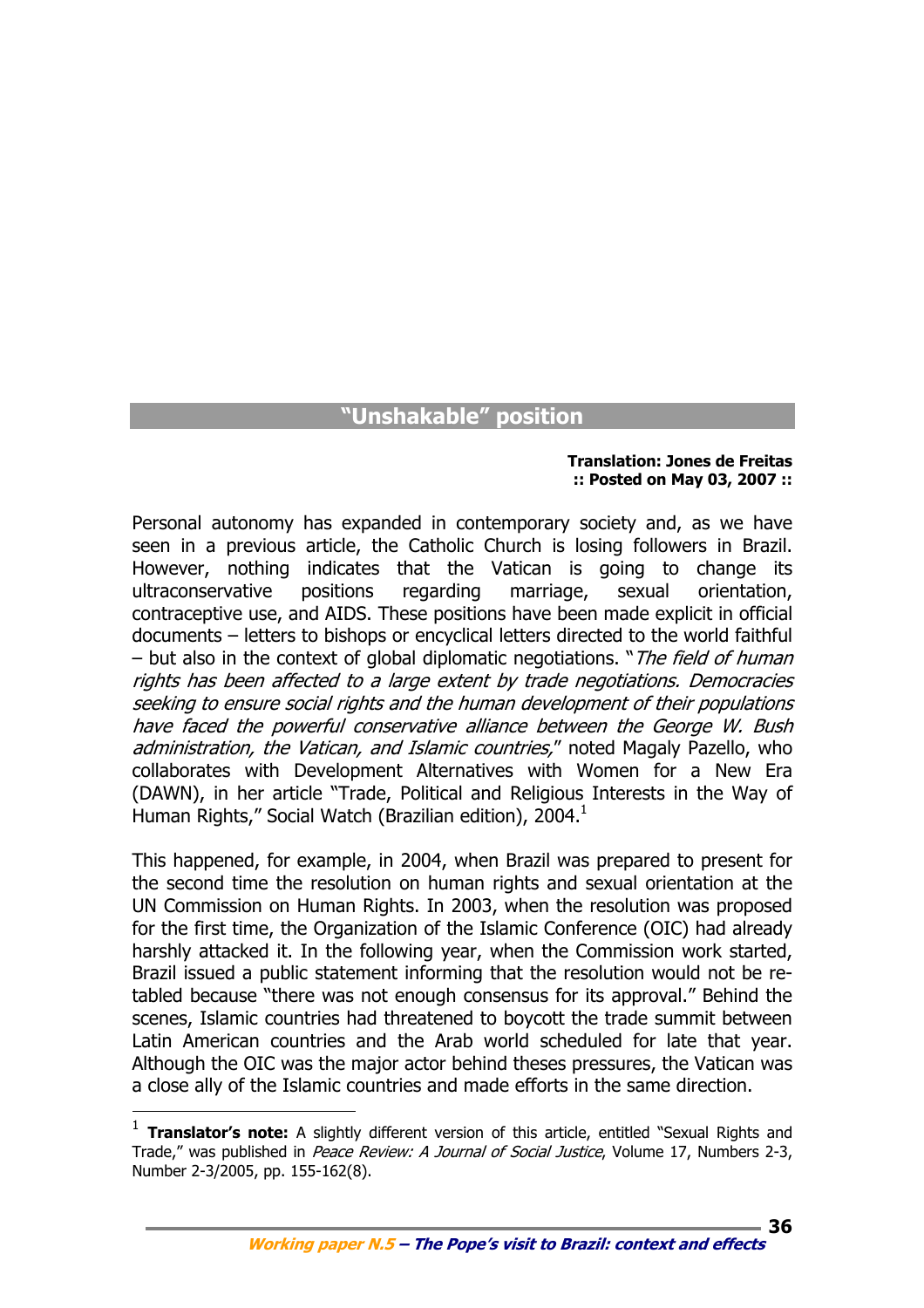Once again the intricate relationship between human rights, sexuality, and trade may surface in the context of the Pope visit . In an interview with the newspaper O Estado de São Paulo, Vera Machado, Brazilian ambassador to the Vatican, said that the Itamaraty [External Relations Ministry] is trying to produce a joint declaration by Lula and Pope Benedict XVI, appealing for the resumption and conclusion of WTO negotiations and the end of the agricultural subsidies adopted by the US and Europe. Even when such a declaration would please a wide range of sectors in Brazilian society, we must not lose sight of the risks of trade-offs implicit in this diplomatic initiative. Papal support for the Brazilian international trade agenda may mean retrogression in the Brazilian government's positions on themes such as abortion, human rights for LGBT people, and civil union.

"Unfortunately, economic issues always weigh heavily in any diplomatic negotiation, even when it addresses human rights. However, Brazil has reaffirmed its intention to help renegotiate the resolution on sexual orientation, even in Mercosur. President Lula has committed to defend at international forums freedom of sexual orientation and gender identity as fundamental rights of the human person. We hope this will happen," said Beto de Jesus, secretary of the International Lesbian and Gay Association (ILGA) for Latin America and the Caribbean. Concerning the WTO, the activist finds it is too soon to know if there is something behind the meeting of Lula and the Pope.

# **"Strong" and "weak" love**

In the encyclical letter "Deus Caritas Est" (God is Love), released in December 2005 Pope Benedict XVI stresses that man is incomplete and will only be complete when in communion with the opposite sex. Hence, "correct" love is the one oriented toward marriage and related to love between a man and a woman, "By contrast with an indeterminate, 'searching' love [...], moving beyond the selfish character that prevailed earlier. Corresponding to the image of a monotheistic God is monogamous marriage [...] Marriage based on exclusive and definitive love becomes the icon of the relationship between God and his people and vice versa," affirmed the Pope in the first part of the text.

For anthropologist Sérgio Carrara, professor at the Social Medicine Institute of the Rio de Janeiro State University (IMS-UERJ), the key message of this first section of the encyclical letter is that sexual love only has meaning, from the Catholic viewpoint, in the context of altruism. "One can have pleasure only to constitute another life, which requires care. Sex is therefore seen as an act of selfless giving," said Carrara, who also coordinates the Latin American Center on Sexuality and Human Rights (CLAM).

The concept of this selfless and "strong" love is clear in Pope Benedict XVI's speech to the General Assembly of the Pontifical Academy for Life in February, in which the Pope appeals to the "Christian conscience" in favor of the "right to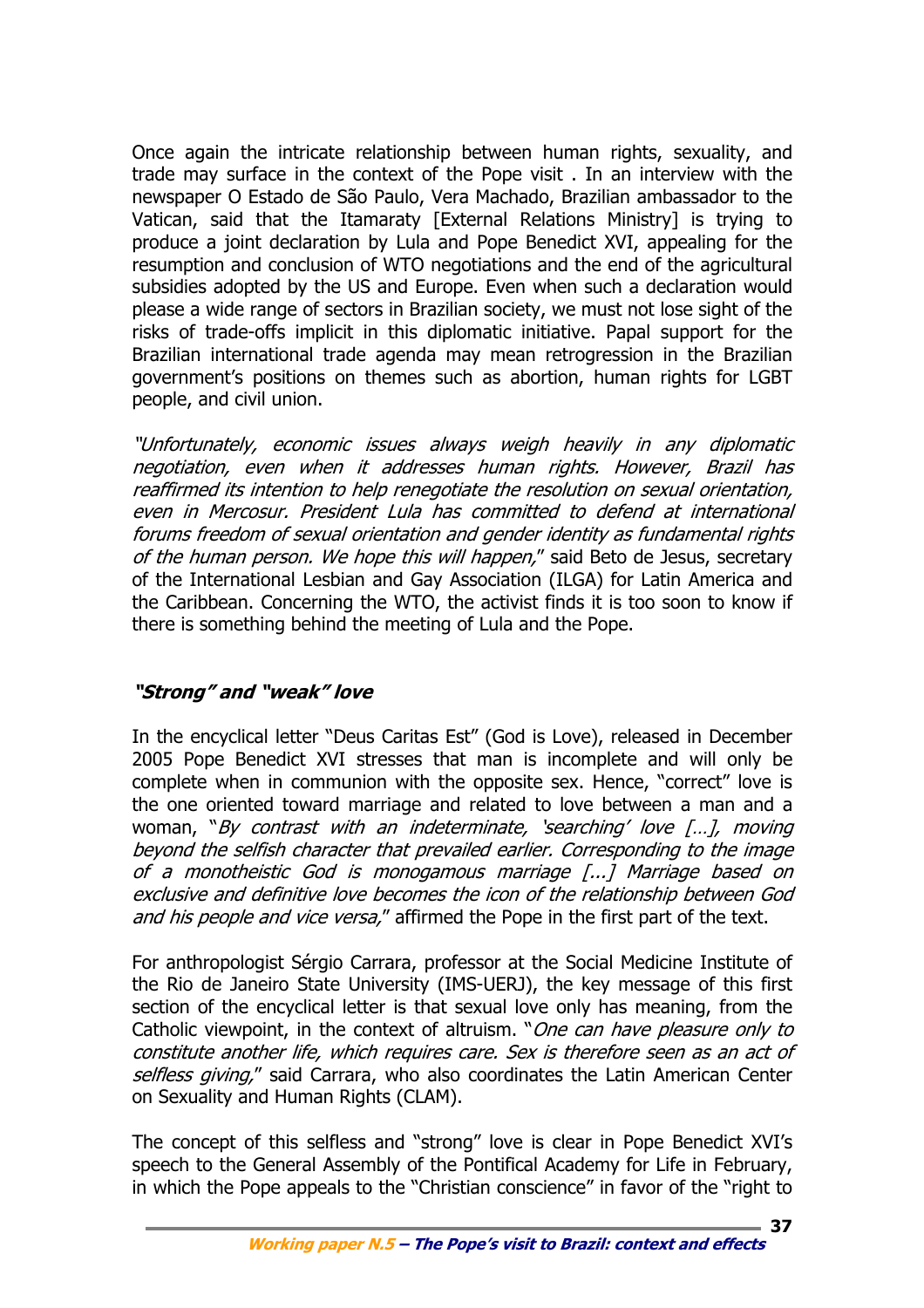life." "It is necessary to take a road that follows the various stages of life, opening heart and mind, in order to accept the fundamental duties in which existence is grounded, both individual and community existence. Only in this way it will be possible for the youth to understand the values of life, love, matrimony, and family. Only in this way it will be possible to make them appreciate the beauty and sanctity of love, the joy and responsibility of being parents and collaborators of God in the act of giving life," affirmed Ratzinger.

Benedict XVI's speech also explains the ancient Catholic doctrine, which considers reproduction to be a divine gift and sexuality the means to achieve the divine purpose of reproduction. In addition to being fecund, "strong love" is also what assures children the possibility of growing up in a family that must be indissoluble. Hence, in a second document "Sacramentum Caritatis" (The Sacrament of Love), Ratzinger argues against divorce, affirming that the "second marriage is a plague." Once again non-reproductive love is portrayed as "weak" because it does not procreate. It is not fruitful in terms of bringing new lives to the world. Thus, only heterosexual love could be considered "strong," while homosexual love would be "weak," hedonistic, and selfish. Many believe that these assumptions are at the core of Church's criticism of homosexuality.

# **Ecclesiastical paradoxes**

"It is often commented that after the pardon requested by heretics, dissenters and scientists who had been persecuted and excommunicated, the Catholic Church had no other enemies in the world but homosexuals," noted Italian philosopher Gianni Vattimo in a recent text in which he analyzes the idea of "weak" and "strong" love. In contrast, the Church values sexuality that nourishes the linkage between man and woman. According to Tommazo Besozzi, coordinator of Corsa, a São Paulo group that defends homosexual rights, the issue is broader since the Church's criticism of homosexuality is inscribed into the Catholic discourse against the excesses of the modern era. "The Church feels threatened by modernity. Its criticism is directed against the search for immediate satisfaction of human desires and impulses that would characterize modern times. Reproduction is not central in understanding why the Vatican is against homosexuals. Historically, procreation was not important to the primitive Church because they supposed the world would rapidly end and vanish. Saint Augustine preached that to be a good Christian a person should not engage in sex." Besozzi who over the last twenty years lived in Italy, England, Belgium, and the US, today discusses issues of human sexuality, including homosexuality, in the Anglican parish he attends.

For Sergio Carrara, the main theme to be addressed is, in fact, the Church's moral condemnation of homosexuality. "The thesis that the criticism of homosexuality by the Catholic Church is related to procreation is increasingly less credible within the Church framework itself. If taken literally, the idea of 'weak love' would affect infertile heterosexual relations, but this is not the case.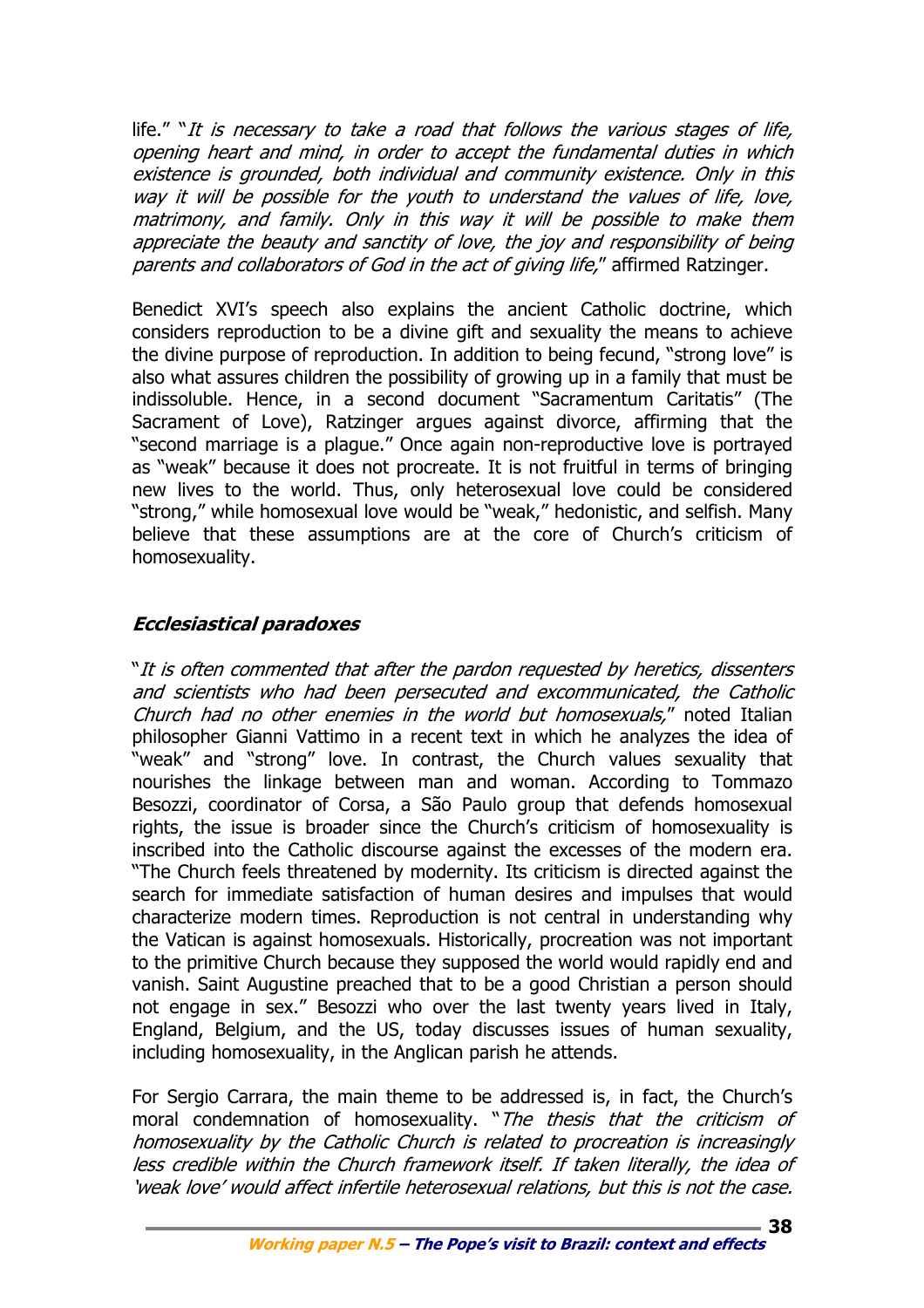If reproduction is the justification for exercising one's sexuality, a sterile heterosexual would have to abstain from sex, as much as the homosexual. However, as far as I know, the Church does not condemn the sexual activity of sterile heterosexuals," he notes. Thus, Carrara questions the idea that the condemnation of homosexuality would derive just from the non-reproductive nature of this sexuality. "*The problem*," he said, "seems to lie much more in the sphere of homophobia and heterosexism than in reproductivism."

Beto de Jesus expands this same critical opinion a little further: "*When it says* that love between people of the same sex is weak and unworthy, the Church is helping to articulate the discourse of hate and violence against homosexuals. These exhortations have a degree of symbolic violence, which later may translate into real homophobic violence." Tommazo Besozzi agrees: "The central issue is not procreation but homophobia, a prejudice that has dragged on for centuries," he said.

Even before Ratzinger became Pope, LGBT people around the world were already fighting against the conservative and dogmatic rhetoric of his predecessor. It is important to recall that during the John Paul II Papacy, Ratzinger headed the Congregation for the Doctrine of the Faith, and the Vatican published a 676-page catechism – the largest compendium of Catholic guidelines published since the Council of Trent (1566). In this publication, valid to this day, a central argument is that although gays, lesbians, travestites, and transgenders must be treated with compassion, they are compelled to abstain from sex.

Unlike other Christian churches, especially Pentecostal denominations, the Catholic Church does not propose to cure homosexual desire. But it believes that it is possible to control sexual desire in general and that persons are able to lead a life of abstinence. "The Church seems to assume a much more naturalistic position, opposing sexual activity but not sexual desire. It seems to refrain from reflecting on the nature of this desire or considers it to be immutable. One can avoid homosexuality, but can not eradicate desire," affirmed Sergio Carrara.

For him, by proposing sexual abstinence as a "way out" of homosexuality, the Church falls into a paradox. "Homosexuality is not condemned by Catholicism provided it remains as desire, provided it is not put into practice. This is a strange position if one takes into account the very tradition of Catholicism, which does not restrict sins to acts, but also includes certain thoughts and desires. Desire defines homosexuality, but in the Church's view if you do not practice it, although you continue desiring, you are not sinning, because desire is not a sin because it belongs to the realm of nature."

#### **God's plan and homosexual unions**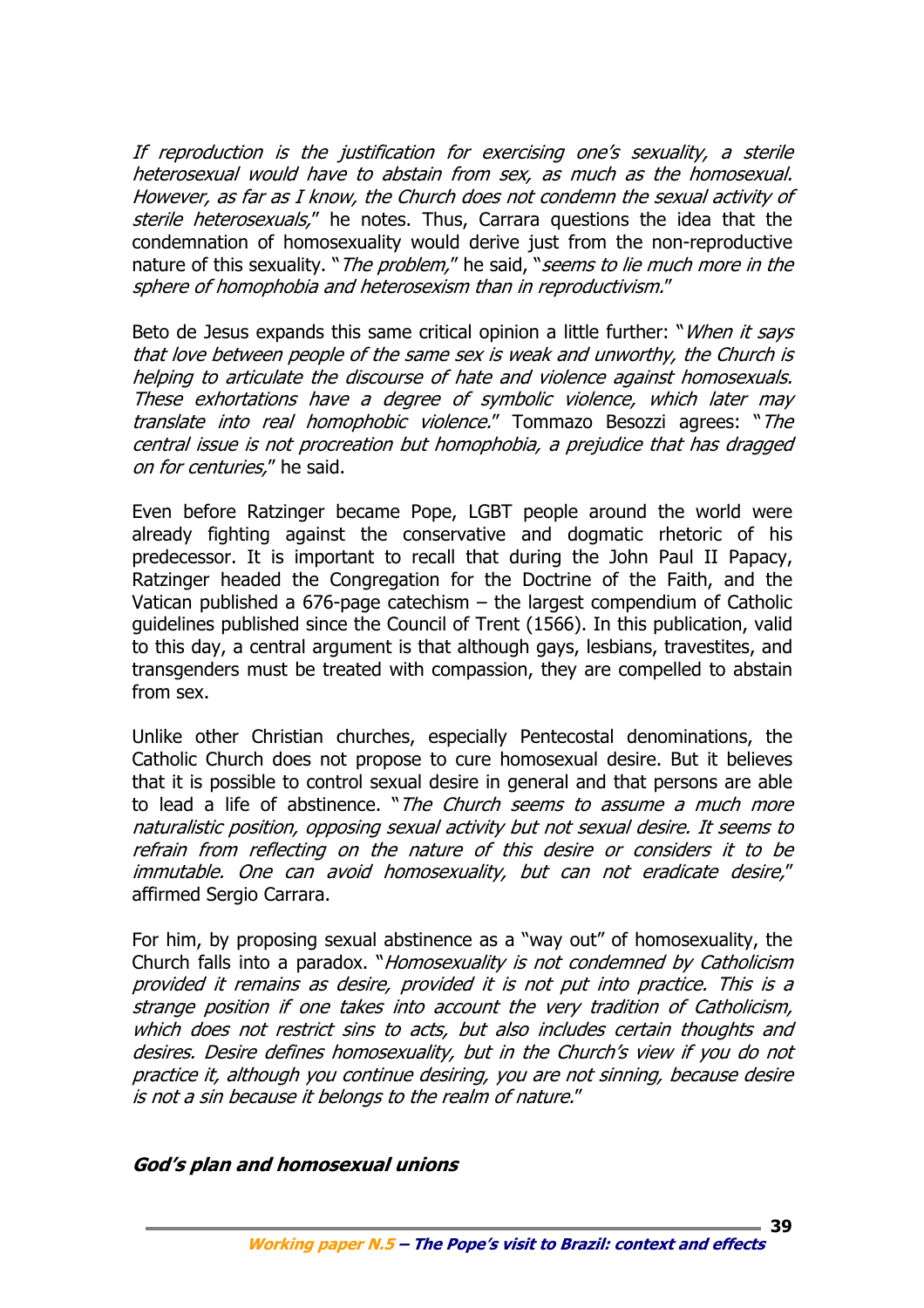Although the Catholic Church does not adopt the extreme position of other Christian churches that consider homosexuality an evil for which there should be redemption, miracle or cure, it does not think it is acceptable. Carrara emphasizes the ambivalence of this position: "It is ambiguous. You can be a Catholic, take communion, provided you abstain from sex. My impression is that the Church views homosexuality as a disease, an untreatable anomaly, a congenital defect. The only possibility of salvation is by controlling it. It seems they think homosexuals have a deviant nature and the duty to practice abstinence in order to merit compassion."

"Evangelicals speak in the name of a moral constructivism. They situate homosexuality in the sphere of something that is learned and negatively built within traumatic experiences. Catholics naturalize homosexuality," said anthropologist Marcelo Natividade of the Institute of Philosophy and Social Sciences of Rio de Janeiro Federal University (IFCS-UFRJ). However, Natividade ponders: "Among Catholics there are people, movements, and initiatives that go counter the Church's moral precepts. For example, the AIDS Pastoral deals with homosexuality issues in a more open and flexible fashion."

Author of the book *Sopa de Letrinhas* (Alphabet Soup), in which she reconstructs the trajectory of the homosexual movement in Brazil, anthropologist, and UNICAMP doctoral candidate Regina Facchini believes that the exacerbation of Church's views against homosexuality is related to the dispute for the faithful and the growth of Evangelical denominations. "*The issue* of control over people's personal lives and sexuality is something fundamental for Christian religions. There is a dispute for the religious market, and the issue of homosexuality is a key element in this competition. Clearly, there is a difference between what is said and what is done in practice, but there is always the obligation of saying you are against it. They have to show coherence and be deserving of the faithful's adherence."

Although they are in opposing camps contending for the faithful, both Catholic and Evangelical rhetorical statements are openly aligned when it comes to issues such as civil union of same-sex persons. The key argument used by the Church to oppose civil union is protection of the family. "In some way, homosexuals are viewed as impure people who can contaminate society. The religious discourses that call most attention involve moral accusations and disqualification of LGBT persons. They are treated as a moral threat to the family. The proposal of civil partnership has remained on paper because of religious dogmas. We can see that religious values are the obstacles," Marcelo Natividade points out.

Another example of ideological convergence between Catholics and Evangelicals is illustrated by fundamentalist reactions to the draft bill that criminalizes homophobia (PLC 122/06) to be voted by the Brazilian Senate this year. On the eve of the Pope's visit, religious groups used their radio and television networks to launch a campaign against the passing of this draft bill. Through e-mails to parliamentarians the faithful demand they vote against that proposal.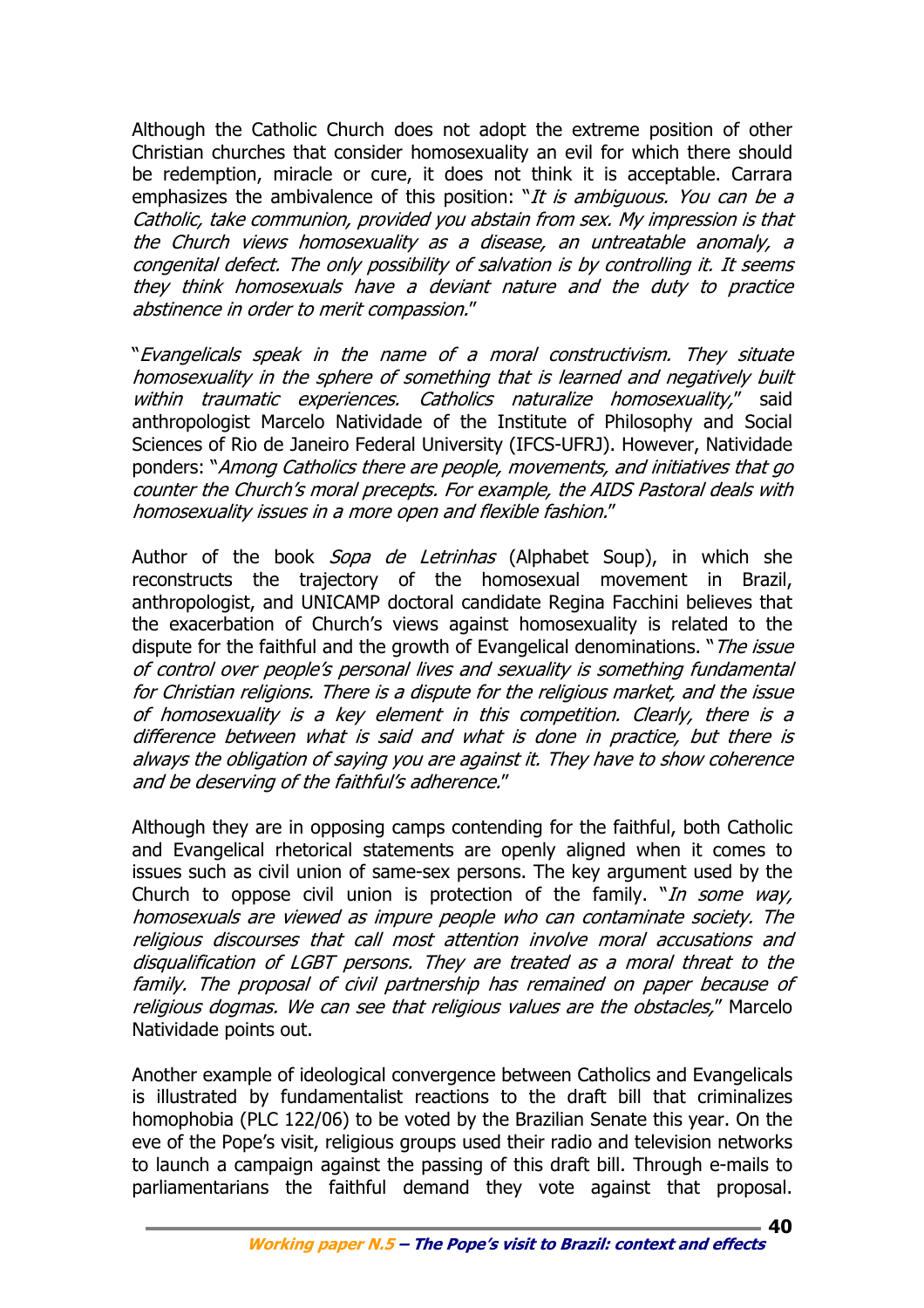Conservatives have dubbed the draft bill as the "gay gag." They say it is a law to restrict freedom of religion, that homophobia does not really exist, and the cases denounced are actually part of a gay "conspiracy" to gain visibility.

# **Biologism and immutable natures**

The document "Considerations regarding proposals to give legal recognition to unions between homosexual persons," published by the Congregation for the Doctrine of Faith while Ratzinger still headed it, affirms: "No ideology can erase from the human spirit the certainty that marriage exists solely between a man and a woman […] In this way, they mutually perfect each other, in order to cooperate with God in the procreation and upbringing of new human lives […] Marriage is instituted by the Creator as a form of life in which a communion of persons is realized involving the use of the sexual faculty [...] God has willed to give the union of man and woman a special participation in his work of creation. Thus, he blessed the man and the woman with the words 'Be fruitful and multiply' [...] There are absolutely no grounds for considering homosexual unions to be in any way similar or even remotely analogous to God's plan for marriage and family."

The Catholic Church's view that maternity is sacred and natural ends up condemning homosexual women to another stigma, in addition to the one derived from homosexuality. For Rosângela Castro of the Rio de Janeiro Felipa de Souza Women's Group: "Quite often lesbians refrain from procreation and from forming families. But this is a matter of personal choice, although the Church condemns it. Any woman, regardless her sexual orientation, has the right not to procreate," she affirmed. "How can the Church speak about and reflect on the family if its members do not constitute families? It is an inconsistent institution," criticized Marisa Fernandes, member of São Paulo State Human Rights Council and coordinator of the Lesbian Feminists' Collective.

Sergio Carrara agrees that the Church is incoherent. "In the Catholic view, homosexuality is bad because it is not reproductive. But there are heterosexual couples who are not reproductive. Homosexuality is bad because it is selfish love. However there are many homosexual couples who wish to adopt children and constitute families. Although these couples are appealing to values appreciated by the Church, it still rejects them on the grounds of a 'biological' reasoning. Rather than being concerned with the dissemination of its own values, the Church simply classifies those who can and cannot meet these values. Why is Catholicism so insistent on biological ties and immutable natures when reflecting on progeny and parenthood?" In his view it as if the Church is closing its doors. "It is paradoxical because instead of opening up, it closes up; rather than considering love from an abstract point of view, love which links people, the love proposed by the Church can only unite a man to a woman, as if anatomy determined values and feelings. This is odd for a religion that is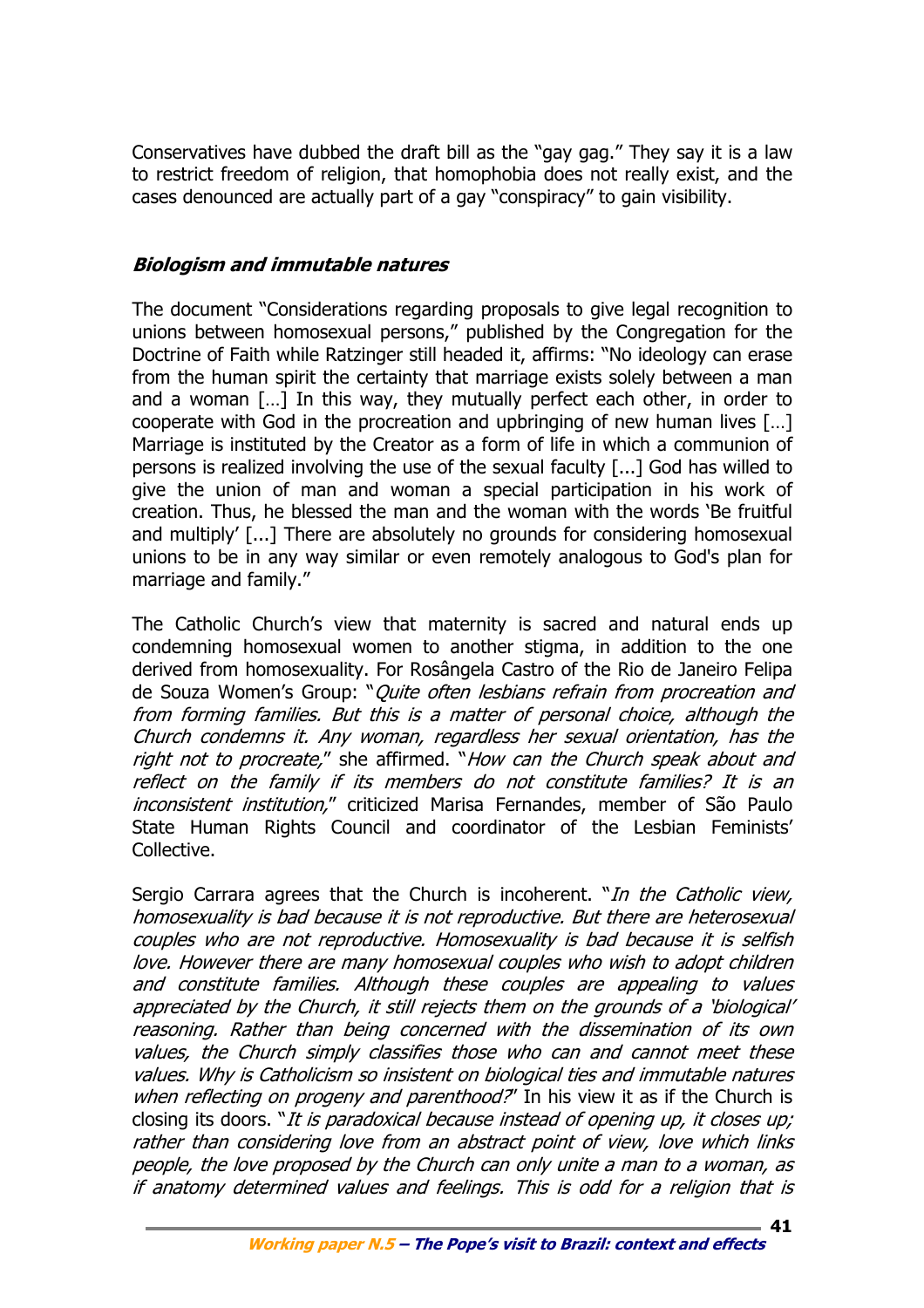concerned with transcendental values. It should just be defending love between people, because love is a fundamental element," he argued.

Carrara also calls attention to the fact that the Church entirely disregards what has become evident in the last few decades: homosexual love, in fact, builds social ties. The poll Politics, Rights, Violence, and Homosexuality carried out during the large LGBT pride parades in many capitals, including Rio de Janeiro, São Paulo, and Buenos Aires, demonstrates that LGBT people are increasingly valuing stable love relationships, thus overcoming the stereotype of promiscuity. Results from the 2004 Rio de Janeiro Pride Parade show that a significant number of participants (25.7%) were married, 20.4% were in a steady relationship, and 14.2% were having casual sex. Although 39.5% of respondents declared to be single and alone, the majority (46%) stated they were in stable love relationships. This helps to relativize the hegemonic image of the lonely and promiscuous homosexual (Source: report of the poll Politics, Rights, Violence, and Homosexuality, 2004, CLAM-CESEC).

# **Abstinence and fidelity**

Regarding HIV/AIDS preventive policies, the Catholic Church has also strongly opposed contraceptive distribution. It insists that the state should promote sexual abstinence and conjugal fidelity instead of promoting condom use. "From a medical and scientific viewpoint, this is insane. From a lay perspective, it is almost criminal, especially if one thinks about the situation of several African countries," Sergio Carrara agrees: "*In relation to AIDS, the Church should be* prosecuted for this discourse against condom use. It should educate and guide its faithful and not set prohibitions," said Keyla Simpson, who chairs the National Association of Transgenders (ANTRA), an institution that promotes the rights of travestites and transsexuals in Brazil.

For Beto de Jesus, the Catholic discourse is anachronistic. "If we did not use condoms, as the Church preaches, AIDS incidence would be absurdly high. People continue to have sex for pleasure, no matter the Church's prohibitions," he said. According to him, the Church should turn to its internal problems, such as pedophilia and rape of women. "There are emotionally and sexually castrated men in the Church because they do not discuss sexuality. Pedophilia in the Church is related to a biased way of dealing with sexuality."

In contrast, Tommaso Besozzi thinks that prohibiting condom use in times of AIDS is consistent with the Catholic Church's concept of death: "*The purpose of* religion is to save souls, not bodies. In this perspective, it does not matter if one dies from AIDS; what matters is if the individual reaches a higher spiritual level. From a religious point of view, death liberates us from this earthy life. For the Vatican, if you do not wish to die from AIDS, you should not have sex or you should be faithful if married. The problem is that although monogamous relations exist, they are not the majority. Thus, this Church's position is intolerant," Besozzi analyzed.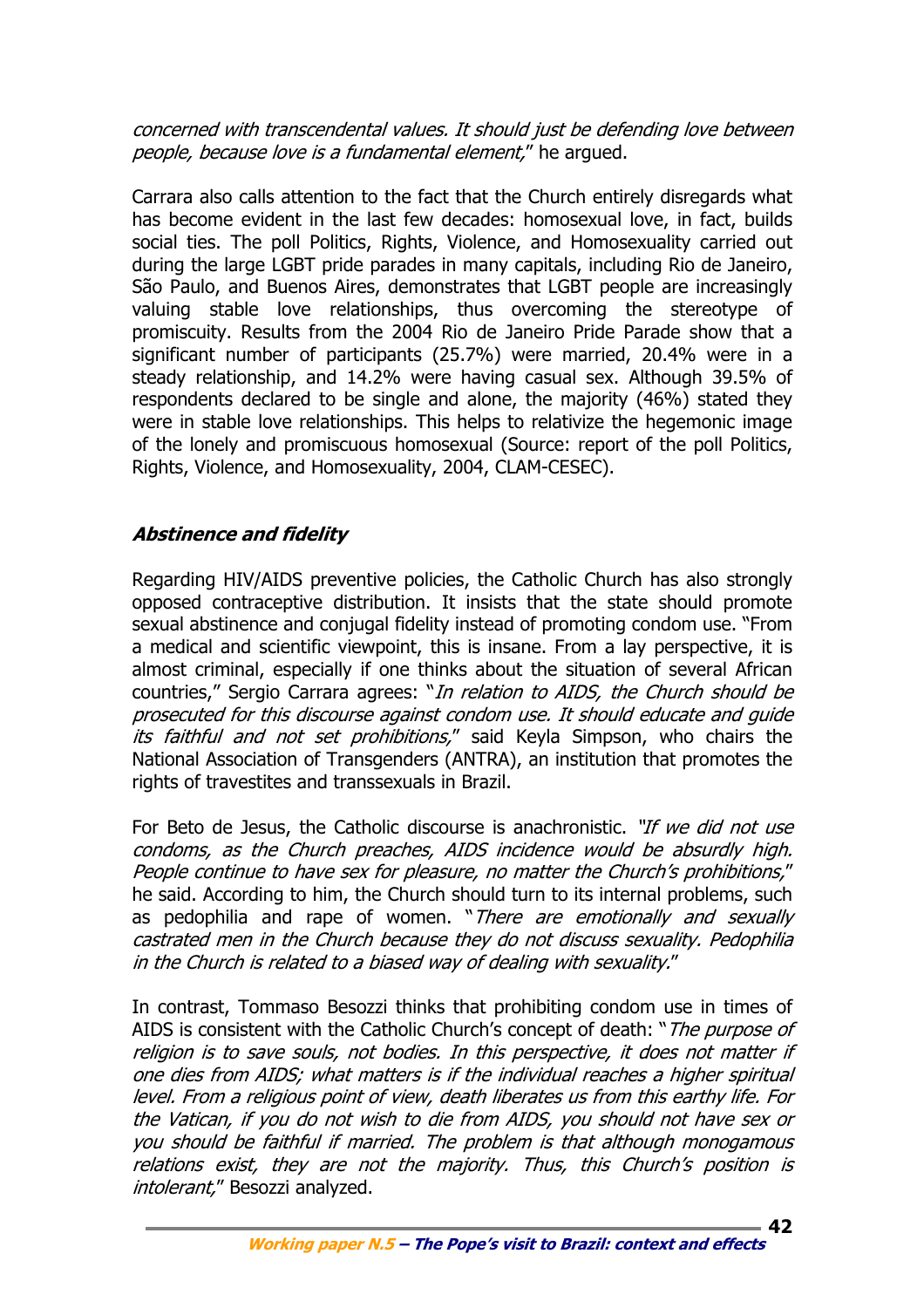## **An intentional visit**

Despite the recrudescence of conservative forces in Brazil and worldwide, the public scenario in Brazil is very favorable for the human rights of LGBT persons. Polls indicate that almost half of the country's population supports civil union between two people of the same sex. The country's case law favors LGBT rights, pride parades occur across the whole country, and a draft bill to criminalize homophobia is under discussion in the Senate. Regarding AIDS control and prevention policies – despite Vatican opposition and George W. Bush's conservative policies  $-$  the federal government continues to stimulate condom use among the population and to freely give out antiretroviral medication in the public health system. However, some believe that the Pope's visit may have negative impacts.

"This visit has a clear intention: to curb some advances that we have achieved. This certainly will be on the agenda of the Conference of the Bishops of Latin America and the Caribbean attended by the Pope. The presence of Benedict XVI will reinforce the discourse against the proposal to criminalize homophobia," Beto de Jesus argued. For Marisa Fernandes, the Papal visit will reignite faith and conservatism will remain for some time. "The Pope's visit will show that the Catholic flock exists in Brazil, considered the world's largest Catholic country; and this will prove that the Church is legitimate and has thousands of faithful. But how many of these faithful only have sex for procreation or do not engage in sex at all? Not one. Thus, in my view, the Church is not really a spiritual institution. It is an institution of state political power, of money" he said. For sociologist Flávio Pierucci, of São Paulo University (USP), "the Church wishes to recover a sphere of power it lost when the sexual sphere stopped being the domain of sin."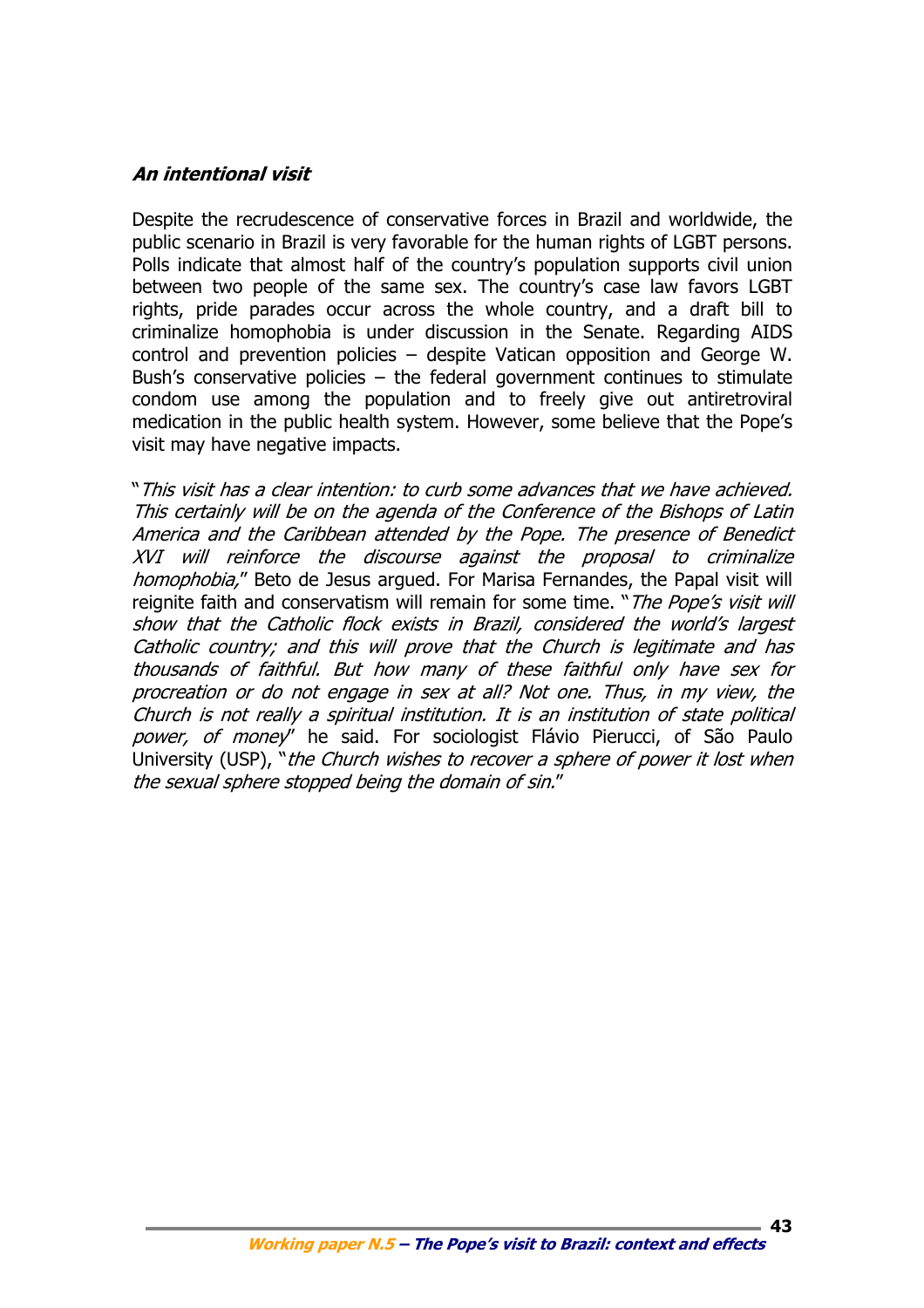# **Secularity put to the test**

#### **Translation: Jones de Freitas :: Posted on May 12, 2007 ::**

In his first encyclical letter, Deus Caritas Est (God Is Love), Pope Benedict XVI affirms that although social justice is a state responsibility, faith must "illuminate" politics. In that document, Ratzinger reaffirms the boundaries between the action of the state and the church. The Pope writes that the "*the* church cannot and must not take upon herself the political battle to bring about the most just society possible. She cannot and must not replace the state. Yet at the same time she cannot and must not remain on the sidelines in the fight for justice." Because of its ambiguity, this text has been open to different interpretations. For some people, the Pope is saying that one should not confuse faith with politics. However, for many people, there might be a threat to secular freedoms behind these Papal statements.

"The pretension of the Catholic Church, manifested by the Pope, to interfere with state affairs and to attempt to impose his Catholic view of the world undermines the principle of separation between state and churches, and must be rejected by state political agents. To accept this interference is to lay the ground for a fundamentalist regime, as can be seen in several countries under strong religious influence," says Judge Roberto Arriada Lorea, of the Rio Grande do Sul Justice Tribunal.

"The fear of becoming irrelevant in the political sphere, on the one hand, and the belief in having superior morality, on the other, partly explain the Pope's statement awarding the Catholic faith the privileged right to 'illuminate politics," thinks sociologist Ricardo Mariano, professor at the Rio Grande do Sul Pontifical Catholic University.

It is feared that Ratzinger will put in practice his intention to "illuminate politics" during his visit to Brazil. Information has circulated that President Lula is about to sign an "agreement" with the Vatican during the Papal visit. According to these rumors, this "agreement" would assure the church the canonical right to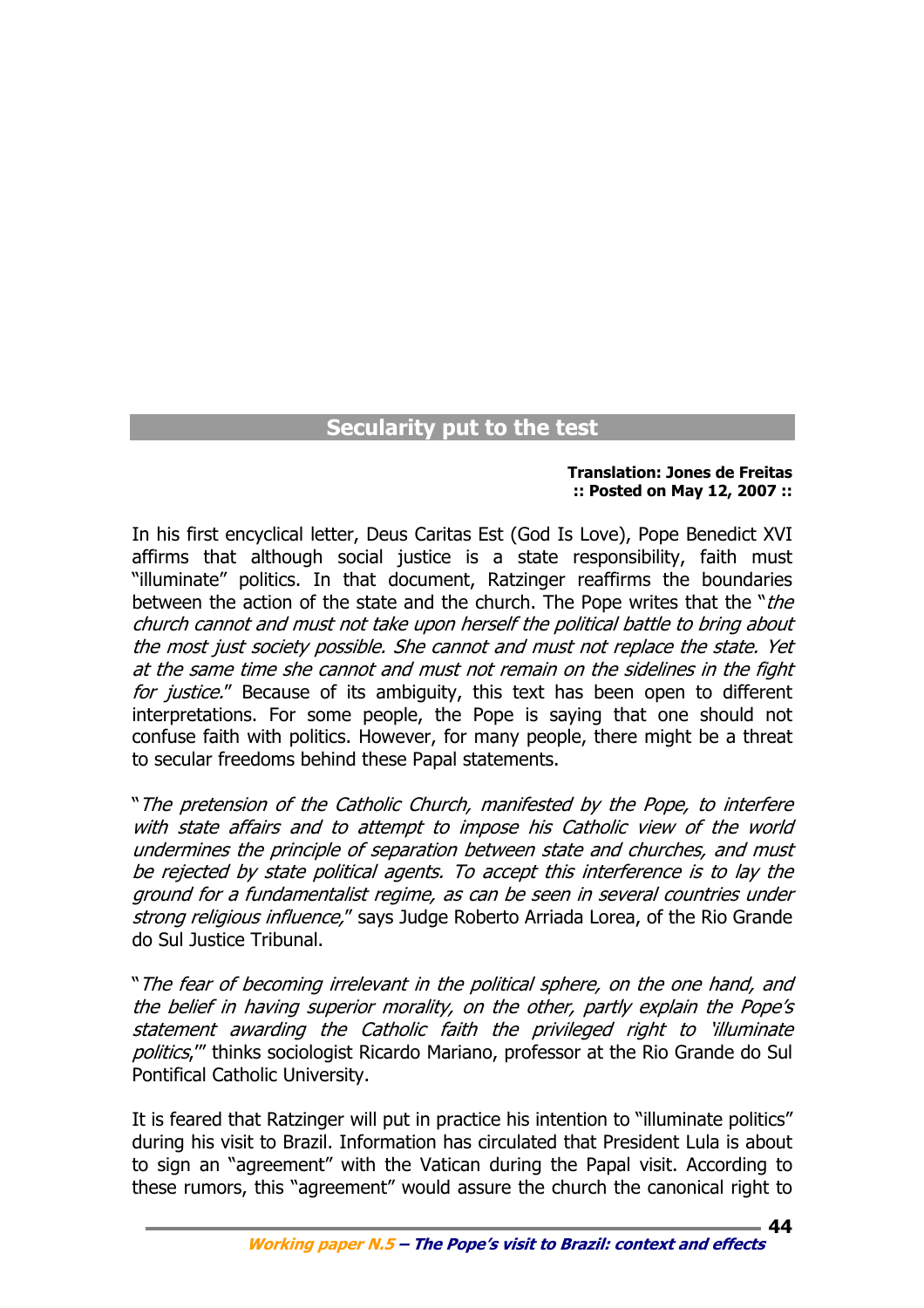have maximum influence on issues such as reproductive rights and biotechnoscience (stem-cell and cloning research). This has caused concerns and much reflection because according to specialists such an initiative would be disastrous for secular freedoms and an affront to republican principles.

"It would be a serious political mistake to take the nation by surprise with a secretly-prepared alliance assuring unconstitutional privileges to one church. It would be an attack against republican principles enshrined in the Federal Constitution," affirms Roberto Lorea. At the juridical level, according to Lorea, this alliance with the Holy See would have to be overthrown by the Supreme Court (STF) because of its unconstitutionality. At the political level, the remedy could be even more bitter because attacking the Republic may lead a president to lose his office. "In this hypothesis, President Lula would be risking his mandate by attacking the Constitution and Brazilians' citizenship rights," says the judge.

However, sources of the National Bishops' Conference of Brazil (CNBB) affirm that what is at stake is the presentation of a document requesting that the government clarify the juridical and legal situation of the church in Brazil, a document that took the Conference ten years to prepare. Although the advent of the republic brought about separation between state and church, there has not been any legislation on this matter yet, unlike in several other countries, including Portugal. Sociologist Maria Jose Rosado, of Catholics for a Free Choice, favors a law that would define the church's situation in the country. "This would mean to adjust the situation of a religious institution in a democratic and secular country," she said.

On Tuesday, May 8, on the eve of the Pope's arrival, the press divulged that in fact the Vatican has been negotiating with Brazil, since last year, a draft agreement including elements related to property, tax exemptions, and presence of missionaries on indigenous lands. This text also addressed religious education, abortion, euthanasia, marriage of same-sex persons, and stem cell research. According to the newspaper Folha de São Paulo, the External Relations Ministry recommended that the President not sign any document during the Papal visit. But the newspaper O Estado de São Paulo goes a bit further in its analysis, affirming that "the government still fears the agreement could be interpreted in the future as a way to make it more difficult to change abortion laws, as it would be clear that the Brazilian state and the Vatican shared the same values." In addition, some analysts suggest that this position is also explained by the fear that Evangelical forces would rapidly mobilize to achieve similar agreements for their churches.

# **Blurred boundaries**

Sociologist Maria Betânia Ávila, coordinator of SOS Corpo – Feminist Institute for Democracy, thinks that the attempt to get "faith to illuminate politics" is already underway in practice. "Pope Benedict XVI's visit is a way to put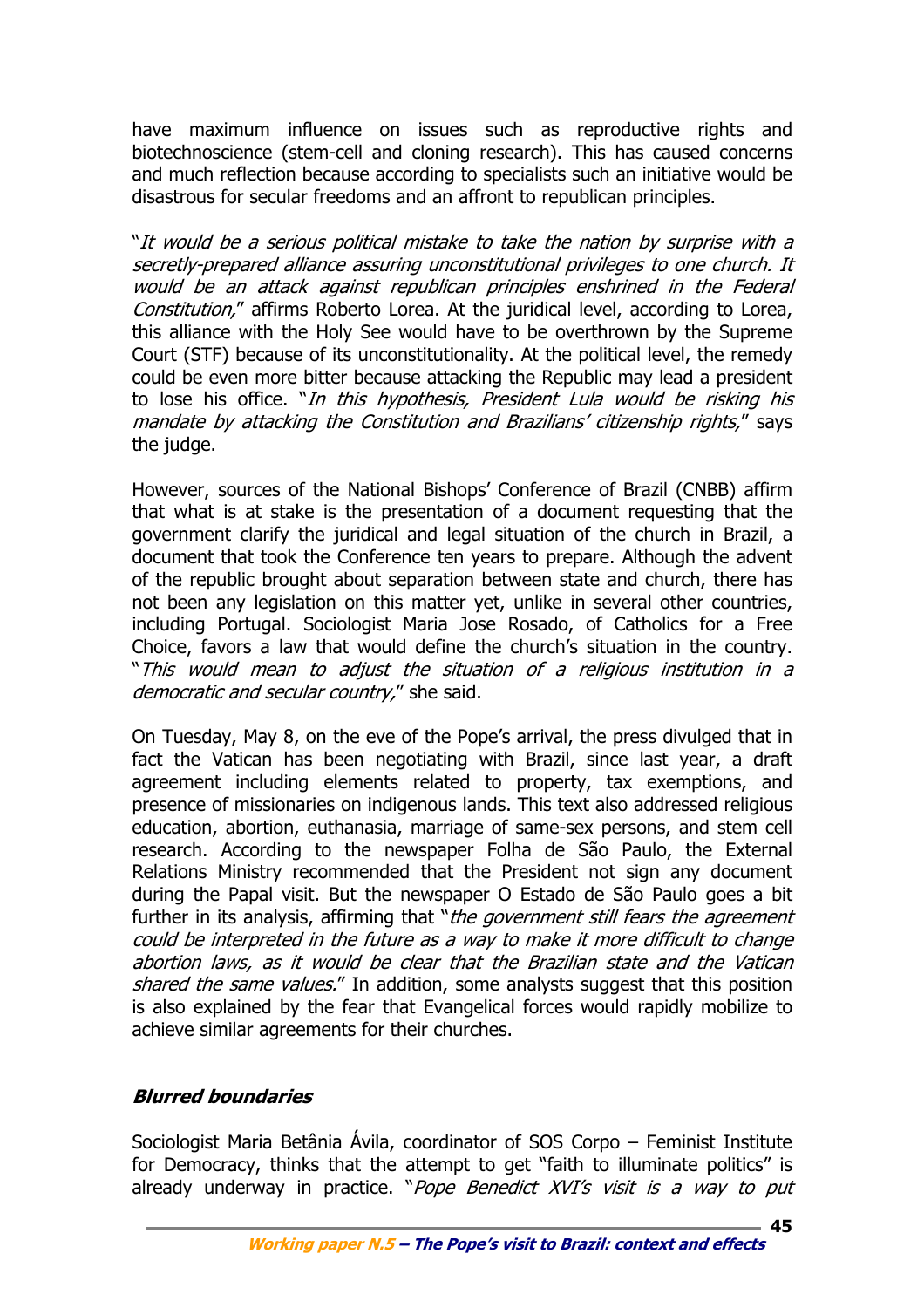pressure on the state. When one observes the manifestations of conservative sectors, this visit appears as the moment for the Vatican to hold the state to account, calling on it to demonstrate the country's adherence to the church's precepts. The fact that the church has consistently opposed abortion legalization is another sign of this situation. By restricting the domain of democratic principles – for example, by blocking legislation favoring homosexuals – they try to diminish the exercise of freedoms that the secular state must guarantee and assure."

This lack of a clear definition of boundaries between state and religion can also be seen in the resources invested in the Papal visit. São Paulo state will spend more than the Catholic Church on the Pope's visit to the city of São Paulo. The São Paulo archdiocese will spend an estimated US\$ 750,000 with the help of donations from followers and companies. This amounts to less than the US\$ 1.2 million to be spent on this event by the state and São Paulo municipality, despite the fact that article 19 of the Federal Constitution definitely prohibits state subvention to religious cults of any denomination. In fact, there should be no lack of resources in the church because "Brazilians spend around US\$ 2.55 billion a year in tithes and other donations to churches and orphanages. This estimate was made by economist Marcelo Neri, of the Getúlio Vargas Foundation Social Policy Center." (Source: Agência Estado, Jornal do Comércio, May 4, 2007).

"State public interest, as far as religion is concerned, is to ensure freedom of conscience and belief, according to article 5, item VI, of the Federal Constitution. This should not be construed as promotion of religiosity, which would violate article 19, item I, that prohibits the Brazilian state from providing subventions to cults or maintaining relations of dependency or alliance with any church," points out Roberto Lorea, coordinator of the International Seminar on Secular Freedoms, an event that took place in the cities of Porto Alegre, Rio de Janeiro, and São Paulo in the week the Pope arrived in Brazil. According to reports published in the country's major newspapers, the church and São Paulo state will jointly spend US\$ 1,950,000 on the Papal visit.

For Maria Betânia Ávila, the problem is not the Pope's visit but the way it has been instrumentalized in Brazil. "In fact, the visit is important for Catholics but the pressure is to make it important for society as a whole. From the talk about the Papal visit one would think we were a Catholic country, without other religions. This communication strategy is meant to firm up Catholic hegemony."

# **Bargaining between state and church**

All these privileges assured to the Catholic Church, together with its high degree of influence on certain state decisions – especially those related to sexual and reproductive rights  $-$  have led many people to doubt that the secularization process is fully established in Brazil. Although separation of state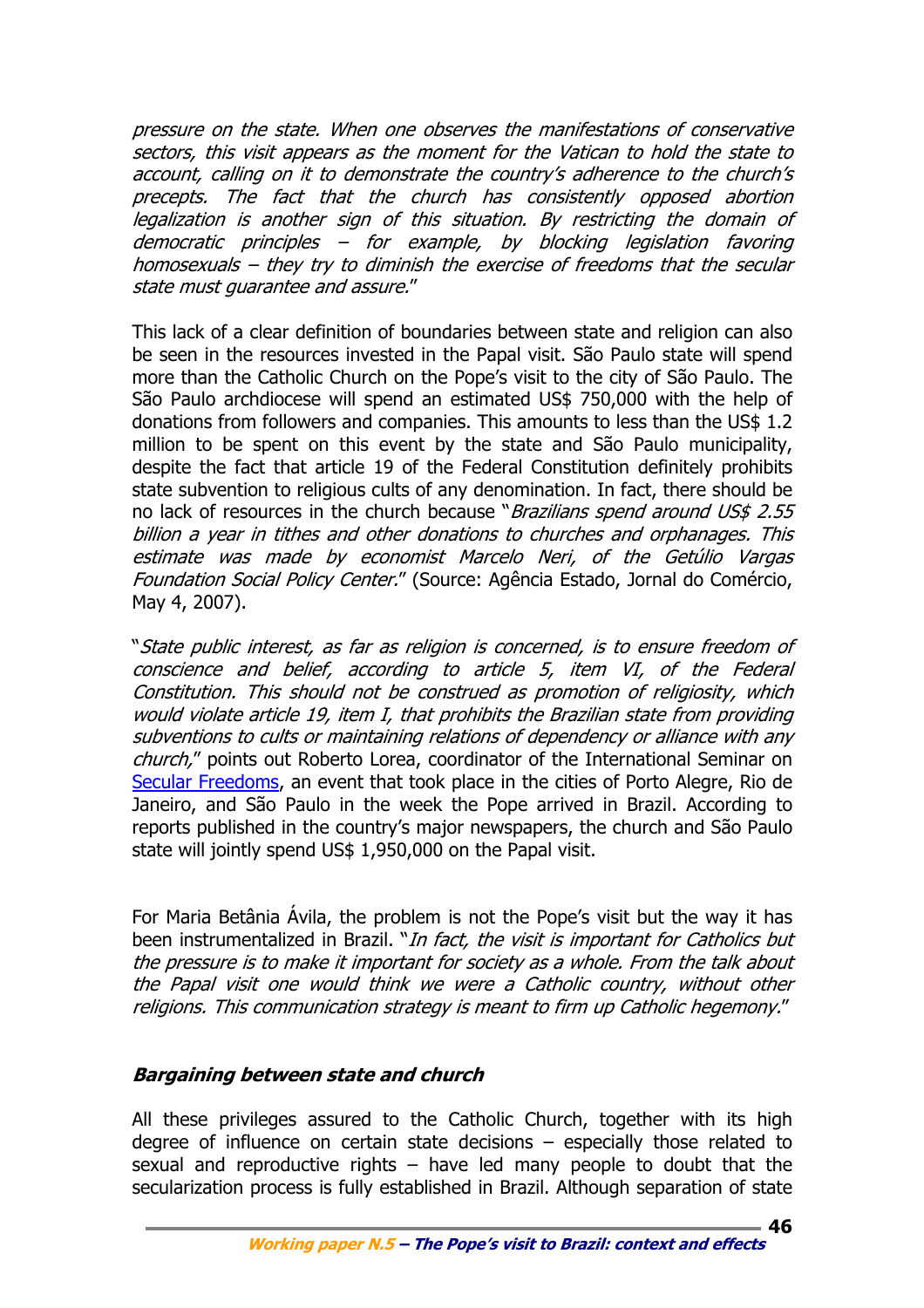and church has been guaranteed by the Constitution since 1890, this interference of religious values with national politics has continued. "*What we* perceive is that the church has acted in the political sphere trying to penetrate and influence the state. In turn, the latter makes ongoing use of the religious institution. Despite all liberal and republican efforts, the state and church are institutions that have historically reinforced each other. The state may assume its secular nature, but it has been responsive to churches and religious discourse," said sociologist Maria das Dores Machado, professor at the Rio de Janeiro Federal University School of Social Work.

The trajectory of draft bill 1135/91 on abortion decriminalization is a good example of how and how much the state gives in to religious appeals. In 2006, when the work of the Tripartite Commission had been finished – a Commission set up by the federal government to review the country's restrictive abortion legislation – draft bill 1135/91 was sent to the National Congress. It fell to President Lula to accept the Commission findings and lead the process. However, when the Tripartite Commission was finalizing its work, the first denunciations about a huge corruption scheme involving high governmental echelons emerged. This became known as the monthly bribe scandal (or mensalão as it was dubbed in Brazil). Cornered by the news of corruption in his government, President Lula negotiated the support of the Catholic Church for his mandate. He even wrote a letter to the CNBB promising not to do anything contrary to the Christian faith he acquired from his mother.

"By offering not to send the abortion decriminalization draft bill to the National Congress in exchange for the church's support, the President seemed to forget he was not elected to govern for Catholics or Christians but for all Brazilian citizens, no matter their beliefs or lack of them," said Roberto Lorea. The draft bill was finally sent to Congress; but, without presidential support, it became a target for fundamentalist religious groups and its discussion was hampered. " $In$ this case, the President sought legitimacy through the church, in a desperate gesture, which left him vulnerable to pressures from certain religious groups to the detriment of people's interests, the very people who put him in power," the judge stressed.

However, one day prior to Ratzinger's arrival, Lula made a statement trying to redeem himself. In an interview carried by 154 Catholic radio stations, he said that although he was against voluntary interruption of pregnancy, the state can not ignore the issue of abortion  $-$  a public health issue. Excerpts from the President's statement: "I have the position of father and husband, of a citizen, and I must also behave as the President of the Republic. These are two totally different things. First, I have said in my political life that I am against abortion [...] And I have publicly stated that I do not believe that anyone would have an abortion as an option or for pleasure. It is important to evaluate the situation when a desperate young woman with an unwanted pregnancy rushes for an abortion." (Source: Folha de São Paulo).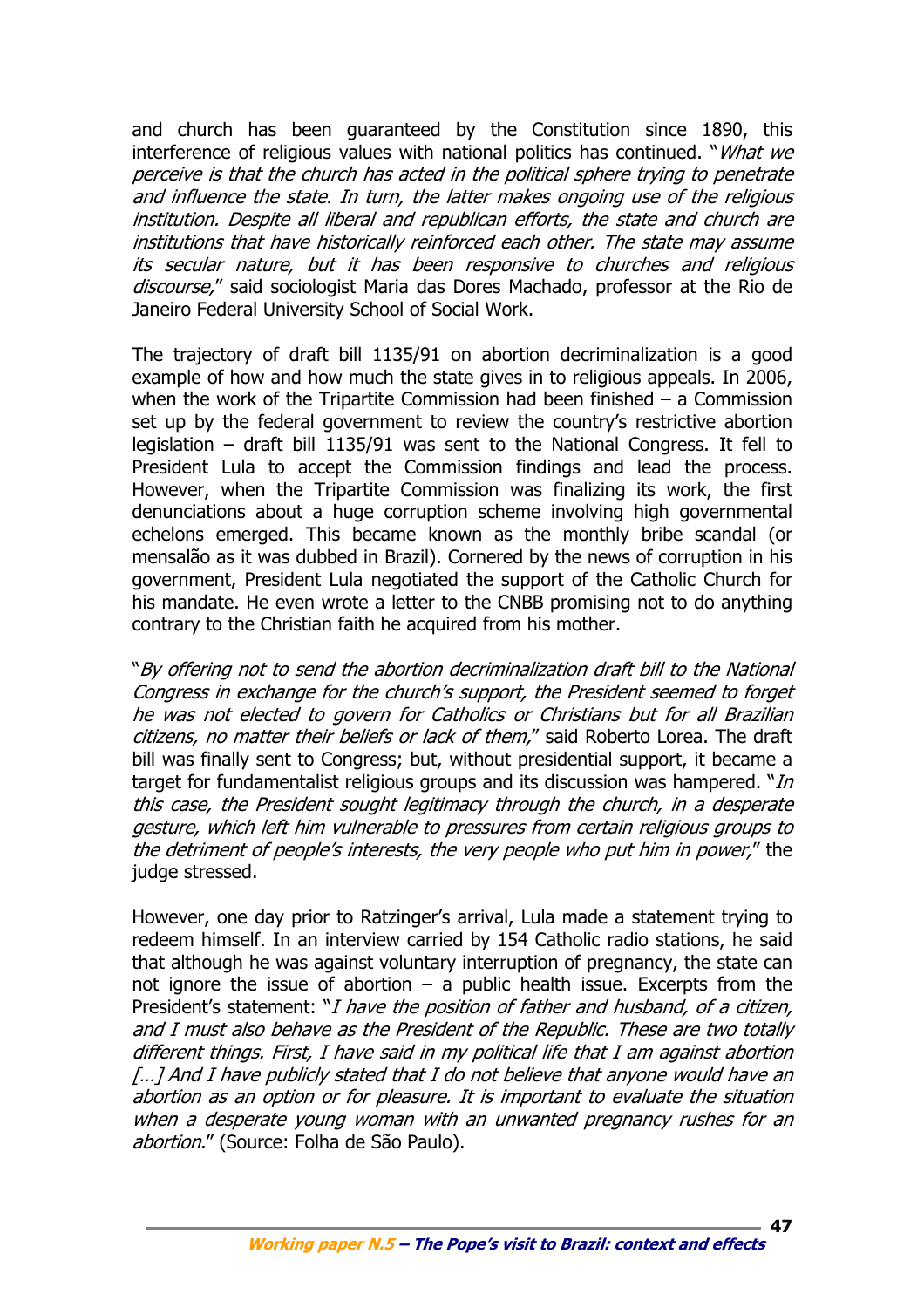## **International context**

 $\overline{a}$ 

The Catholic Church also seeks to directly influence state political agents in other countries in the region. However, these pressures do not always bring about the results expected by the church hierarchy. A good example of this occurred in Mexico in the last week of April 2007. A few days prior to the vote on the draft bill that legalized abortion in Mexico City – which was passed on April 23 with 46 votes for and 19 against – Pope Benedict XVI had sent an open letter to the Mexican bishops appealing to them to block the legal reform. This letter was viewed by parliamentarians of several parties as a serious attack against article 113 of the Mexican Constitution, which defines the separation between state and church. The Government Secretariat requested moderation from the Catholic hierarchy. To a great extent, this can be explained by the history of secularist principles in the region, because Mexico and Uruguay are viewed as the countries where the political system is strongly inspired by French laïcité that establishes very sharp boundaries between religion and state.<sup>2</sup> In contrast, the Nicaraguan case is a good example of the great responsiveness of the state to church pressures. In October 2006, under church pressure and with support from Daniel Ortega, the National Assembly banned the article that allowed abortion when the mother's life is at risk, and that had been in the Penal Code since the 19th century.

Finally, it is necessary to underline that the debate on secularism and laicism is not peculiar to Latin America. Undoubtedly, it is a burning issue in the US where, after the election of George Bush, conservative Christian morality has deeply contaminated legislation and public policies. But it also is present in many other contexts, such is the case of India, where the four years of BJP (the Hindu party) administration raised many questions about the limits of secularism as defined in the Constitution. In recent days, in Turkey, a crowd of at least 300,000 people took to the streets of Istanbul protesting against the alleged plan of the current government to transform the country into an Islamic state. This would be done by nominating a member of the Muslim party for president, instead of reserving the position for a candidate from a secular party. Although, according to Turkish feminist Pinar Ilkarakkan, legislation established by Turkey's secular state can not be viewed as liberal when it comes to sexuality, this broad public demonstration can and should be considered as a remarkable symptom of our times. (See also SPW Turkey Country Case Study)

Lula's new statement on abortion, on the eve of the Papal visit, suggests that the Brazilian president – perhaps stimulated by the position of Health Minister José Gomes Temporão or by the terms of the Mexican debate – is adjusting his discourse to the modernity and laïcité that characterize public debate of this issue and many other themes in Brazil and other countries.

<sup>&</sup>lt;sup>2</sup> However, this strong attachment to laicism did not impede, for example, Uruguayan PresidentTabaré Vasquez from totally opposing the reintroduction of the draft bill on sexual and reproductive health, which includes legalization of abortion up to 12 weeks of pregnancy. He has held this position since he was elected in 2004.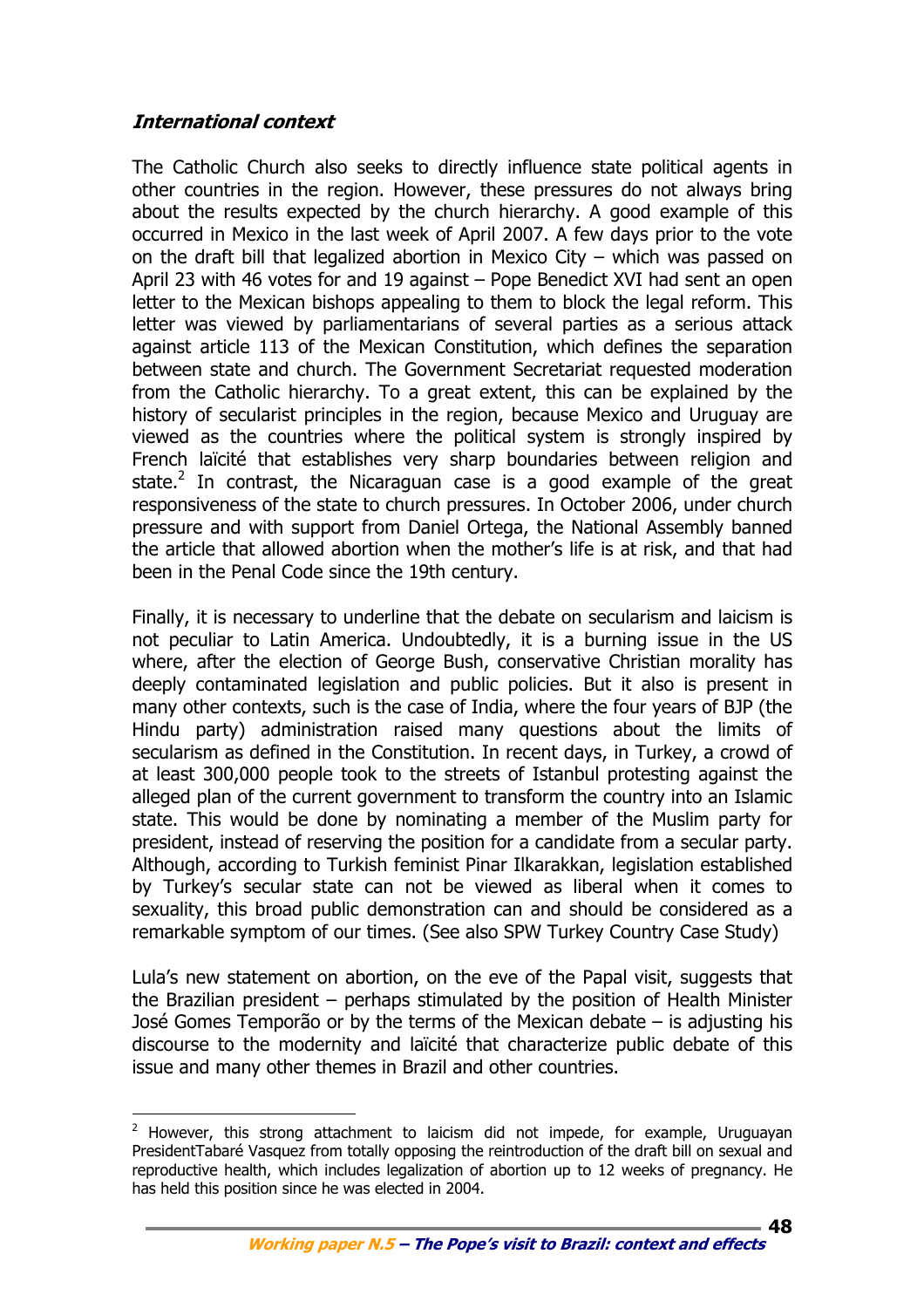# **Religious teaching versus freedom of belief**

In any case, the Pope's visit demands close attention because as lawyer Miriam Ventura, who also holds a master's degree in bioethics, stressed: "The Brazilian state is secular, but its secularity is fragile because it allows for many points of contact between the state and religious institutions. To ensure the free expression of all religions we can not have an official religion; rather, we should recognize this pluralism." According to Ventura, one of these points of contact is teaching religion in public schools. Although the Constitution authorizes religion as a discipline in public school regular hours, for grade-one-to-eight students, enrollment in these religion classes is optional. It fell to the state and municipal governments to regulate the procedures to define class content. In Rio de Janeiro state, a bill introduced by a Catholic deputy instituted a model of confessional religious teaching in 2000. According to this model, the discipline is offered in different confessions (Catholic, Evangelical, others).

An unconstitutionality action was initiated, arguing that the religious teaching authorized by the Federal Constitution was not of a confessional nature, but interconfessional. Brazil being a secular state, the only way to ensure religious teaching within the state framework is in an interconfessional space, where tolerance and respect for multiple religious conceptions could be guaranteed. In addition, the unconstitutionality action maintained that confessional teaching could bring about proselytism and sectarianism. However, the Rio de Janeiro Tribunal of Justice decided against the action. It argued that the only way to ensure freedom of religion was through confessional teaching. Given the diversity of basic principles and dogmas between religions, one discipline that tried to contemplate all religions could end up stimulating conflicts and questioning religious dogmas, thus harming the freedom of belief. The then governor of Rio de Janeiro state, Rosinha Matheus, opened a public competition for 352 teaching positions for the Catholic religion, 176 for Evangelical denominations, and 30 for other religions.

Anthropologist Emerson Giumbelli of the Rio de Janeiro Federal University Institute of Philosophy and Social Sciences (IFCS-UFRJ), who co-authored the book Religion teaching in Rio de Janeiro state – records and controversies with Sandra Sá Carneiro, thinks it is essential to reopen the discussion. "Religious teaching was kept in the 1988 Constitution because of a campaign waged mostly by the Catholic Church. But it is up to us to reflect whether religion should or needs to be in schools. How can pluralism be effectively guaranteed? Religious teaching is another sphere in which the church interferes with state decisions," the anthropologist arqued.

"Religious education in public schools is an affront to the secular state, which can never be permeated by a religious doctrine or funded by the state itself," emphasizes public health specialist Sergio Rego, coordinator of the National Public Health School Committee on Ethics in Research. Rego recalled the times when medical education was done by religious professors for religious students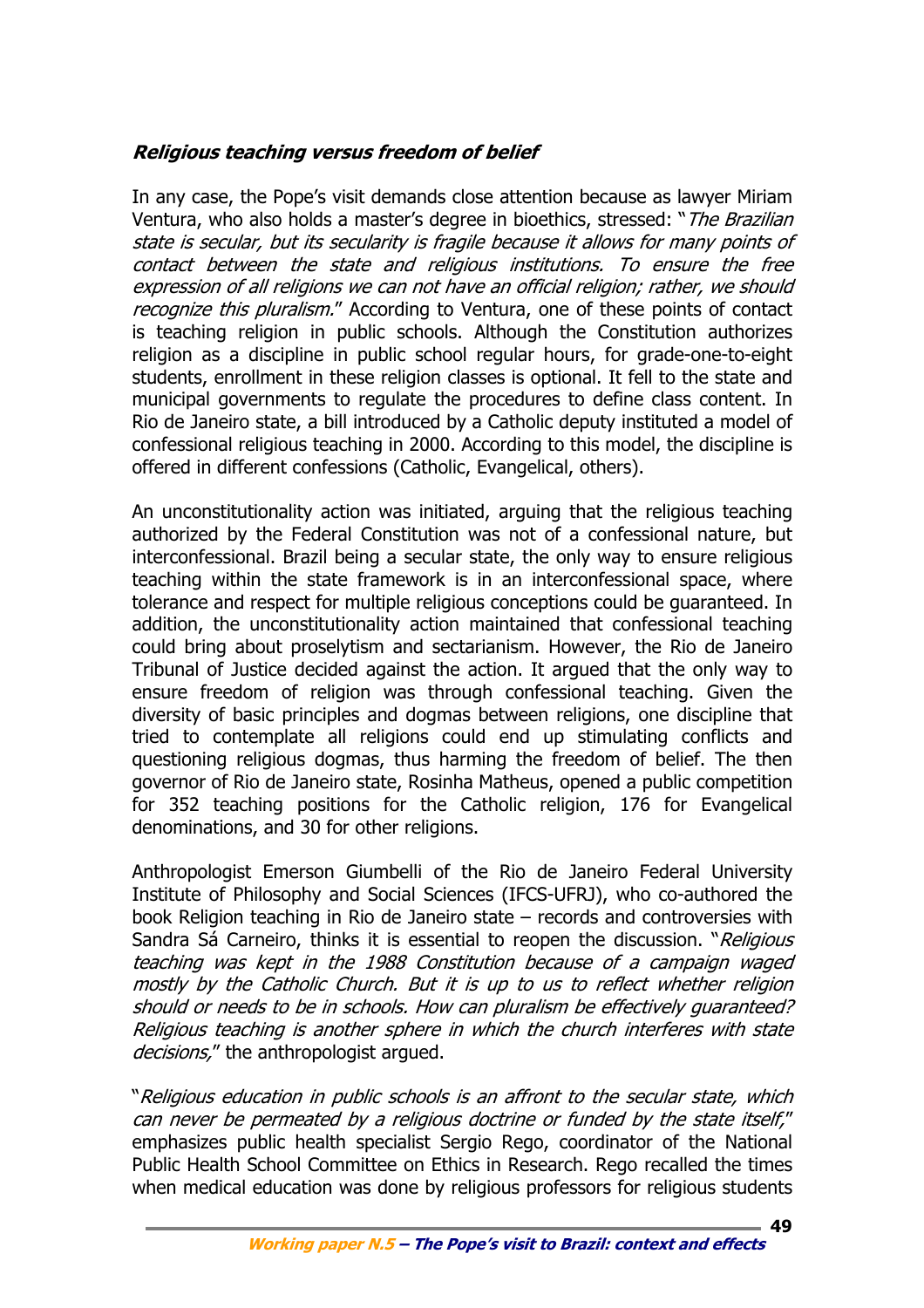in the 15th and 16th centuries, and how much negative impact this had on medical schools. Until the late 19th century, a norm of the National Medical School prohibited end-of-course monographs that went against Catholic doctrine, such as the existence of the soul. "*In general, practice in the health* area is still impregnated by religious concepts and principles. There is still little reflection on moral issues. Physicians follow what they believe to be a code of ethics and do not have much practice in discussing these issues," Rego said.

The Municipal Council of Entre-Ijuís, a small town in Rio Grande do Sul state, recently passed legislation imposing Bible reading in municipal schools. "*In fact,* it imposed a given religious denomination, violating the freedom of those children. Imagine a child whose family adheres to a certain religious creed to be forced to read the sacred text of another religion in the classroom. This is a fundamentalist practice that debases citizenship. Is it secular to accept the imposition of a determined religious book on all children?" asks Roberto Lorea. "This imposition clearly violates article 5, item VI, of the Constitution, as no one may suffer state coercion in religious matters. It also violates article 19, item I, because it establishes an alliance between the state and a given church, the Roman Catholic Church in this instance."

The Rio Grande do Sul Tribunal of Justice unanimously declared this law unconstitutional. "The heart of this issue is to accept that in modern democracies religious adherence to a certain creed is of necessity voluntary, and the state must not interfere except to assure secular freedoms," Lorea emphasized.

# **Crucifix in schools and tribunals – is Brazil a Catholic country?**

Recently, Roberto Lorea started a discussion on the presence of religious symbols in public buildings, such as schools and tribunals, including the Supreme Court (STF), where a crucifix is affixed above the Republican symbols.

"After being the official religion during the whole period of monarchy, the Catholic Church is obviously reluctant to give up the power and privileges it was used to. The presence of religious symbols in public buildings is a vestige of that period. Slowly, we are becoming conscious that these religious symbols must now, in a democratic regime, be transferred to museums because they belong to our past. Its permanence and even affixation in new buildings are anachronisms, which keep the state tied to a given church, violating several Constitutional principles," the judge argued.

According to Lorea, the laïcité of the state can and should be defended by any citizen. São Paulo engineer Daniel Sottomayor did exactly this in January 2006 when he launched the Brazil for All campaign (*Brasil para Todos*). This initiative is geared to democratize Brazilian public spaces and services, stimulating petitions to the National Justice Council and legal actions to the Public Prosecutor's Office for the removal of religious symbols from these spaces.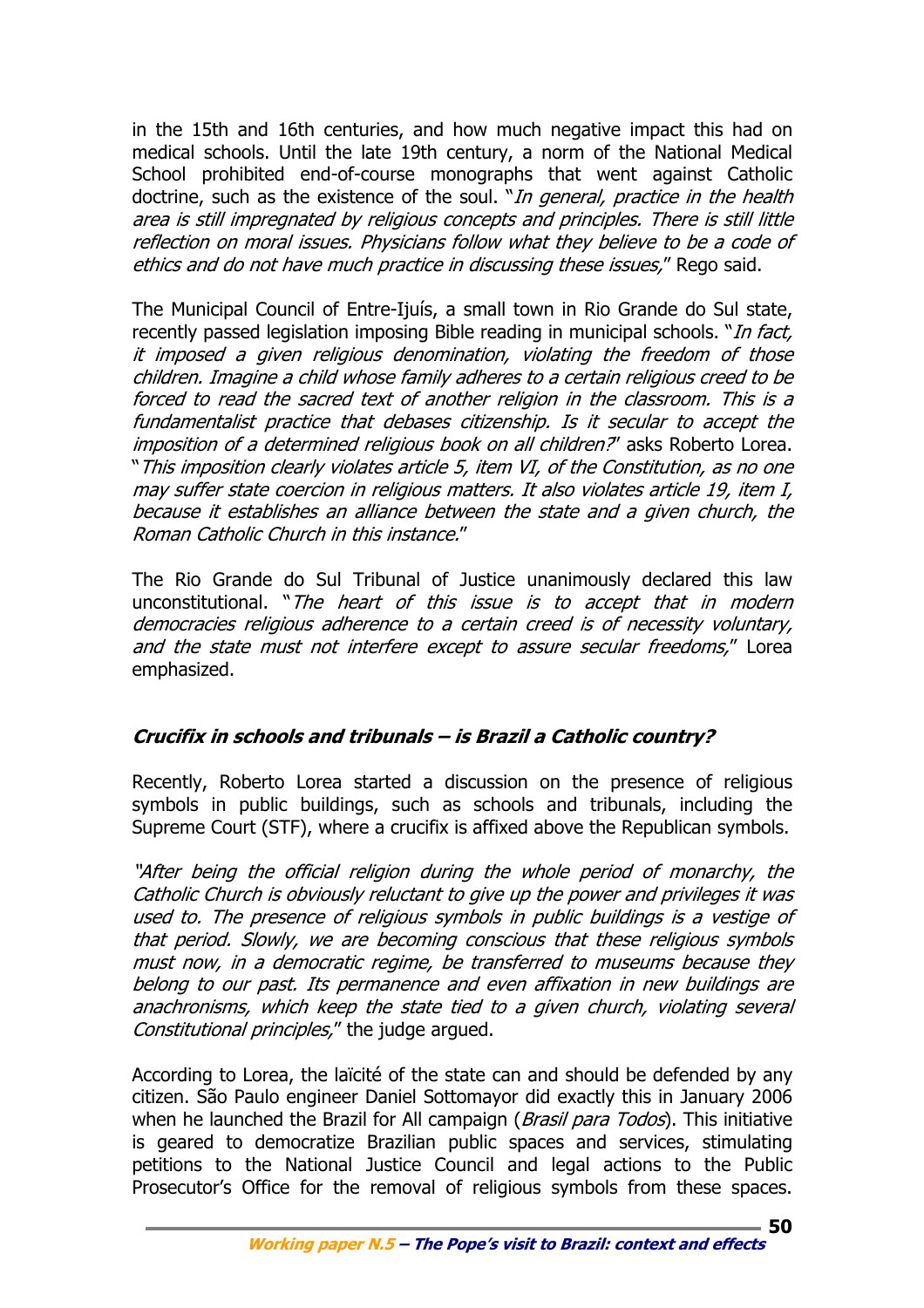"Some of these legal actions have already been judged. So far, they all have been turned down. One of the prosecutors told us he could not grant the request because tomorrow we would want to blow up the statue of Christ the Redeemer," Sottomayor said. "Fortunately, not all prosecutors hold this view and the Public Prosecutor's Office has been a good channel. Last year, an individual complained about the crucifix affixed to the São Paulo University Hospital. The Public Prosecutor's Office concurred and ordered the crucifix removed."

# **Evangelical caucus: religion at the heart of politics**

For anthropologist Sérgio Carrara, professor at Rio de Janeiro State University (UERJ) and coordinator of the Latin American Center on Sexuality and Human Rights (CLAM), this discussion is not just about the removal of a simple object or adornment from a tribunal. "At stake is one of the most cherished principles of modern democracies, according to which religious and political-juridical planes must be parallel and independent, like spheres that see each other but do not touch. This whole discussion unveils the fact that the Brazilian Republic is far from having founded a truly secular state. In the shade of this cross are hidden several other problems related to the lack of clear boundaries between those spheres, such as the right to abortion and civil partnership of same-sex persons," he said.

"The concept of a secular state implies separation between the religious and the secular. But when clerics can hold political positions, there is a reinsertion of religious values into politics," argued Marcelo Natividade of the Rio de Janeiro Federal University Institute of Philosophy and Social Sciences (IFCS-UFRJ). Natividade is one of the coordinators of the research project "*Influence* of religious values on draft bill proposal and discussion," whose objective is to survey draft bills related to sexual and reproductive rights and the use of the body, under discussion or filed away in the Federal Chamber of Deputies and Rio de Janeiro and São Paulo state legislatures. This study prioritizes four themes: abortion, sexual orientation, family planning, and euthanasia. In its last pronouncement on these issues, on Monday, April 23, the Vatican said that "homosexual marriage is an evil, and abortion and euthanasia are forms of terrorism with a human face."

Notwithstanding the Vatican's positions, and those of other conservative sectors, there are currently 87 draft bills under discussion in the Federal Chamber of Deputies addressing abortion, and 53 dealing with homosexuality and sexual orientation. Most of these legislative proposals face strong religious opposition from the so-called Evangelical caucus  $-$  in this legislative period made up of 37 deputies (they numbered 60 in the previous period). "The problem is that when the draft bill gains visibility and reaches public debate, the discourses of Evangelicals and Catholics converge. One of the strategies used by the opposition is to request amendments and adjustments only to move the draft bill off the legislative agenda," Natividade said.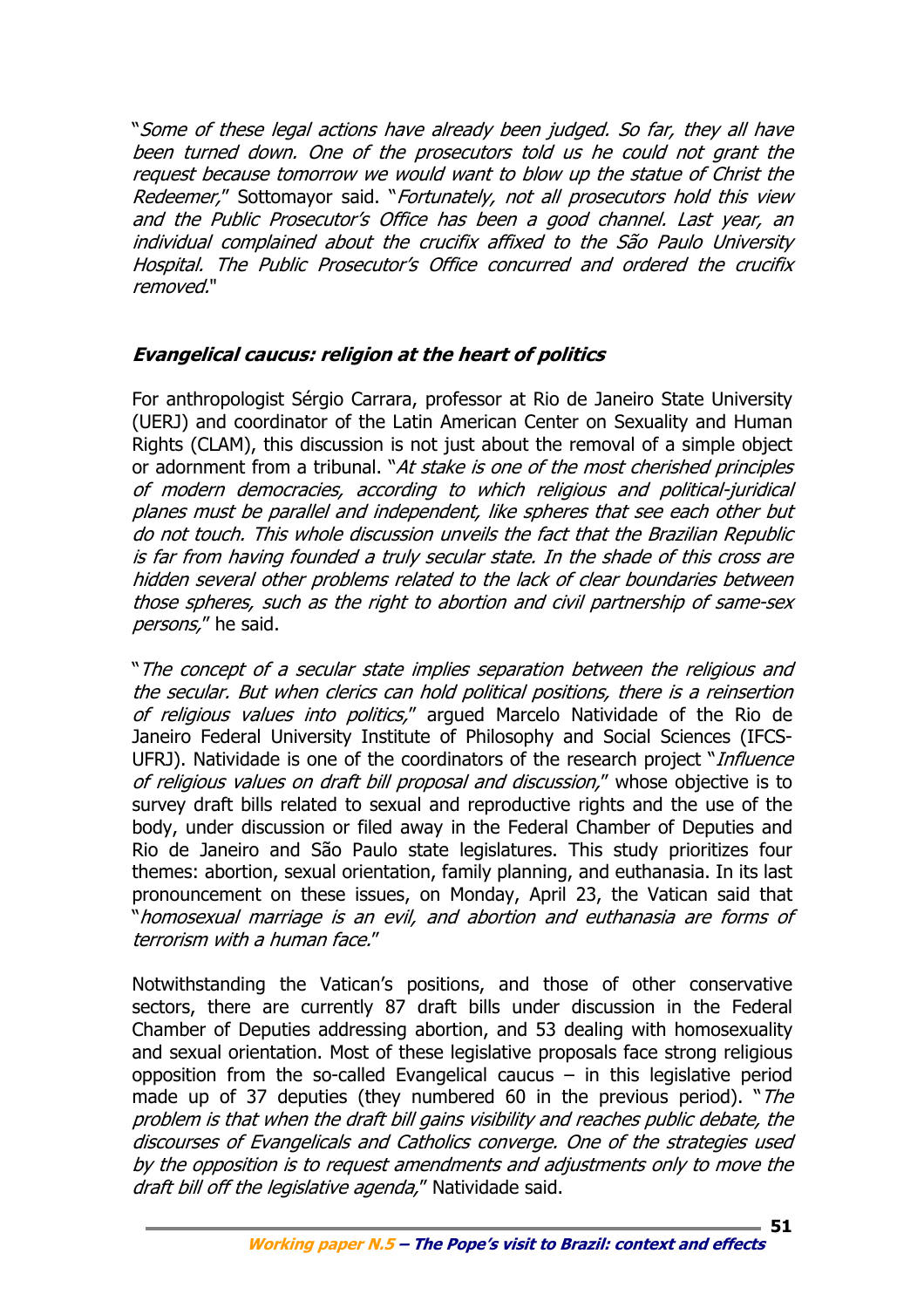According to him, another example is the draft bill on civil partnership (PL 1151/1995), which has been under discussion in the Chamber of Deputies for over a decade. This is one of the draft bills that suffers the harshest rejection from both Catholics and Evangelicals. For example, in the 2006 election for the Rio de Janeiro state governorship, senator and Evangelical pastor Marcelo Crivella, defeated in the first round, negotiated his support for candidate Sergio Cabral in the run-off election under the condition that Cabral would withdraw from the National Congress his proposal to regulate same-sex civil unions. Under criticism, senator Crivella justified his position arguing that the issue is a dogma both for Catholics and Evangelicals. "Thus, we would be facing a religious cartel," Roberto Lorea commented.

Marcelo Natividade explains that another common strategy in the Chamber of Deputies is to introduce a conservative draft bill to counter a legislative proposal that supports LGBT demands. "To counter PL 379/2003 that proposes a National Gay Pride Day, the Evangelical caucus introduced PL 2279/2003 that turns 'lascivious' kisses between persons of the same sex in public into a misdemeanor," he said. "Debates and attempts at interference and obstruction involving parliamentarians, the Judiciary, and the Executive have demonstrated the strength of religious institutions vis-à-vis state powers. This prompts us to a profound reflection on how to ensure religious freedoms as part of the democratic tradition, maintaining absolute separation between state and churches, or better, keeping the state secular," Miriam Ventura affirmed.

For Roberto Lorea, the Papal visit to Brazil should not be viewed as a threat but as an opportunity to assess and monitor the commitment of political agents to federal government public policies. "Important actions – such as the National Program to Combat AIDS, Educating for Equality, Brazil Without Homophobia, and the program Caring for Women Victims of Sexual Violence – represent our identity in terms of sexual citizenship. I hope our politicians will react against any homophobic religious discourse or attacks against women's human rights, which affront our citizenship."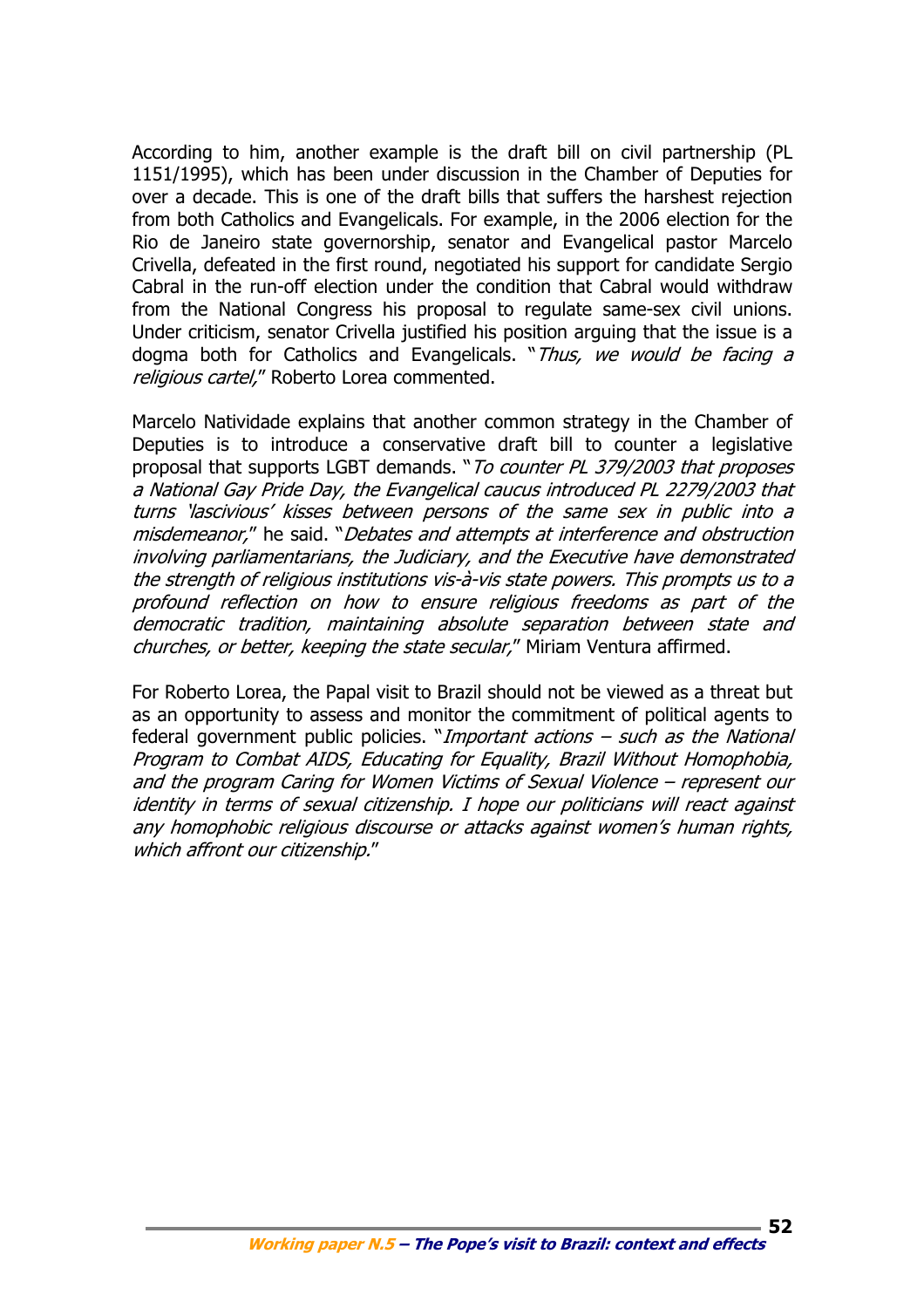# **Ethics – between good and evil**

#### **Translation: Jones de Freitas :: Revised version posted on May 22, 2007 ::**

The Catholic Church radically opposes sex before marriage, condom use, and other contraceptive methods, such as the pill. But, young Brazilian Catholics, including those who Pope Benedict XVI met in São Paulo, on Tuesday, May 10, do not think exactly in the same way. The recently released survey Catholic youth thinking on sexuality, reproduction, and secular state, commissioned by the organization Catholics for a Free Choice (CDD) to the Brazilian Institute of Public Opinion and Statistics (IBOPE), found that "95% of the 1,268 Catholic young people interviewed in 315 municipalities across the country agreed with using the condom to prevent pregnancy and sexually transmitted diseases (STDs); 88% said they saw no discrepancy between the use of contraceptive methods and being a good Catholic; and 79% disagreed with the statement 'people should only have sexual intercourse after marriage.'" According to this study, 72% of those young people think the Catholic Church's position of condemning condom use is backward.

"Religion officially lost its capacity to direct terrestrial life with the advent of modernity, with the institution of a secular public order. Permanence of obedience to religious precepts concerning the private ethos has always been viewed as an annoying vestige of traditionalism. In fact, every religious system must define a private ethos, encompassing the affective, conjugal, reproductive, and erotic life of subjects. Thus, citizens may not only adhere or belong to the cult of their choice, as well as obey or not obey its precepts," said anthropologist Luiz Fernando Dias Duarte, professor at the Rio de Janeiro Federal University (UFRJ) National Museum. "*In addition, there are certain* values in our contemporary culture, such as individual freedom and conformity with nature's rules, which seem to have a sacred value above religious rules themselves. Hence, they authorize interpretations, separations, and conversions that are consistent with those values and contradictory to the values defended by religions."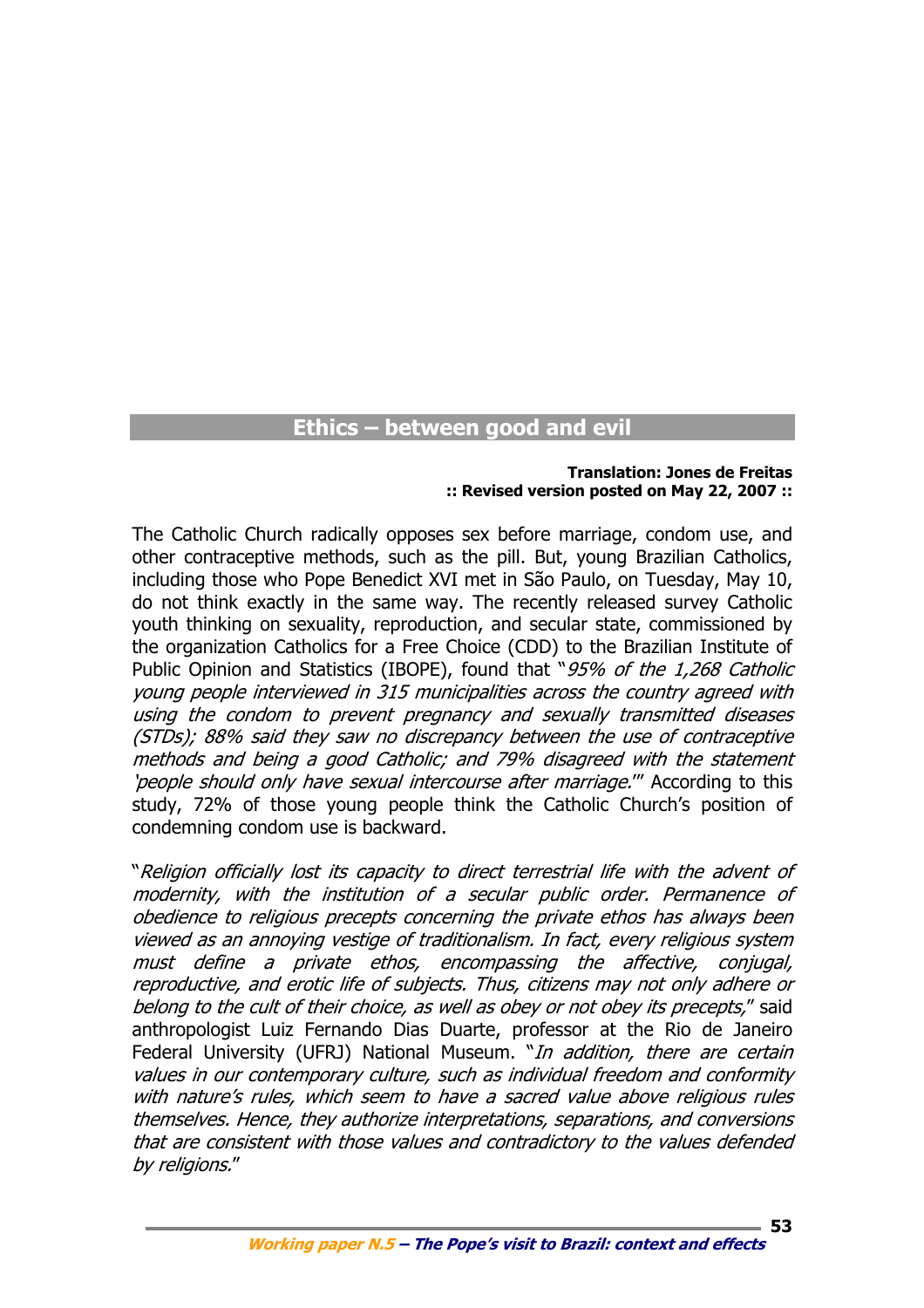"The survey shows that one thing is what the church hierarchy says based on its tradition, the other is the day-to-day existence of people seeking various possibilities for living their sexuality, protecting their health, and controlling fertility in a pleasurable way. There are Catholics who separate and remarry and continue to participate in church, although the Vatican is against divorce," emphasized sociologist Dulce Xavier, of the Catholics for a Free Choice.

Benedict XVI's exhortations and statements make it clear that the Pope knows he will encounter in Brazil a flock not so obedient to the dictates of Catholicism. Actually, the church monitors these trends and has powerful internal communication channels. These same pronouncements indicate that despite the circumstances Ratzinger follows guidelines to turn the church into a stronghold against what he considers to be the greatest weakness of contemporary society: relativism.

"Many religions incorporate different aspects of modern values, making less clear the boundaries between the logic of secular freedom and the logic of repressive religiosity. In the case of the Catholic Church, the mere existence of internal tensions regarding this issue also points to a relativity of precepts," Luiz Fernando Dias remarked. For sociologist Maria José Rosado, also from the Catholics for a Free Choice, the problem lies in the church's difficulty in dealing with modernity and the concept of rights. "Catholicism has a strong antimodern and antiliberal ethos. Rights are related to democracy, individual freedoms, autonomy of choice, and modern liberal achievements – the opposite of Catholic ideals, which pose resistance to democracy, individual autonomy, and democratic freedoms."

Sociologist Luiz Alberto Gomes de Souza, director of the Science and Religion Program of the Cândido Mendes University (UCAM), in Rio de Janeiro, has been an activist of Catholic movements since 1950 and authored the recently released book From Vatican II to a new Council? A Christian lay view of the Church. He holds that the church does not maintain a dialogue with modernity. "There is a lack of dialogue concerning reproduction, sexuality, bioscience and other great achievements of humankind. Everything advances. Everything is in motion. I think issues like compulsory celibacy, ordaining of women, and sexuality are frozen. We cannot impose self-censorship on ourselves and close the debate." In fact, Pope Benedict XVI's pronouncements and the strong investment of the Vatican against sexual and reproductive rights tell us that the Holy See has no intention of unfreezing these issues, at least for the time being. "The justification of certain positions of the Catholic Church in the current Papacy are based on a very literal reading of the Biblical text, which does not make it too different from the so-called fundamentalists," stressed anthropologist Otávio Velho, professor emeritus of the National Museum.

In his speech to the General Assembly of the Pontifical Academy for Life, in which he made an appeal to Christian conscience and made explicit his concern with the morals of young people, the Pope stated: "It is necessary to take  $a$ road that follows the various stages of life, opening heart and mind, in order to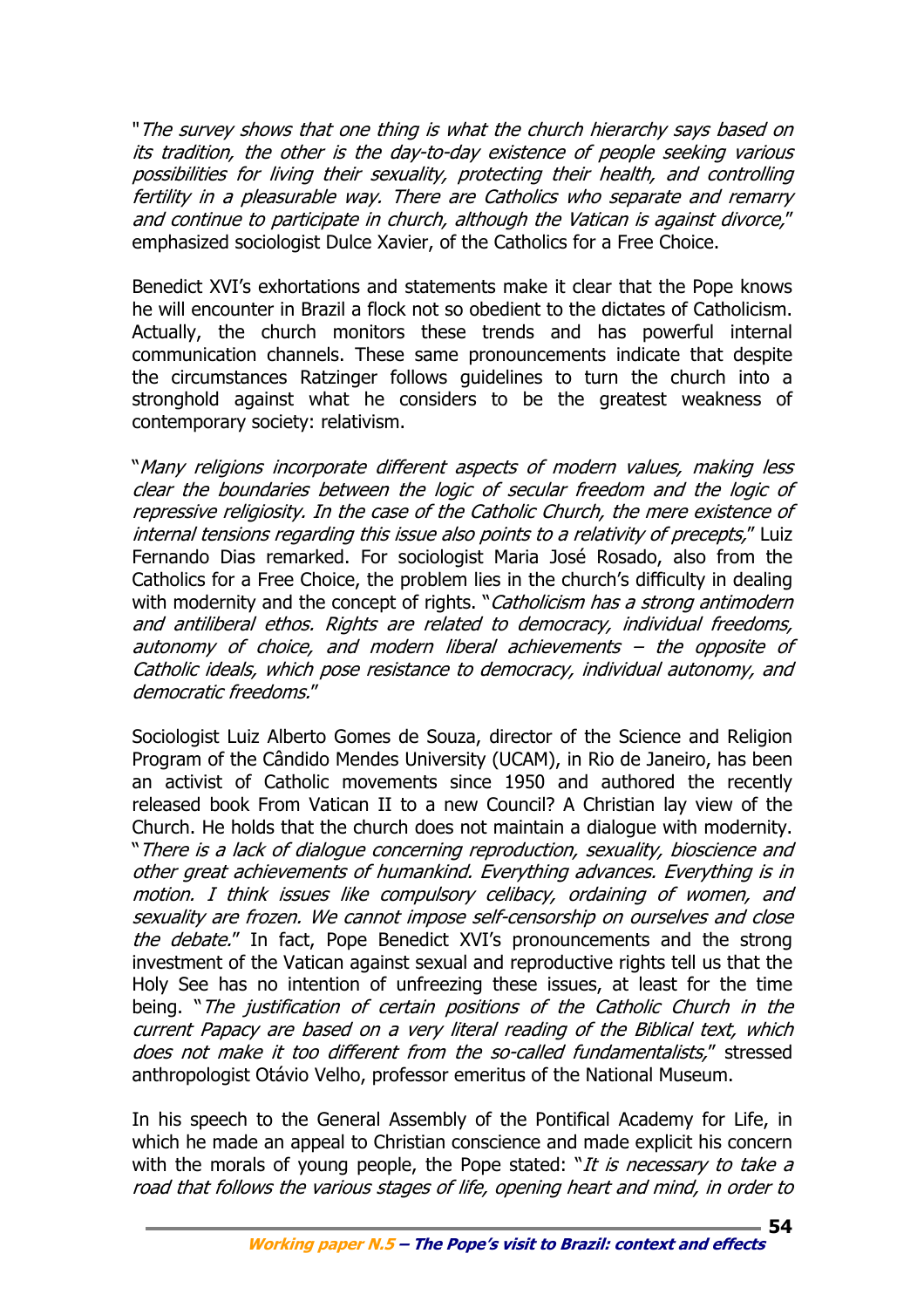accept the fundamental duties on which existence is grounded, both individual and community existence. Only in this way will it be possible for the youth to understand the values of life, love, matrimony, and family. Only in this way will it be possible to make them appreciate the beauty and sanctity of love, the joy and responsibility of being parents and collaborators of God in the act of giving life." This perspective ignores the freedom of thought that guides Brazilian youth – including the Catholics – to take their distance from church's teaching regarding their sexuality and other issues. This distance captured by the CDD survey is confirmed by other studies.

For Luiz Alberto Gomes de Souza, "natural law has a series of principles grounded in 'do good and avoid evil.' Humankind becomes increasingly conscious that certain things should not be done. From this, one can build a consensual ethics at a given historical moment. This ethics changes with history." This perspective is shared by other thinkers and analysts, even those whose views are situated in other disciplinary fields. Psychoanalyst Jurandir Freire Costa, professor at the Rio de Janeiro State University (UERJ) Social Medicine Institute, asserts that ethics regarding conduct for a rightful and just life may have several foundations or justifications, one of them being a religious or spiritualist tradition. "However, it is perfectly possible for a subject to act ethically within a secular worldview." Likewise, the philosopher and poet Antonio Cícero considers that "the human being knows that certain things are wrong because he or she is capable of placing himself/herself in the other's place, and of placing the other in his or her place. Whoever does wrong knows he or she has broken the tacit pact established with other human beings. There is no need for religion to teach this. For example, the ethics put forward by Kant was not religious. In the best hypothesis, religions only mirror principles and rules developed by humankind to better live together in society. The proof of this is that although many of the principles and rules humankind imposes upon herself are not mirrored by religion, they are still respected."

#### **Good and evil, paradise and hell**

Maria das Dores Machado, a sociologist with the Rio de Janeiro Federal University, says that when people choose to belong to a church they are seeking parameters for their conduct. "In this sense, it can not be denied that people facing a crisis of what is right or wrong seek for an anchor or guidance. It is, therefore, a search for control. You join a church because you want to be controlled." Hence, it is not surprising that in society many people think religion is also necessary as a brake for criminal impulses of a large part of humankind or for conduct deviations, especially in the area of sexuality, which continues to be considered in moral terms, rather than in the perspective of individual freedom. "It was necessary to invent hell to tackle this situation. The existence of hell would be a 'pia fraus' or a 'holy lie.' This has nothing to do with morals. On the contrary, it is a fraud, a lie, an immorality with repressive purposes. How can an immorality be the basis for morals," Antonio Cícero asked.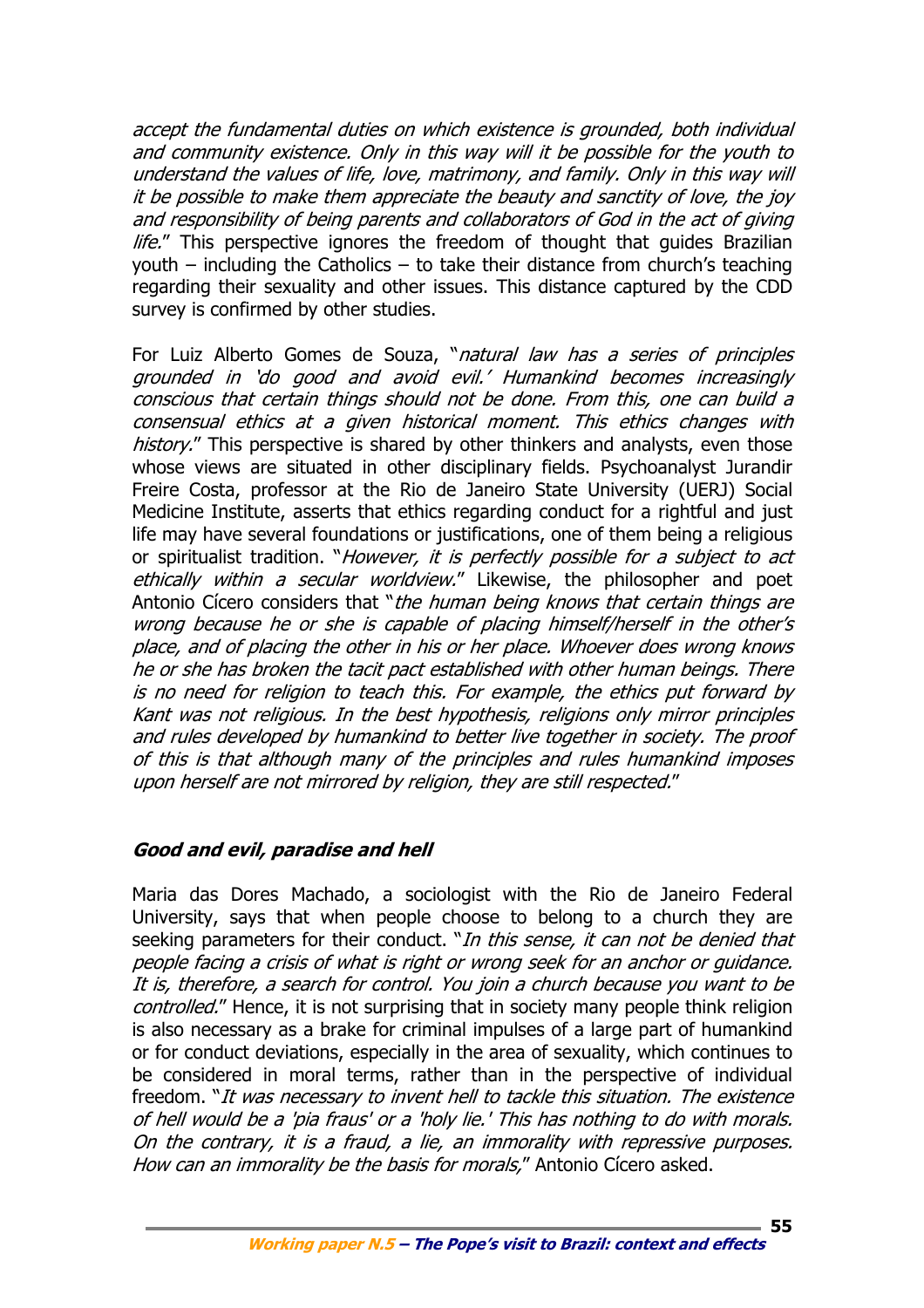For bioethics researcher Fermin Roland Schramm, of the National Public Health School: "Modernity frightens the Catholic Church because if individuals stop believing in the cult of paradise and hell, which is a way of controlling people's behavior, the church will lose power. Ethics and religion must be conceived as separate fields. When the Holy See calls those who favor abortion, stem-cell research, and gay couples terrorists, they are considered terrorists because they in fact do not accept the principle of authority. When there is an absolute principle of authority, there is no ethics, because ethics always implies choice. When there are no options and the individual must obey, there is no ethics. Because modernity implied valorization of the individual and his or her capacity to distinguish good from evil in accordance with his or her cognitive competence and morals, I think modernity expanded the range of possibilities for human beings to overcome the stage stigmatized by Nietzsche as too human."

Luiz Alberto Gomes de Souza speaks from another perspective; but his reflections point in the same direction: "*Ethics is based on great principles and* morals concretize these ethical principles in history. Morals are the rules of life and they change. There are no fixed morals. 13th century morals are not the same as those of the 20th century." It also needs to be recalled that other religious traditions do not guide their moral orientations with the binary opposition between good and evil, nor exercise their authority on the basis of an imaginary of punishment. In Afro-Brazilian religions, such as candomblé and umbanda, right and wrong are established through an ongoing dialogue between the subject and the divinities; and divinities themselves are not viewed as perfect icons of good or evil. "The major problem of the great monotheist religions that claim to be 'ethical' is that, on the one hand, they organize and create limits for individuals' behavior and morals, but, on the other hand, they can very easily become intolerant. One thing is the need human beings have for meaning, another is what institutions do with this need people have to give meaning to their lives," Maria das Dores Machado said.

Journalist and writer Roberto Pompeu de Toledo, columnist of the monthly magazine Veja, asserts that ethics is an imperative of life in society, whether or not one has a religion. "The tendency of religions to consider they have a monopoly over ethics and morals is very irksome. Or, even more, when they try to identify ethics and morals with themselves. What ethics does a religion that orders killings have, as did Catholicism in the Inquisition and as does Islam with its fatwas, such as the one that condemned writer Salman Rushdie," he asked. According to Roland Schramm, it is impossible to articulate ethics and religious vision, unless the latter does not depend upon unquestionable fundamental principles. "The great monotheist religions are based on a single principle, from which all other principles are derived. For example, the principle of life sacredness, defended by people like Ratzinger, who condemn all ethical positions that do not accept a priori this principle of life sacredness."

"Catholicism claims to defend life, but in reality the life that matters to the church is not this one, but the 'other', the 'eternal' life, the one after death, that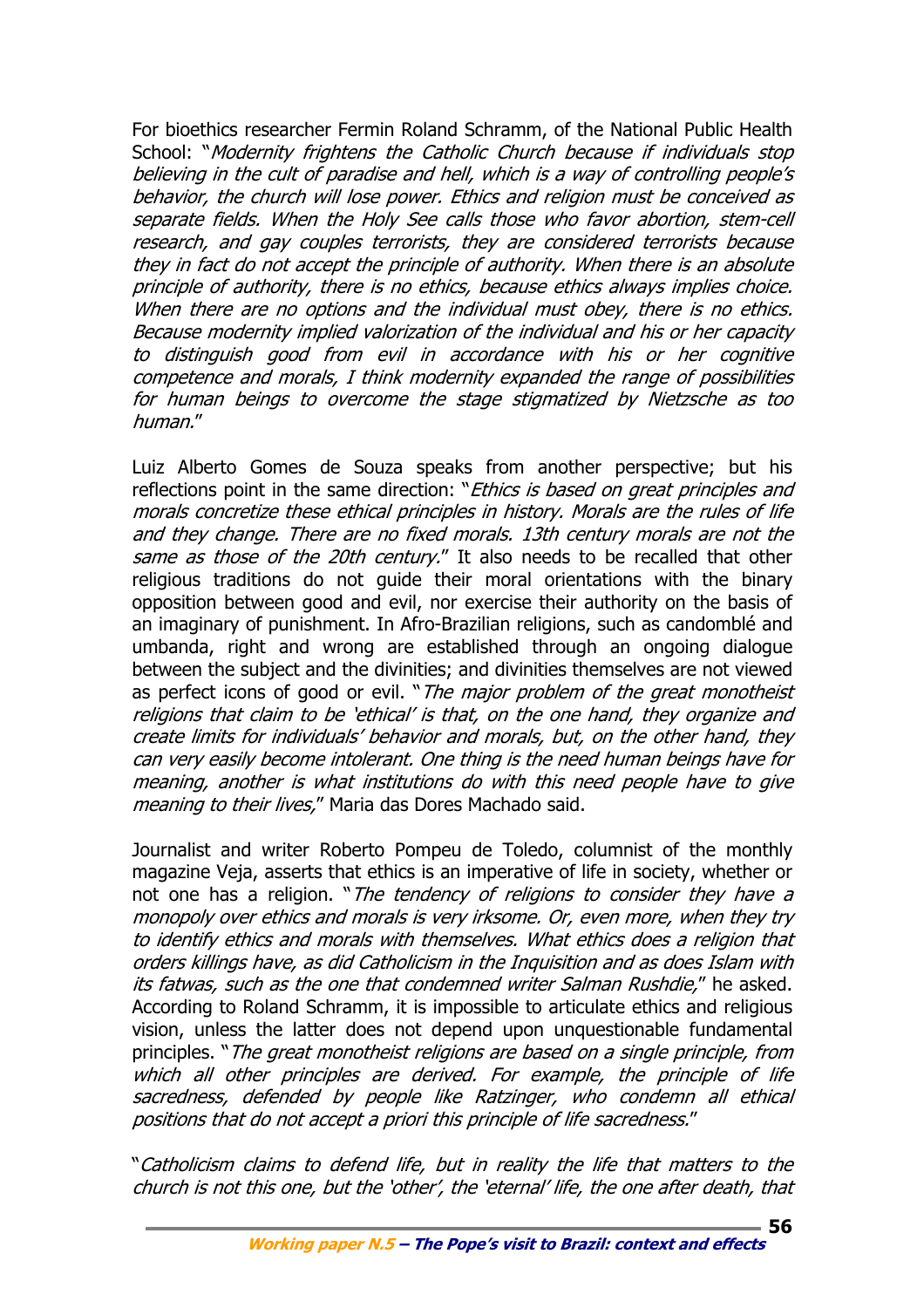is, death itself. Earthly pleasures are not worthy in themselves and are very close to sins because they push the human being away from the celestial, the eternal," Antonio Cícero remarked, recalling the famous quote from Saint Bernard: "Whoever wants the celestial does not like the terrestrial, whoever craves the eternal, despises the transitory." For the philosopher, the Catholic Church condemns abortion not out of an absolute respect for earthly life. "Rather, it does so firstly because sexual pleasure is for it not an end in itself, but is meant for reproduction; and secondly, because the church wants to assert the heteronomy of the human being, its conviction that human beings do not own themselves, nor their bodies. For the same reasons, the church condemns homosexuality," he argued. "The church subverts the universal principle of law and of the secular state when, for example, it tries to impede homosexual couples from exercising their definite right to establish civil partnerships."

For Luiz Alberto Gomes, the problem is the existence in the Catholic world of an obsession when it comes to protecting life. "Church documents have strongly insisted on defending life since conception. For example, when they oppose abortion, they are protecting the fetus, not life. When we talk about pro-life groups, at bottom, it is not defense of life, but defense of the fetus. Life is much broader." For the sociologist, the church has also great difficulty tackling the theme of pleasure. "When one mentions pleasure, immediately hedonism comes to mind, as if people were not entitled to pleasure, as if pleasure was not good. In the 18th century, Jansenism opposed all pleasures. I think that deep down there is still a lot of this within the church. It is a church of old men who have difficulty addressing sex and pleasure."

# **Expanding reason**

In some of Pope Benedict XVI's pronouncements, one issue is urgently put forward as a pathway for modern society: the expansion of reason. In the Pope's opinion, reason is today reduced, limited to scientificity, and it exists today, in his words, "pathologies of reason" or a "hubris of reason." For this, he proposes an "expansion of reason," as a way out of the "prevailing laicism." In a speech at Regensburg University, Pope Benedict XVI said that "while we rejoice in the new possibilities open to humanity, we also see the dangers arising from these possibilities and we must ask ourselves how we can overcome them. We will succeed [...] if we overcome the self-imposed limitation of reason to the empirically verifiable, and if we once more disclose its vast horizons." According to the Pope, this modern concept of reason restricts its field of action. It is worth noting that in January 2004, in a debate with thinker Jürgen Habermas, of the Catholic Academy of Bavaria, a little over a year prior to becoming Pope, Cardinal Ratzinger had already expressed his concerns about what he calls the "limitations of reason." He asserted that "reason must be recalled in its limitations and learn the willingness of listening to the great religious traditions of humanity. I would speak about a necessary correlation between reason and faith, reason and religion."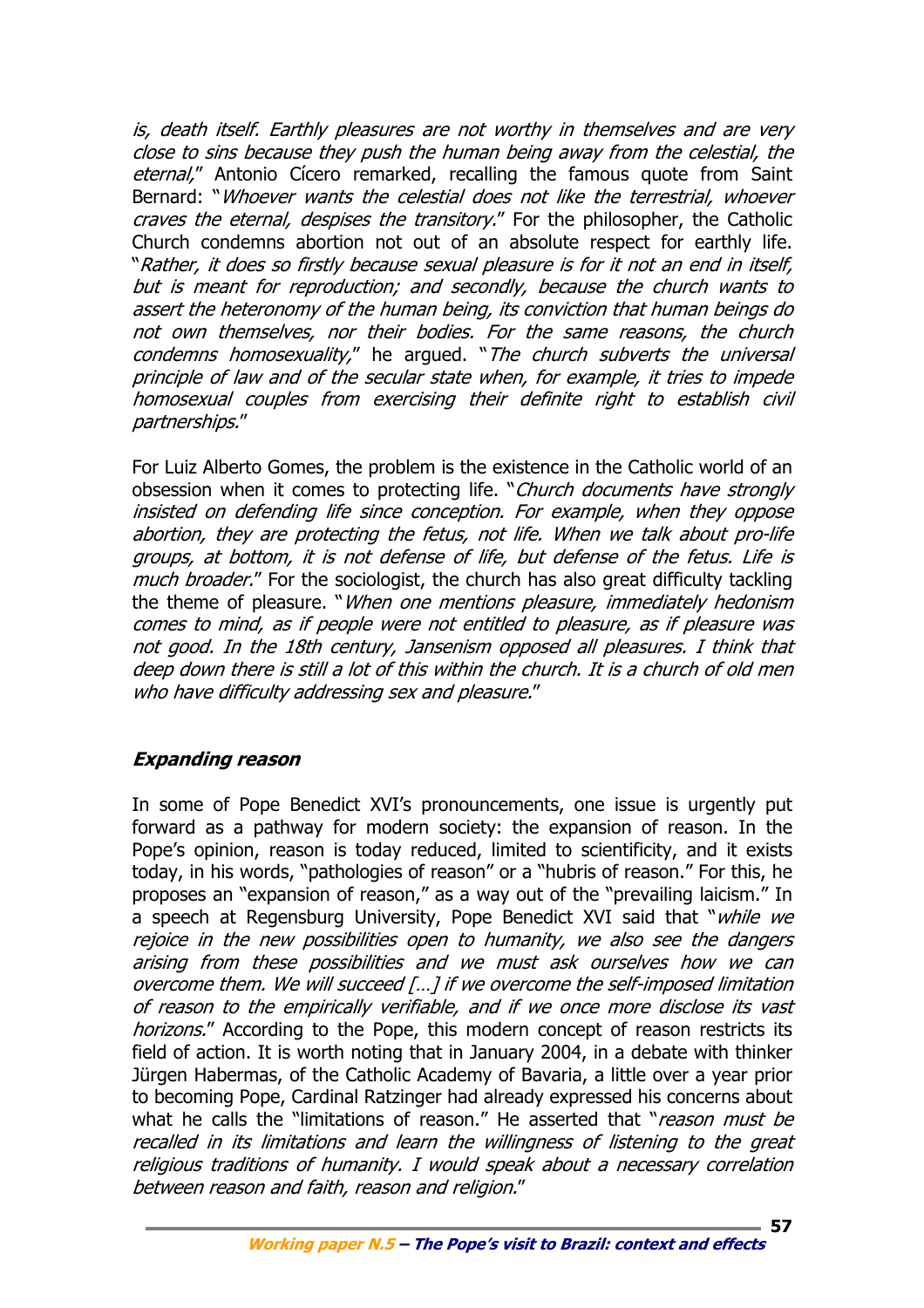Philosopher Antonio Cícero does not see much novelty in the Pope's speech, except for his more aggressive attitude in defending the Catholic Church's dogmas. "Deep down, the Pope based his attack on Muslim and Protestant fideism at Regensburg University on the great synthesis of faith and reason performed by Saint Thomas Aquinas. Thanks to an extremely questionable interpretation of Saint Augustine and Saint Paul – an interpretation that places them too close to Aquinas's position – he located in the Late Middle Ages, in Duns Scotus, the origin of Western fideism, and with this, of Protestantism. Thus, this would be the result of a deviation from the correct, that is, the Thomistic line. In my opinion, what in fact occurred was that Late Middle Ages theology realized the irrecoverable incompatibility between reason and revealed religion, between the God of philosophers and the God of Abraham, as Pascal would later put it. One can say that Protestant fundamentalism is the exclusive option for faith and, in turn, that positivism – which, together with relativism, is another target of Benedict XVI's attacks – is the option for reason. To a certain extent, because of this trajectory, it is justifiable to consider positivism as diminished reason, a reason that limits itself."

Roland Schramm agrees. For him, reason reduced to the absolute principles of theology is reason itself reduced. "*It is the Pope who is defending a reductionist* concept of reason. When he talks about reason, he referring to an instrumental reason; to reduce logos to instrumental reason, scientific reason, is an arbitrary operation. Dialogical reason is the way to avoid the reductionism of reason to merely instrumental reason. I think the Pope confuses dialogical reason with faith. Faith is not sharing with the logos. Faith implies submission of people to supposedly divine purposes, and this must be questioned."

Anthropologist Antonio Velho, professor emeritus at the National Museum, interprets the Pope's statements as an univocal position, reductionist of reason. "Reason is not unique. Ratzinger's critique is targeted at scientific reason and modernity. The important value of modernity is diversity. The criticism concerning the weakness of reason means not to deal with this diversity." Roland Schramm agrees that scientific progress is at the root of Benedict XVI's critique of the modern concept of reason. "Through science we are getting closer to the ideal of autonomy and ceasing to be victims of hazards and natural laws. The church opposes biotechnoscience – that made assisted reproduction possible – because it opposes the so-called divine design for which the Pope and the Vatican men would be the official and authorized interpreters."

In the opinion of journalist Roberto Pompeu de Toledo, "*contrary to what the* Pope defends, the greater the 'expansion of reason', the less power and legitimacy for the church to interfere with people's lives. Rationality gives people independence." For Antonio Cícero, the solution for these limitations of reason referred to by the Pope is to abandon the very problematic of the relationship between faith and reason that positivism still unconsciously maintains. "The truly expanded reason is limitlessly free and critical, reason tout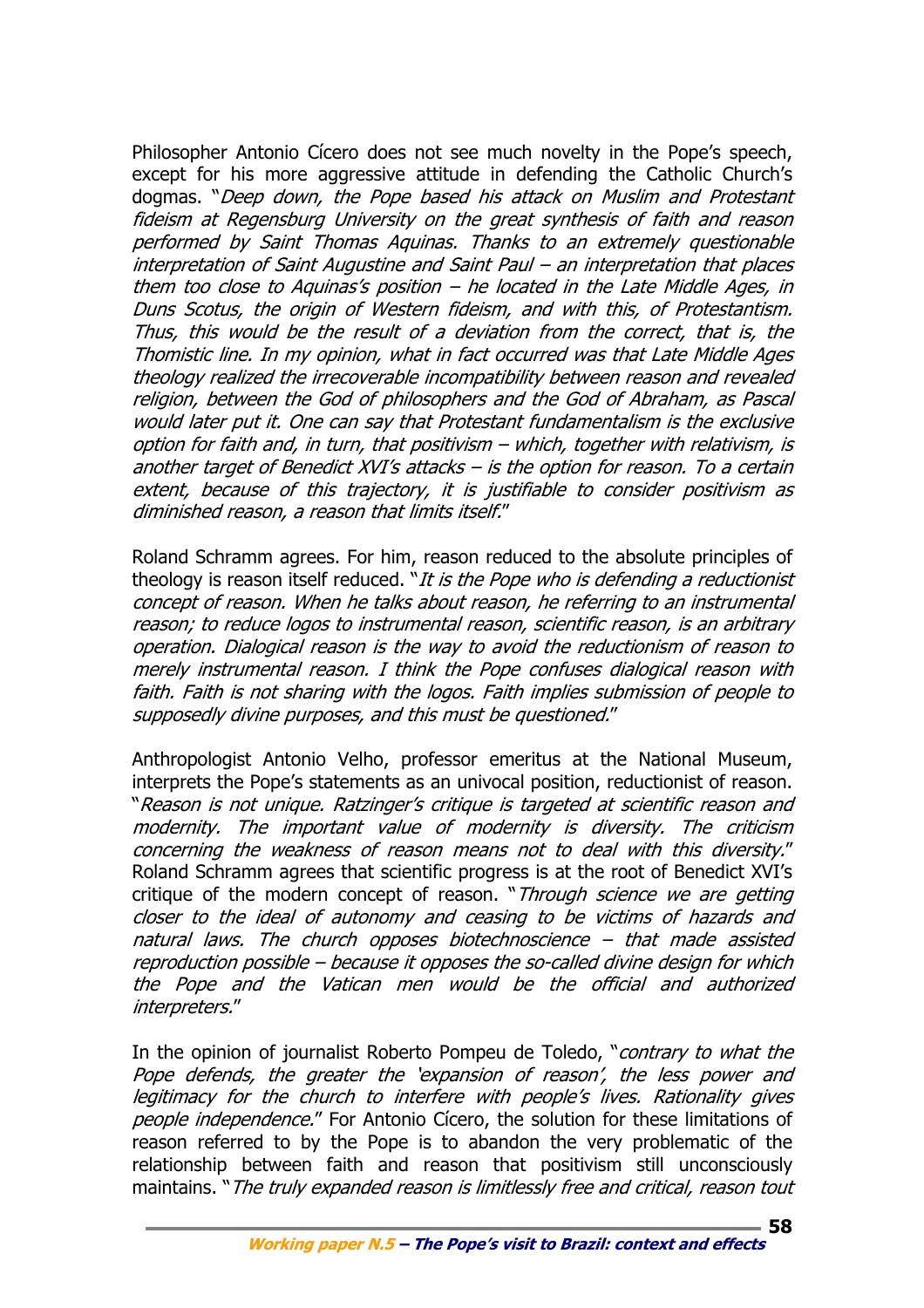court, and the key condition for its exercise is an open society. The attempt by Benedict XVI to return to Thomism, as if nothing but a detour had happened after it, is simply regressive and, because of this, is destined to fail," he arqued.

# **Condoms all over the place**

Although making severe criticisms of Benedict XVI's moral and philosophical dogmatism, the experts we discussed ethics with think the Pope's visit will not have significant negative impacts. Among their reasons, they say there is already a major gap between the feeling of religiosity and individual conduct. "Even among people who claim to be Catholics, who strictly adheres to the principles of Catholicism in our days? If Catholicism was taken to the letter, surely people would be more conservative in matters of sexuality and related issues," Jurandir Freire stated. For Otávio Velho, the Papal positions just express the Vatican's conservative resistance. "It is regressive. The Pope has a symbolic presence that goes beyond the boundaries of the Catholic world. However, his authority is fictitious and we know that many Catholics do not respect the Vatican's guidelines and do not follow to the letter the Papal recommendations," he said.

A religious scholar for over five decades, the layman Luiz Alberto Gomes has attended all meetings of the General Conference of the Latin American and Caribbean Bishops (CELAM). The Pope visited Brazil to attend the 5th CELAM conference. Luiz Alberto Gomes also witnessed the visit to Brazil of the last two Pontiffs. For him, what should be valued and focused on is the conscience of each individual. "Moral conscience exists not just for Catholics, but for any human being. In this sense, modernity is crucial. In the old world, conscience was dictated by the king, emperor, or priest. Today conscience is dictated by the person's decision, which is illuminated by principles that might be inspired by religion or by a United Nations document on human rights. It should never be illuminated by the Pope, nor by the state – because we would run the risk of Nazism, fascism, or totalitarianism. It should be illuminated by the common conscience," he stated.

Smiling, the sociologist recalls one of the big gatherings held in Paris, the gathering between Pope John Paul II and the youth – similar to the one that occurred on Thursday, May 10, in São Paulo. "The young people screamed and sang with the Pope. John Paul II talked about virginity and remaining chaste.